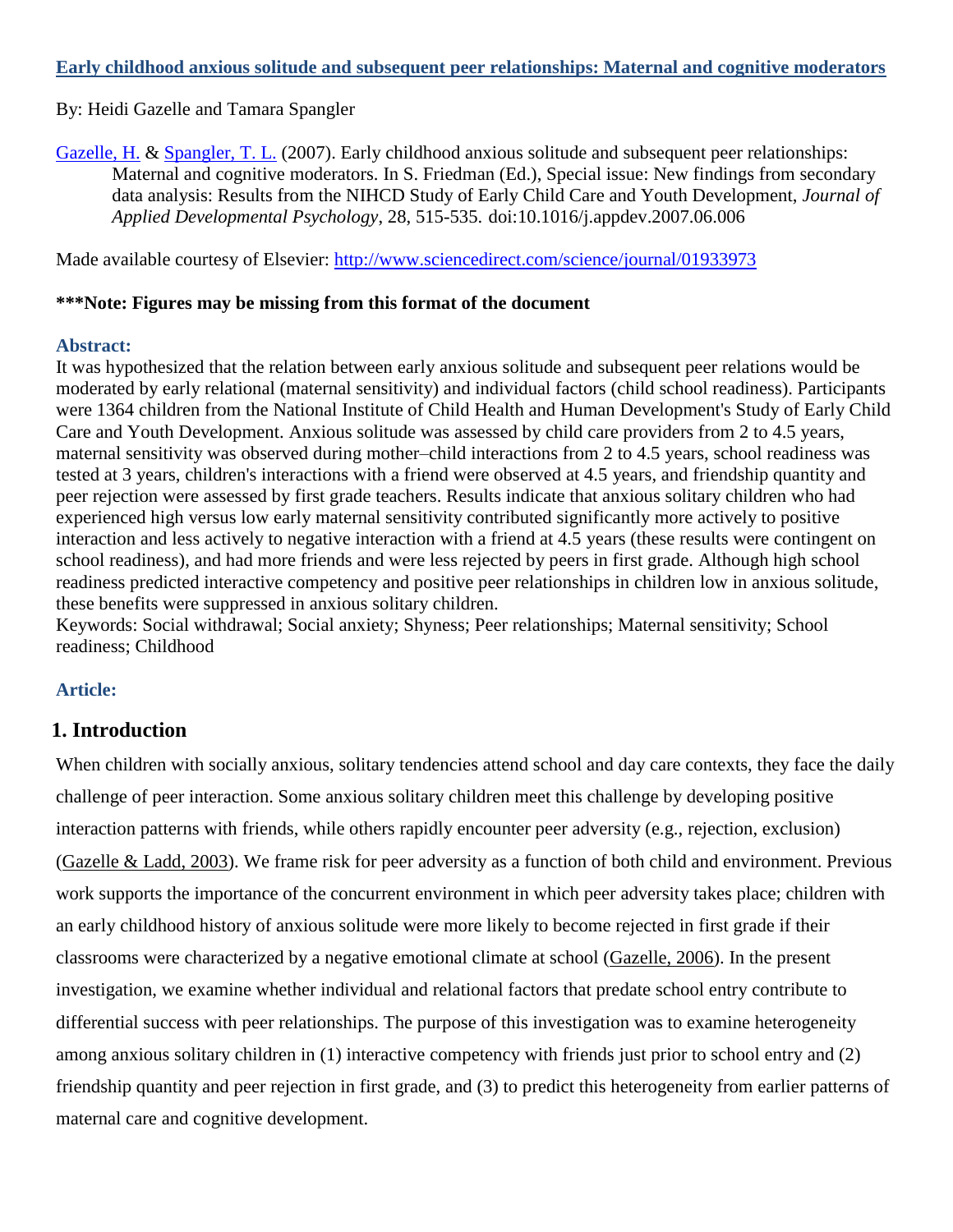Children are identified as anxious solitary when they display shy, verbally inhibited, and reticent behavior (onlooking and unoccupied solitary behavior) among familiar peers ([Coplan, 2000] and [Coplan and Rubin, 1998]). Evidence suggests that these behaviors are manifestations of social anxiety and social evaluative concerns (i.e., worry about how one may be evaluated and treated by others) (Coplan, Rubin, Fox, Calkins, & Stewart, 1994). Anxious solitary children are conceptualized as desiring contact with peers, but paradoxically keeping a distance from peers due to fear of poor social performance, negative peer evaluations, and peer mistreatment. Because school regularly brings children in contact with familiar peers, anxious solitary children are typically identified in this context. However, anxious solitary behavior may be observed in any context in which familiar peers are available and children are able to engage in free play. Thus, anxious solitude also occurs in many child care settings.

Although a substantial amount of research has contrasted anxious solitary children with other children, little attention has been focused on within-group variation among anxious solitary children. In particular, little is known about factors that may increase or buffer anxious solitary children's risk for subsequent interpersonal and emotional difficulties. In recent work on this issue, peer exclusion in the early school years has been found to forecast divergent adjustment trajectories among anxious solitary children throughout middle childhood (Gazelle & Ladd, 2003). Specifically, anxious solitary children who became excluded by peers in the early school years demonstrated greater stability of anxious solitude and more elevated depressive symptoms from kindergarten through the fourth grade. In contrast, their non-excluded anxious solitary counterparts demonstrated less stability in anxious solitude and improving depressive symptoms over the same period. Given these enduring consequences of early peer difficulties for anxious solitary children, there is a critical need to examine early childhood factors that may increase or buffer their vulnerability to peer difficulties in the early school years.

The most commonly studied moderator of anxious solitary children's risk for peer adversity is child sex. There is some evidence of greater risk for peer adversity among anxious solitary boys than girls (e.g., [Gazelle and Ladd, 2003] and [Morison and Masten, 1991]), and it has been suggested that such findings are due to the incongruence of anxious solitude with the male gender role (Caspi, Elder, & Bem, 1988). However, this sex difference appears to be one of relative strength rather than a difference in the fundamental relation between anxious solitude and risk for peer adversity-anxious solitary girls are clearly at risk for peer difficulties (Gazelle et al., 2005). Further, sex differences in anxious solitary youth are a function of developmental period and outcome of interest (Gazelle & Rudolph, 2004). Thus, in the present investigation, it was expected that anxious solitary children of both sexes would be at risk for peer difficulties in the preschool and early school years. Moreover, after accounting for any potential sex difference, we expected that substantial variation in anxious solitary children's risk for peer adversity would remain unexplained.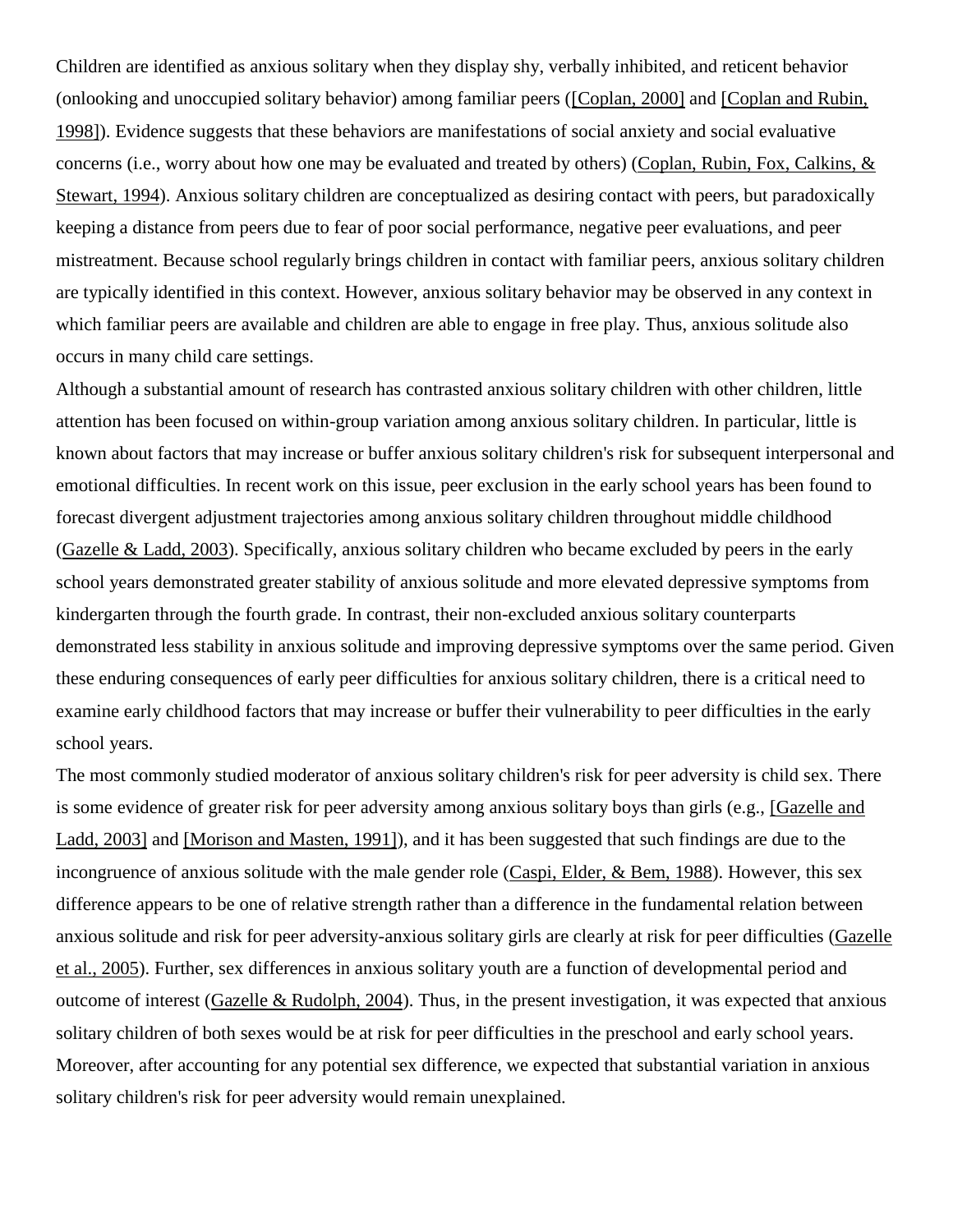# **1.1. Multilevel early childhood moderators of anxious solitary children's risk for peer difficulties in the early school years**

#### **1.1.1. Relational-level moderation: Maternal sensitivity**

Children's anxious solitary affective-behavioral tendencies may be most likely to lead to adaptational difficulties when they develop in contexts that are unresponsive to their needs. Because anxious solitude is believed to have multilevel biological and environmental determinants (e.g., Rubin, Burgess, & Hastings, 2002), it was expected that anxious solitary children would be exposed to a wide range of maternal sensitivity. The extent of maternal sensitivity experienced by anxious solitary children prior to forming peer relationships may ameliorate or exacerbate their risk for peer difficulties. A child who tends to be inhibited with most social partners (i.e., hesitant, slow to commence interaction, and cautious during interaction) may nevertheless learn foundational communicative skills through interaction with a sensitive mother. The hallmark of sensitivity is the ability of a mother to accurately read her child's cues and establish a synchronous interaction pattern in which her child learns that the mother will reliably respond to his or her signals (National Institute of Child Health and Human Development Early Child Care Research Network [NICHD ECCRN], 1999). The child, in turn, learns not only to expect a contingent response to his or her social actions, but also to detect and respond to the mother's signals to participate in the give-and-take of communication. Therefore, anxious solitary children who have experienced a history of sensitive caregiving may have the fundamental interaction skills required to hold up their end of an interaction when the opportunity to interact with peers arises, even if they are less likely than other children to seek out or initiate peer interactions.

Although little is known about the ability of maternal sensitivity to predict heterogeneity in dyadic interactive competence with friends and group-level peer rejection among anxious solitary children, a number of recent studies have indicated that sensitive (but not overprotective) maternal care predicts less stability in anxious solitary or inhibited behavior over time ([Early et al., 2002], [Rubin et al., 2002] and [Rubin et al., 1997]). It was expected that maternal sensitivity would also translate into interactive competencies in the context of close peer friendships. Early close peer friendships were of particular interest because they are the first relationships that many children develop in which it is not the primary responsibility of an adult to establish synchronous interactions. Therefore, these relationships are fertile ground for examining what interactive competencies young children bring to early relationships and what links there may be to mother–child interaction patterns. There is evidence that anxious solitary/inhibited children are less likely than other children to initiate interaction with or make requests of their peers, regardless of whether peers are unfamiliar playmates (Stewart & Rubin, 1995) or familiar classmates (Asendorpf, 1990). Even when interacting with friends, evidence indicates that anxious solitary children, in comparison to other children, engage in less verbal communication (and are less competitive) (Schneider, 1999) and display less positive affect (Panella & Henggeler, 1986). It may be that such deficiencies in the quality of anxious solitary children's interaction with friends also translate into fewer friends,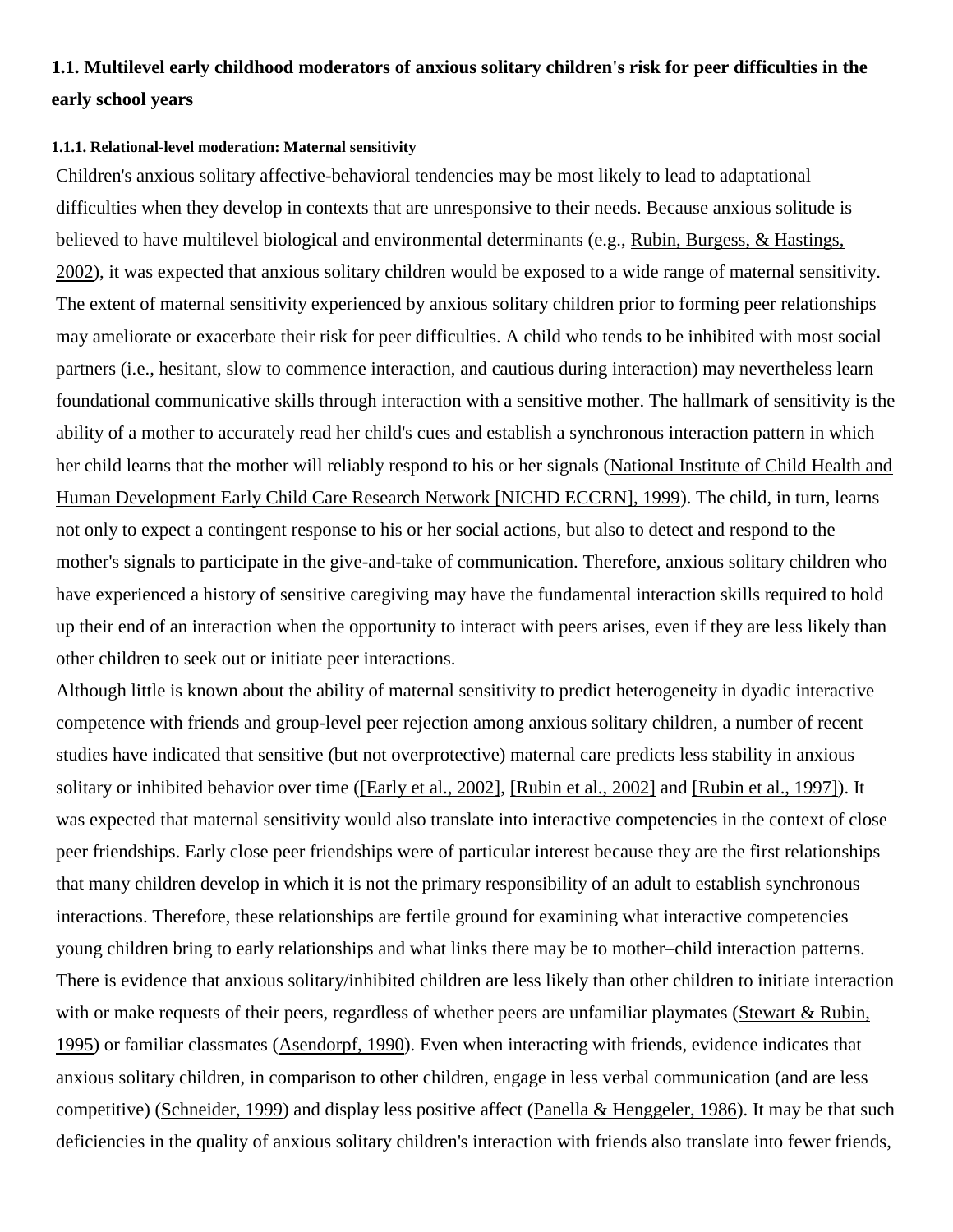although little empirical evidence is available in this regard. Thus, although evidence concerning the nature of anxious solitary children's friendships is sparse, available data suggest that some social impairment may extend into these close relationships. However, extant data concern main effects and do not illuminate either heterogeneity among anxious solitary children's friendships or the sources of such heterogeneity. The present investigation examines heterogeneity not only in anxious solitary children's contribution to interaction with their friends, but also their friends' interaction patterns. This is important because the reciprocal nature of interaction among friends suggests that qualities of the interaction cannot be predicted solely from the characteristics of one partner, but rather are the emergent products of dynamic interaction between both individuals. This suggests that anxious solitary children's interactions with friends may be best understood as a function of the children with whom they become friends as well as their own competencies. Peer relationship theorists distinguish between competencies required for dyadic friendship and group-level acceptance (e.g., [Bukowski and Hoza, 1989] and [Parker and Asher, 1993]). For instance, in later childhood, the skills necessary for high-quality friendships include demonstrating loyalty, trust and engaging in appropriate self-disclosure; whereas those required for peer acceptance include adherence to peer norms for behavior, appearance, and activities. Nevertheless, because maternal sensitivity is foundational to basic social competencies in early childhood, we expected it to influence both competency in dyadic interaction with friends and group-level peer acceptance. This may be particularly true in the early school years when play with friends and other classmates requires shared fundamental interaction skills, such as detecting social partners' cues and communicating one's own ideas clearly and in a manner that invites the social partner's response. Because nonfriend peers are likely to interact with one another in the free-play situations common to preschool settings, preschool children's distinctions between friends and non-friends may be relatively flexible (a friend is someone you play with), and their peer evaluations are likely to be based on basic interactive skills. Indeed, evidence indicates that differences between interactions with friends and non-friends increase with age ([Berndt, 1985] and [Windle, 1994]).

## **1.1.2. Individual-level moderation: Intelligence**

The likelihood that an anxious solitary affective-behavioral profile may translate into peer difficulties may be moderated not only by relational history (maternal sensitivity) but also by non-behavioral individual characteristics. Evidence suggests that the two most robust predictors of resilience in vulnerable children are positive parenting and healthy intellectual functioning ([Luthar and Zigler, 1992] and [Masten et al., 1999]). Appearing noticeably "slower" intellectually than classmates, especially when combined with anxious behavior, might decrease a child's chance of friendship with high-functioning classmates and exacerbate a child's chance of being evaluated negatively by peers. Thus, intelligence may be a unique individual-level moderator of the relationship between anxious solitude and peer difficulties.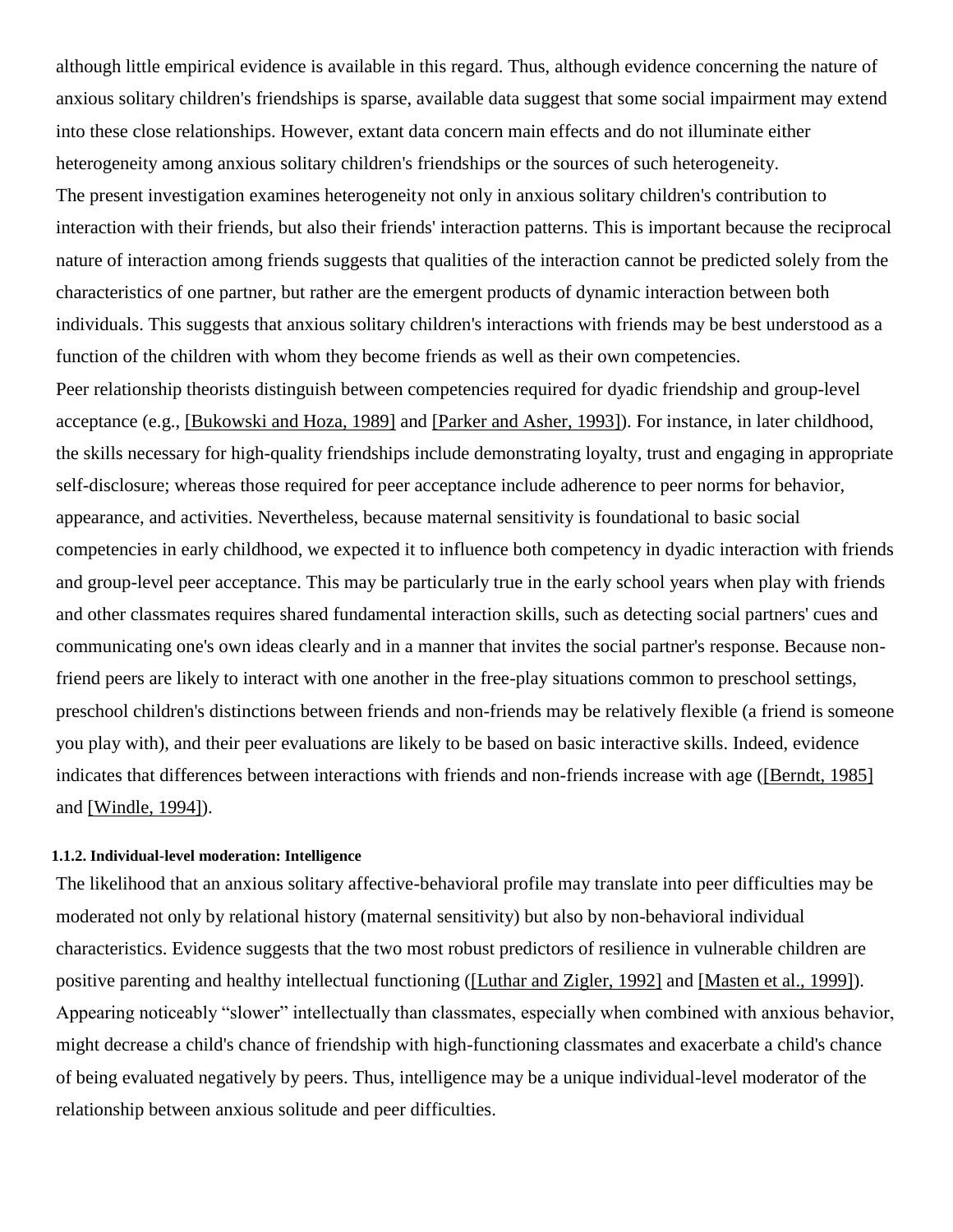Evidence is somewhat contradictory in regard to whether shy/anxious solitary children, on average, differ from other children in IQ or school grade point average, although a number of studies have reported mild negative correlations (e.g., [Chen et al., 1992], [Ludwig and Lazarus, 1983] and [Morison and Masten, 1991]). Perhaps more importantly, there may be substantial heterogeneity in intelligence among anxious solitary children, and intelligence may be a particularly salient buffer for these children. Although little work has been conducted on this subject, there is some suggestive evidence. Preschoolers identified as overcontrolled resilient subsequently demonstrated positive adjustment in adolescence including high intelligence and conscientiousness, as well as shyness (Weir & Gjerde, 2002). Conversely, Radke-Yarrow et al. identified shyness, low IQ, and peer rejection in a cluster of characteristics that differentiated poorly adjusted children from their more resilient counterparts in a sample of children from high-risk families (Radke-Yarrow & Brown, 1993).

### **1.1.3. Interactional model**

The likelihood that early childhood anxious solitude will forecast difficulties in dyadic and group-level peer relationships in the preschool and early school years may depend on additional relational and individual factors. It was hypothesized that high early childhood maternal sensitivity and child intellectual functioning would moderate (promote) anxious solitary children's ability to interact competently with friends, have multiple friendships, and avoid peer rejection in the early school years. Taken together, these multilevel influences produce an interactional model of development in which the adaptive significance of anxious solitude is understood in the context of multiple buffers and risks that impact the child's ability to function as an adaptational system ([Cairns et al., 1996], [Magnusson and Stattin, 2006] and [Sameroff, 1993]).

# **2. Methods**

#### **2.1. Participants**

#### **2.1.1. Child characteristics**

The present study is a secondary analysis of the NICHD Study of Early Child Care and Youth Development (SECCYD). Participants were 1364 children (48% female) and their parents, child care providers, and teachers. Child participants were selected from among 8986 children born throughout 1991 during selected 24-hour sampling periods in 24 hospitals near 10 research sites across the United States. Children were excluded from the sample if their mothers were younger than 18 at the child's birth or did not speak English, if the family planned to move, if the child had been hospitalized for more than 7 days following birth or had obvious disabilities, or if the mother had a known substance abuse problem. Participants were selected by conditional random sampling that ensured that they reflected the ethnic, economic, and educational diversity in each site's catchment area.

Preliminary analyses were performed on the subset of children in the NICHD SECCYD sample who had complete data for the relevant predictor and criterion composites. Selected participants were 581 children (54%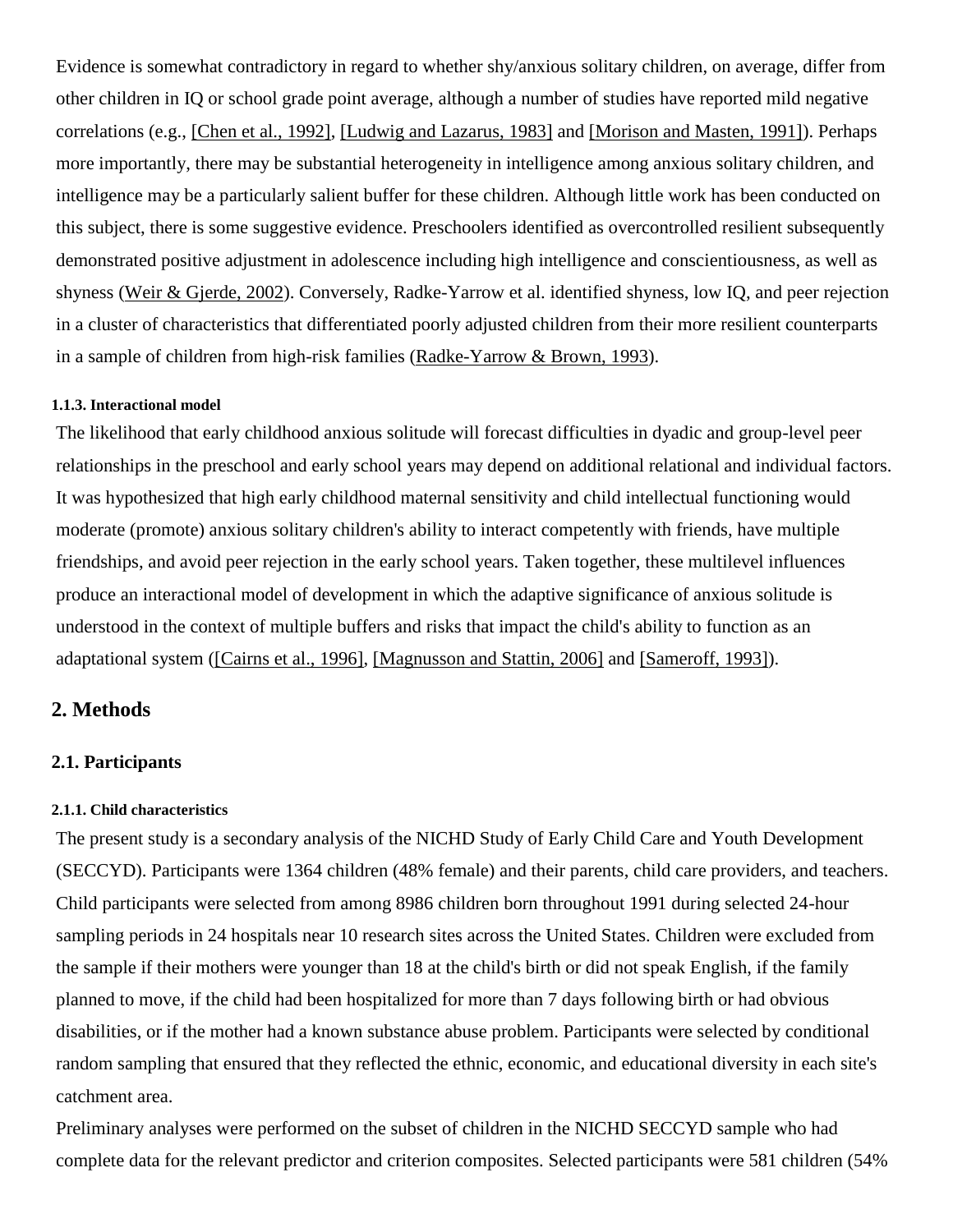female) and their mothers, child care providers, and teachers. Selected participants, compared with non-selected participants from the larger sample, included a smaller proportion of children of color ( $\chi^2 = 21.74$ ,  $p < .001$ ; children of color constituted 17.4% of selected participants [including 8.4% African-American and 5.2% Latino children] compared with 24% for the sample as a whole] and had higher family income-to-needs ratios  $(t =$ 6.67,  $p < .001$ ; selected participants' mean family income-to-needs ratio when the child was  $2-4.5$  years of age was 4.18 times the poverty threshold [range:  $0.09-29.32$ ], compared with 3.60 for the sample as a whole [range: 0.08–29.32]). It is important to note that, although the NICHD SECCYD did experience disproportionate attrition and incomplete data among poorer and ethnic minority participants, the sample selected for the research reported in this article is nonetheless more diverse than typical samples in extant literature on social withdrawal. Moreover, several analytic strategies diminish concerns about the representativeness of the sample. Child ethnicity and family income are statistically controlled in analyses. Additionally, two versions of regression analyses were performed: One version is based on the selected sample with complete data (*n* = 581), and a second version is based on the complete sample  $(N = 1364)$ , with all missing data replaced via full information maximum likelihood (FIML) estimation. FIML assumes that data are "missing at random," which allows non-random patterns of missing data *between* particular subsamples (e.g., ethnic groups) but requires that patterns of missing data are random *within* subsamples. FIML uses all available information to estimate parameters for the full data set, thereby reducing chances that results are influenced by selective attrition. Because there was higher attrition among children of color and poor children (NICHD ECCRN, 2003), FIML analyses maximize the generalizability of results to diverse populations. Although FIML regression analyses are based on the full sample, FIML was not available for some analyses in the Methods section (e.g., convergent validity *r*s), and these analyses are therefore reported for children with available data. The pattern of findings is similar across both versions of analyses, suggesting that the pattern of missing data did not substantially influence the findings of the current investigation. Therefore, analyses of the whole sample are presented in detail both in the text and in tabular form, whereas analyses of the sample selected for complete data are summarized in tabular form only.

Most children attended kindergarten in their first year of formal schooling (99%; the remainder entered in first grade or an ungraded school context). The majority of these children proceeded to first grade in their second year of formal schooling, but 35 children repeated kindergarten for a second year. Assessments conducted in the second year of formal schooling are referred to as "first grade" even in those cases in which the child was in his or her second kindergarten year.

#### **2.1.2. Friends' characteristics**

At 4.5 years, the study child was observed with a friend, who, whenever possible, was the closest same-sex friend (as identified by the mother or, if she did not know, the child care provider) who attended the same child care arrangement. Eighty-three percent of study children were observed with a same-sex friend. Forty-eight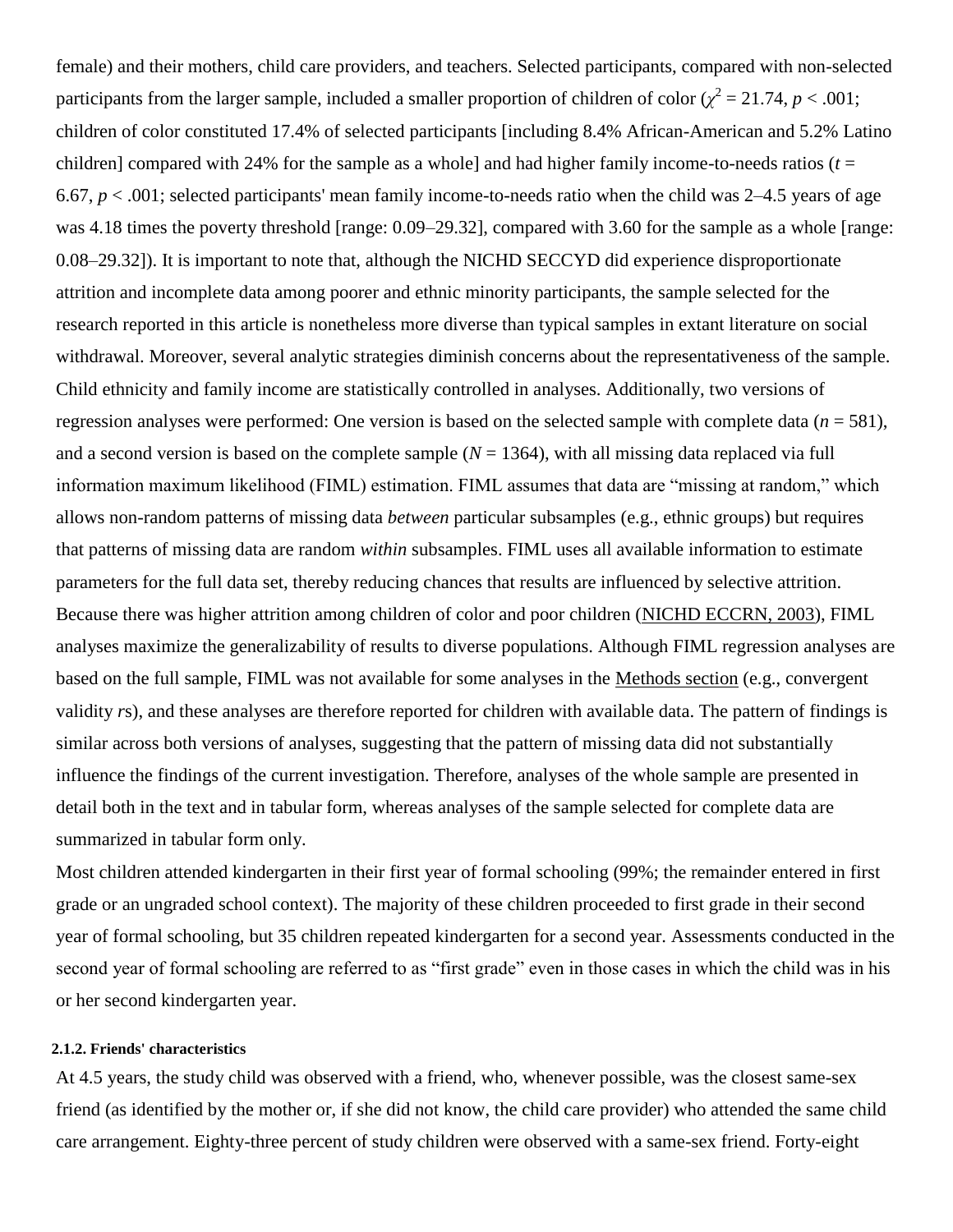percent of friendship pairs were best friends, 37% were second-best friends, 12% were third-best friends, and the remainder were the closest available friends. Neither the same-sex nor the best-friend nature of the friendship dyad was correlated with primary predictor or criterion variables. Twenty percent of friends were children of color. The friends spent an average of 17.79 h per week together (*SD* = 13.33) and had known each other for an average of 19.67 months (*SD* = 16.08). The majority of observations were conducted in the study child's primary child care arrangement (78%). Of those observations that occurred elsewhere, most occurred at the study child's home (82%) or another regular child care arrangement (11%). The remainder occurred in the friend's home, the laboratory, or another home.

#### **2.1.3. Assessment occasions**

The data relevant to the present report are derived from five major longitudinal assessment points: 24 months, 36 months, 54 months, kindergarten, and first grade (or 2, 3, 4.5, 5, and 6 years of age). Prior to school entry, when children were 2, 3, and 4.5 years of age, data relevant to the present investigation were collected in the child's home, child care arrangement, and laboratory. In kindergarten, relevant data were collected via questionnaires sent to the child's parents, child care arrangement, and teacher. In first grade, relevant data were collected in the child's school classroom, home, and after-school child care arrangement.

#### **2.2. Overview of primary measures**

Anxious solitude was assessed by child care providers prior to entry to formal schooling at 2, 3, and 4.5 years on a scale adapted from Gazelle and Ladd (2003). At the same time points, children's interactions with their mothers were rated by observers for maternal sensitivity. At 3 years, school readiness was tested in the laboratory with the Bracken Basic Concepts Scale (Bracken, 1984). At 4.5 years, children were observed in a structured interaction with a friend. In first grade, number of friendships with peers and peer rejection were assessed by teacher report (see Cillessen, Terry, Coie, & Lochman, 1992). For means, standard deviations, and intercorrelations among measures, see Table 1.

Table 1.

Means, standard deviations, and correlations among all study variables

|                                                 | A<br>S                                                                     | $\mathbf{M}$<br>S | S<br>R                      | <b>Posit</b><br>ive<br>inter<br>actio<br>$\mathbf n$ | <b>Nega</b><br>tive<br>inter<br>actio<br>$\mathbf n$ | Pos<br>itiv<br>e<br>aff<br>ect | Frie<br>ndsh<br>ip<br>quali<br>ty | <b>Nu</b><br>mb<br>er<br>of<br>frie<br>nds | Reje<br>ctio<br>$\mathbf n$ | <b>Se</b><br>$\mathbf{x}$ | Eth<br>nicit<br>y | Inc<br>om<br>e | $\mathbf C$<br>hil<br>d<br>ca<br>re | Aggr<br>essio<br>n | Atte<br>ntio<br>$\mathbf n$ | Fri<br>end<br>pos<br>itiv<br>e | Fri<br>end<br>neg<br>ativ<br>e |
|-------------------------------------------------|----------------------------------------------------------------------------|-------------------|-----------------------------|------------------------------------------------------|------------------------------------------------------|--------------------------------|-----------------------------------|--------------------------------------------|-----------------------------|---------------------------|-------------------|----------------|-------------------------------------|--------------------|-----------------------------|--------------------------------|--------------------------------|
| $\boldsymbol{M}$<br>(unstan<br>dardize<br>d) or | $\overline{\phantom{0}}$<br>$\overline{0}$ .<br>$\theta$<br>$\overline{4}$ | 0.<br>1<br>5      | 15<br>$\cdot$ 8<br>$\Omega$ | 2.89                                                 | 1.45                                                 | 3.1                            | 3.24                              | 4.4<br>4                                   | 0.00                        | 53.<br>87<br>$\%$         | 82.6<br>2%        | 4.1<br>8       | 2.<br>95                            | 0.32               | $\qquad \qquad -$<br>0.05   | 2.7<br>5                       | 1.3                            |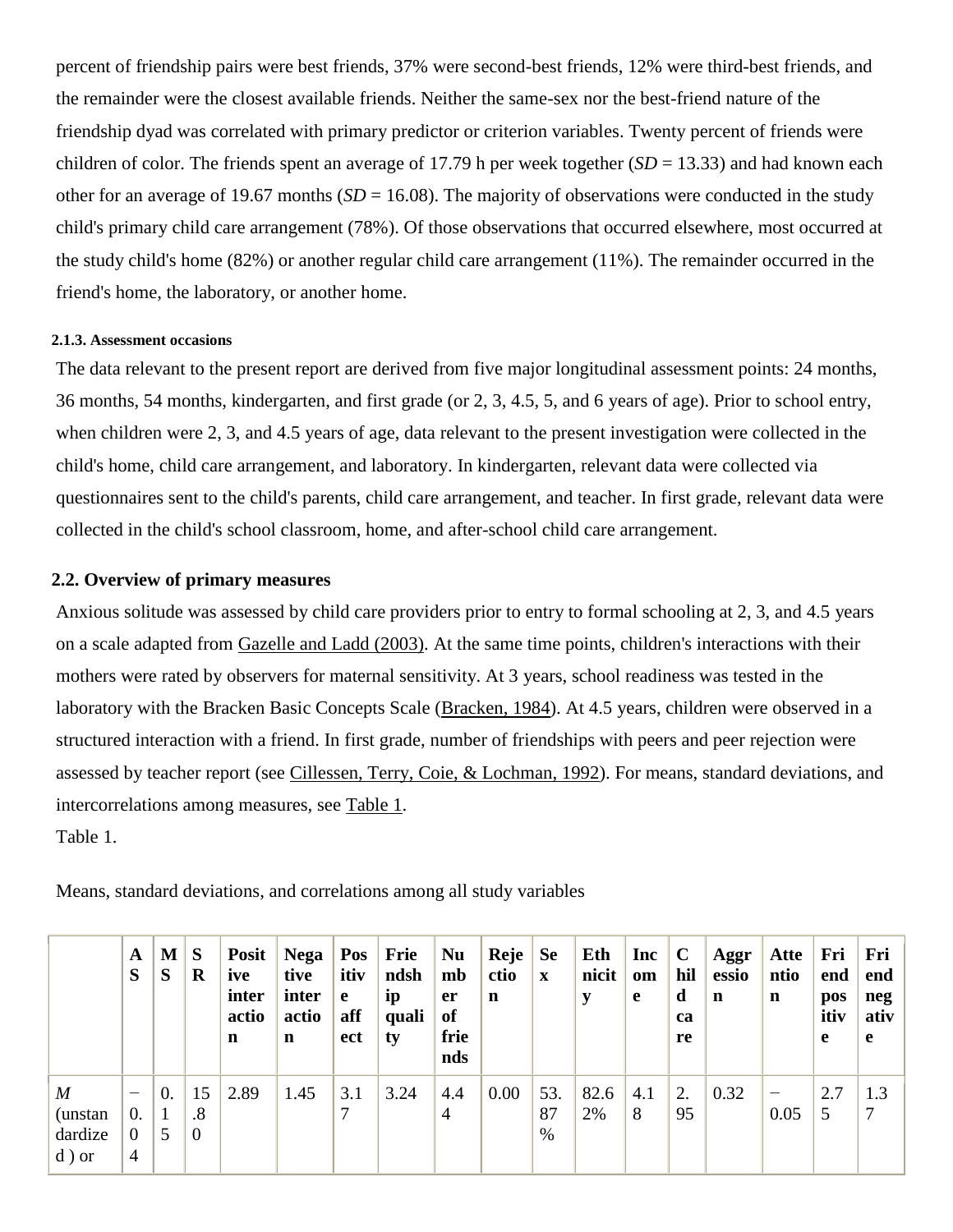|                                                                                 | $\mathbf A$<br>S                                       | $\mathbf M$<br>${\bf S}$                         | S<br>$\mathbf R$                                 | Posit<br>ive<br>inter<br>actio<br>$\mathbf n$ | <b>Nega</b><br>tive<br>inter<br>actio<br>$\mathbf n$ | Pos<br>itiv<br>$\mathbf e$<br>aff<br>ect | Frie<br>ndsh<br>ip<br>quali<br>ty | <b>Nu</b><br>mb<br>er<br>of<br>frie<br>nds | Reje<br>ctio<br>$\mathbf n$ | <b>Se</b><br>$\boldsymbol{\mathrm{X}}$ | Eth<br>nicit<br>${\bf y}$ | Inc<br>om<br>$\mathbf e$ | $\mathbf C$<br>hil<br>$\mathbf d$<br>ca<br>re | Aggr<br>essio<br>$\mathbf n$ | <b>Atte</b><br>ntio<br>$\mathbf n$ | Fri<br>end<br>pos<br>itiv<br>$\mathbf e$ | Fri<br>end<br>neg<br>ativ<br>e |
|---------------------------------------------------------------------------------|--------------------------------------------------------|--------------------------------------------------|--------------------------------------------------|-----------------------------------------------|------------------------------------------------------|------------------------------------------|-----------------------------------|--------------------------------------------|-----------------------------|----------------------------------------|---------------------------|--------------------------|-----------------------------------------------|------------------------------|------------------------------------|------------------------------------------|--------------------------------|
| $\%$                                                                            |                                                        |                                                  |                                                  |                                               |                                                      |                                          |                                   |                                            |                             |                                        |                           |                          |                                               |                              |                                    |                                          |                                |
| SD<br>(unstan<br>dardize<br>d)                                                  | 0.<br>$\overline{7}$<br>$\overline{4}$                 | 0.<br>$\tau$<br>$\mathbf{1}$                     | 9.<br>87                                         | 0.69                                          | 0.50                                                 | 0.6<br>8                                 | 0.66                              | $0.8\,$<br>3                               | 0.90                        | Grl<br>$(-$<br>1)                      | Whi<br>te<br>(1)          | 3.1<br>$\mathbf{1}$      | $\overline{0}$ .<br>41                        | 0.29                         | 0.79                               | 0.7<br>$\mathbf{1}$                      | $0.4\,$<br>$8\,$               |
| Primary predictors                                                              |                                                        |                                                  |                                                  |                                               |                                                      |                                          |                                   |                                            |                             |                                        |                           |                          |                                               |                              |                                    |                                          |                                |
| Child<br>anxious<br>solitude<br>$2 -$                                           | 1.<br>$\boldsymbol{0}$<br>$\boldsymbol{0}$             |                                                  |                                                  |                                               |                                                      |                                          |                                   |                                            |                             |                                        |                           |                          |                                               |                              |                                    |                                          |                                |
| 4.5 year<br>s(AS)<br>(cg)                                                       |                                                        |                                                  |                                                  |                                               |                                                      |                                          |                                   |                                            |                             |                                        |                           |                          |                                               |                              |                                    |                                          |                                |
| Matern<br>al<br>sensitiv<br>ity 2-<br>4.5 year<br>s (MS)<br>(ob)                | $\theta$ .<br>$\boldsymbol{0}$<br>$\overline{0}$       | 1.<br>$\boldsymbol{0}$<br>$\boldsymbol{0}$       |                                                  |                                               |                                                      |                                          |                                   |                                            |                             |                                        |                           |                          |                                               |                              |                                    |                                          |                                |
| Child<br>school<br>readine<br>$\mathbf{S}\mathbf{S}$<br>3 years<br>(SR)<br>(ob) | $\overline{0}$ .<br>$\boldsymbol{0}$<br>$\mathfrak{S}$ | 0.<br>$\mathfrak{Z}$<br>7<br>茶米<br>*             | 1.<br>$00\,$                                     |                                               |                                                      |                                          |                                   |                                            |                             |                                        |                           |                          |                                               |                              |                                    |                                          |                                |
| Criterions: Dyadic friend interaction at 4.5 years                              |                                                        |                                                  |                                                  |                                               |                                                      |                                          |                                   |                                            |                             |                                        |                           |                          |                                               |                              |                                    |                                          |                                |
| Child's<br>contrib<br>ution to<br>positive<br>interact<br>ion (ob)              | —<br>$\overline{0}$ .<br>$\boldsymbol{0}$<br>9<br>米    | $\theta$ .<br>$\mathbf{1}$<br>$\frac{3}{*}$<br>* | $\overline{0}$ .<br>$18\,$<br>茶<br>*             | $1.00\,$                                      |                                                      |                                          |                                   |                                            |                             |                                        |                           |                          |                                               |                              |                                    |                                          |                                |
| Child's<br>contrib<br>ution to<br>negativ                                       | —<br>0.<br>$\boldsymbol{0}$<br>6                       | —<br>0.<br>$\overline{2}$<br>$\,1\,$<br>茶米       | $\qquad \qquad -$<br>$\theta$ .<br>17<br>茶茶<br>* | $\qquad \qquad -$<br>0.08                     | 1.00                                                 |                                          |                                   |                                            |                             |                                        |                           |                          |                                               |                              |                                    |                                          |                                |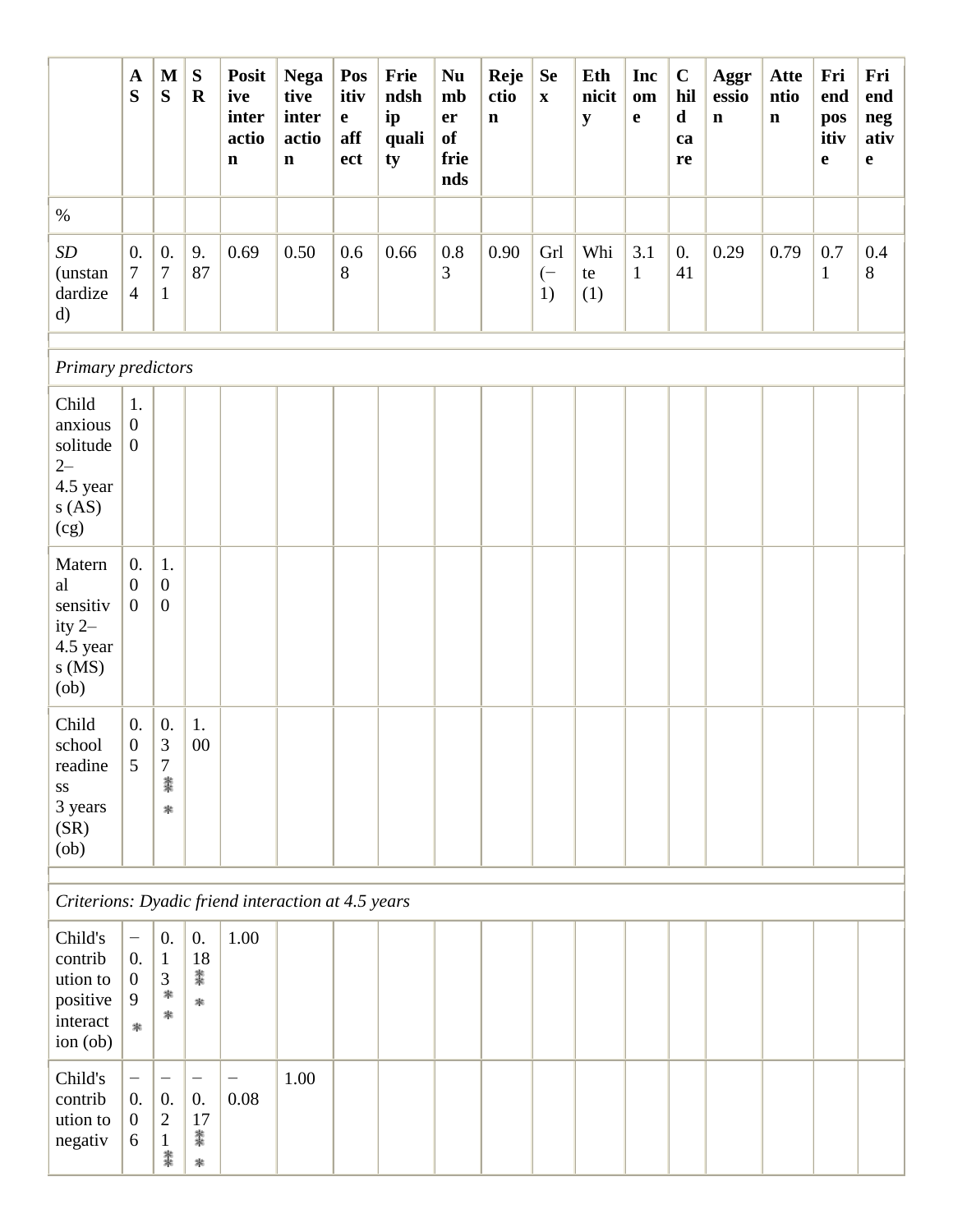|                                                                                 | $\mathbf A$<br>S                                        | $\mathbf{M}$<br>S                                               | S<br>$\bf R$                                          | <b>Posit</b><br>ive<br>inter<br>actio<br>$\mathbf n$ | <b>Nega</b><br>tive<br>inter<br>actio<br>$\mathbf n$ | Pos<br>itiv<br>$\mathbf e$<br>aff<br>ect          | Frie<br>ndsh<br>ip<br>quali<br>ty | <b>Nu</b><br>mb<br>er<br>of<br>frie<br>nds | Reje<br>ctio<br>$\mathbf n$ | <b>Se</b><br>$\boldsymbol{\mathrm{X}}$   | Eth<br>nicit<br>${\bf y}$ | Inc<br>om<br>$\mathbf e$ | $\mathbf C$<br>hil<br>$\mathbf d$<br>ca<br>re | Aggr<br>essio<br>$\mathbf n$ | Atte<br>ntio<br>$\mathbf n$ | Fri<br>end<br>pos<br>itiv<br>e | Fri<br>end<br>neg<br>ativ<br>$\mathbf e$ |
|---------------------------------------------------------------------------------|---------------------------------------------------------|-----------------------------------------------------------------|-------------------------------------------------------|------------------------------------------------------|------------------------------------------------------|---------------------------------------------------|-----------------------------------|--------------------------------------------|-----------------------------|------------------------------------------|---------------------------|--------------------------|-----------------------------------------------|------------------------------|-----------------------------|--------------------------------|------------------------------------------|
| e<br>interact<br>ion (ob)                                                       |                                                         | *                                                               |                                                       |                                                      |                                                      |                                                   |                                   |                                            |                             |                                          |                           |                          |                                               |                              |                             |                                |                                          |
| Child's<br>positive<br>affect<br>during<br>interact<br>ion (ob)                 | —<br>0.<br>$\mathbf{1}$<br>$\boldsymbol{0}$<br>米        | 0.<br>$\boldsymbol{0}$<br>$\overline{7}$                        | $\overline{0}$ .<br>07                                | 0.65<br>$* *$<br>柒                                   | $\qquad \qquad \longleftarrow$<br>0.09<br>*          | 1.0<br>$\boldsymbol{0}$                           |                                   |                                            |                             |                                          |                           |                          |                                               |                              |                             |                                |                                          |
| Quality<br>of<br>child's<br>friends<br>hip (ob)                                 | $\overline{\phantom{0}}$<br>0.<br>$\boldsymbol{0}$<br>7 | 0.<br>$\mathbf{1}$<br>$\frac{2}{*}$<br>淅                        | $\theta$ .<br>16<br>茶<br>*                            | 0.76<br>$* *$<br>*                                   | $\qquad \qquad -$<br>0.25<br>* *                     | 0.6<br>$8 *$<br>* *                               | 1.00                              |                                            |                             |                                          |                           |                          |                                               |                              |                             |                                |                                          |
| Criterions: Peer outcomes in 1st grade                                          |                                                         |                                                                 |                                                       |                                                      |                                                      |                                                   |                                   |                                            |                             |                                          |                           |                          |                                               |                              |                             |                                |                                          |
| Numbe<br>r of<br>friends<br>in first<br>grade<br>(t)                            | —<br>0.<br>$\mathbf{1}$<br>3<br>米<br>*                  | 0.<br>$\overline{0}$<br>7                                       | $\theta$ .<br>03                                      | 0.07                                                 | $\qquad \qquad -$<br>0.04                            | 0.0<br>3                                          | 0.04                              | 1.0<br>$\mathbf{0}$                        |                             |                                          |                           |                          |                                               |                              |                             |                                |                                          |
| Peer<br>rejectio<br>ns in<br>first<br>grade<br>(t)                              | $\overline{0}$ .<br>$\boldsymbol{0}$<br>9<br>*          | —<br>0.<br>$\mathbf{1}$<br>7<br>*<br>*                          | —<br>$\theta$ .<br>09<br>*                            | $\qquad \qquad -$<br>0.04                            | 0.18<br>* *<br>*                                     | $\overline{\phantom{0}}$<br>0.0<br>$\overline{2}$ | $\qquad \qquad -$<br>0.03         | —<br>0.3<br>$5*$<br>* *                    | 1.00                        |                                          |                           |                          |                                               |                              |                             |                                |                                          |
| Controls: Individual and contextual controls                                    |                                                         |                                                                 |                                                       |                                                      |                                                      |                                                   |                                   |                                            |                             |                                          |                           |                          |                                               |                              |                             |                                |                                          |
| Child<br>$\ensuremath{\textsc{sex}}\xspace$<br>$(boy =$<br>$1,$ girl =<br>$-1)$ | $\overline{0}$ .<br>$\boldsymbol{0}$<br>$\overline{7}$  | $\overline{\phantom{m}}$<br>$\theta$ .<br>$\boldsymbol{0}$<br>6 | $\qquad \qquad -$<br>$\overline{0}$ .<br>13<br>*<br>* | 0.00                                                 | 0.01                                                 | 0.0<br>$\overline{4}$                             | 0.03                              | 0.0<br>$\mathbf{1}$                        | 0.08<br>*                   | 1.0<br>$\boldsymbol{0}$                  |                           |                          |                                               |                              |                             |                                |                                          |
| Child<br>ethnicit<br>$y(1 =$<br>white,<br>$-1=$                                 | $\overline{0}$ .<br>$\boldsymbol{0}$<br>1               | 0.<br>3<br>$\sqrt{6}$<br>菜<br>淋                                 | $\overline{0}$ .<br>26<br>葇<br>*                      | 0.15<br>$* *$                                        | $\qquad \qquad -$<br>0.14<br>$* *$<br>*              | 0.1<br>$4 *$<br>* *                               | 0.16<br>$* *$<br>岑                | $\qquad \qquad -$<br>0.0<br>$\overline{2}$ | $\qquad \qquad -$<br>0.04   | $\qquad \qquad -$<br>0.0<br>$\mathbf{1}$ | 1.00                      |                          |                                               |                              |                             |                                |                                          |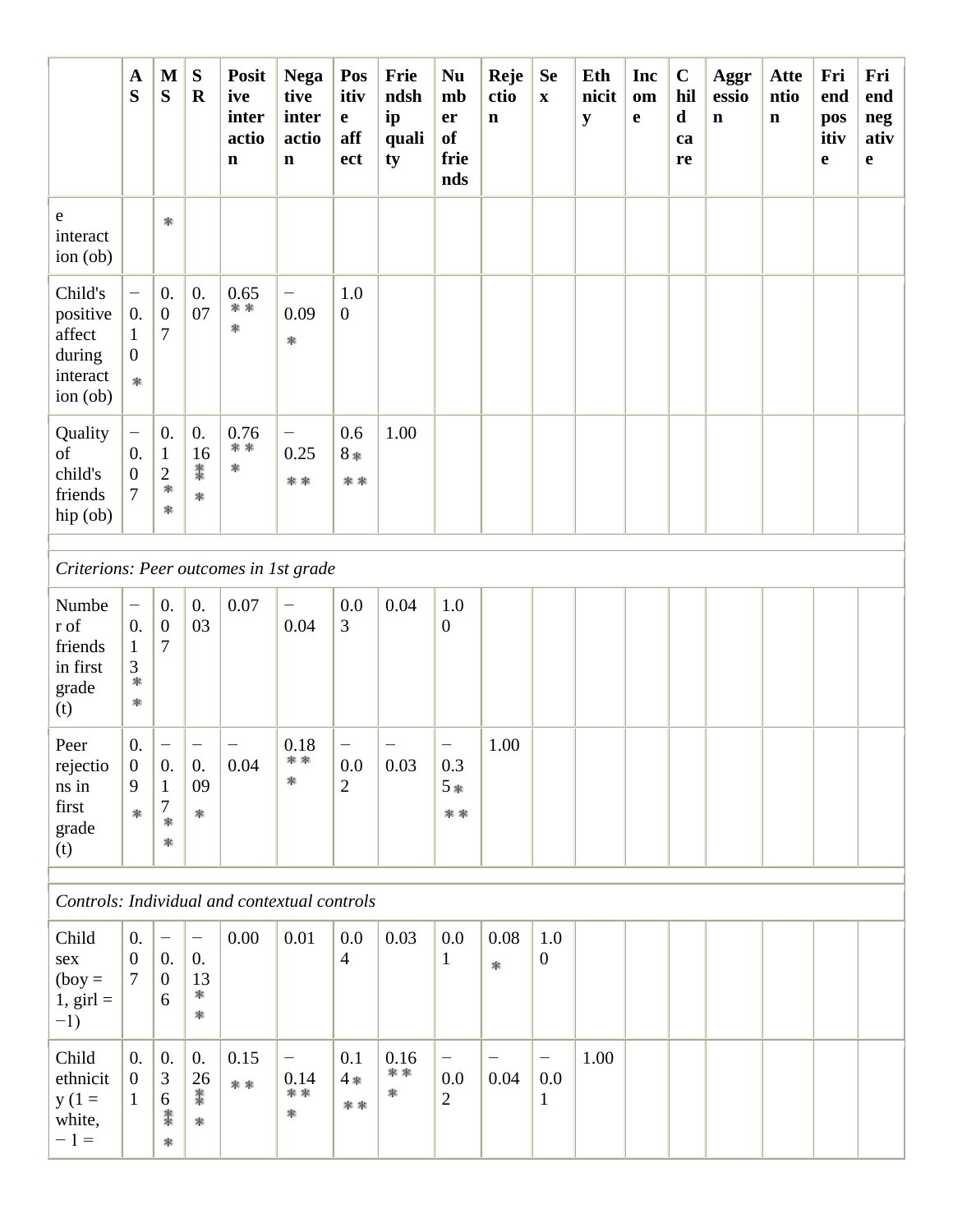|                                                                                      | $\mathbf A$<br>S                                     | $\mathbf{M}$<br>${\bf S}$                                                     | S<br>$\bf R$                                           | <b>Posit</b><br>ive<br>inter<br>actio<br>$\mathbf n$ | <b>Nega</b><br>tive<br>inter<br>actio<br>$\mathbf n$ | Pos<br>itiv<br>$\mathbf e$<br>aff<br>ect | Frie<br>ndsh<br>ip<br>quali<br>ty     | <b>Nu</b><br>mb<br>er<br>of<br>frie<br>nds   | Reje<br>ctio<br>$\mathbf n$           | <b>Se</b><br>$\mathbf X$   | Eth<br>nicit<br>y  | Inc<br>om<br>$\mathbf e$                   | $\mathbf C$<br>hil<br>$\mathbf d$<br>ca<br>re            | Aggr<br>essio<br>$\mathbf n$ | <b>Atte</b><br>ntio<br>$\mathbf n$    | Fri<br>end<br>pos<br>itiv<br>$\mathbf e$ | Fri<br>end<br>neg<br>ativ<br>e |
|--------------------------------------------------------------------------------------|------------------------------------------------------|-------------------------------------------------------------------------------|--------------------------------------------------------|------------------------------------------------------|------------------------------------------------------|------------------------------------------|---------------------------------------|----------------------------------------------|---------------------------------------|----------------------------|--------------------|--------------------------------------------|----------------------------------------------------------|------------------------------|---------------------------------------|------------------------------------------|--------------------------------|
| other)                                                                               |                                                      |                                                                               |                                                        |                                                      |                                                      |                                          |                                       |                                              |                                       |                            |                    |                                            |                                                          |                              |                                       |                                          |                                |
| Family<br>income<br>$-to-$<br>needs<br>ratio 2-<br>4.5 year<br>s(m)                  | 0.<br>$\boldsymbol{0}$<br>$\boldsymbol{0}$           | 0.<br>$\mathfrak{Z}$<br>$\mathbf{1}$<br>茶茶<br>*                               | $\overline{0}$ .<br>33<br>茶<br>*                       | 0.09<br>$\ast$                                       | $\overline{\phantom{0}}$<br>0.10<br>*                | 0.0<br>3                                 | 0.12<br>$* *$                         | 0.0<br>3                                     | $\overline{\phantom{0}}$<br>0.08<br>* | —<br>0.0<br>$\overline{2}$ | 0.20<br>$* *$<br>* | 1.0<br>$\overline{0}$                      |                                                          |                              |                                       |                                          |                                |
| Child<br>care<br>provide<br>$\mathbf{r}$<br>quality<br>$2 -$<br>4.5 year<br>$s$ (ob) | —<br>0.<br>$\boldsymbol{0}$<br>$\mathbf{1}$          | 0.<br>$\mathbf{1}$<br>$\tau$<br>茶茶<br>*                                       | $\overline{0}$ .<br>24<br>茶米<br>*                      | 0.06                                                 | $\qquad \qquad -$<br>0.16<br>* *<br>*                | 0.0<br>6                                 | 0.09<br>*                             | 0.0<br>6                                     | $\qquad \qquad -$<br>0.11<br>* *      | 0.0<br>3                   | 0.13<br>$* *$      | 0.2<br>$0*$<br>*                           | 1.<br>00                                                 |                              |                                       |                                          |                                |
| Child<br>aggress<br>ion $2-$<br>4.5 year<br>$s$ (cg)                                 | $\overline{0}$ .<br>$\mathbf{1}$<br>9<br>茶米<br>*     | $\qquad \qquad -$<br>0.<br>$\mathbf{1}$<br>7<br><br><br><br><br><br><br><br>* | —<br>$\overline{0}$ .<br>10<br>*                       | 0.00                                                 | 0.15<br>* *<br>氺                                     | 0.0<br>$\overline{7}$                    | 0.00                                  | $\overline{\phantom{0}}$<br>0.1<br>$2*$<br>氺 | 0.32<br>$* *$<br>*                    | 0.0<br>$8 *$               | —<br>0.10<br>*     | $\overline{\phantom{0}}$<br>0.0<br>5       | $\overline{\phantom{0}}$<br>0.<br>15<br>茶米<br>*          | 1.00                         |                                       |                                          |                                |
| Child<br>attentio<br>n<br>proble<br>$ms 2-$<br>4 years<br>(cg)                       | 0.<br>$\mathfrak{2}$<br>$\overline{4}$<br>茶茶<br>*    | —<br>$\overline{0}$ .<br>$\overline{c}$<br>$\overline{4}$<br>茶<br>*           | 0.<br>12<br>茶<br>*                                     | 0.03                                                 | 0.14<br>* *<br>*                                     | 0.0<br>$\overline{2}$                    | 0.03                                  | —<br>0.1<br>$8 *$<br>* *                     | 0.31<br>$* *$<br>*                    | 0.1<br>$2*$<br>*           | 0.08<br>*          | 0.1<br>$0*$                                | —<br>0.<br>12<br>*<br>*                                  | 0.56<br>* *<br>*             | 1.00                                  |                                          |                                |
| Controls: Dyadic friends interaction 4.5 years                                       |                                                      |                                                                               |                                                        |                                                      |                                                      |                                          |                                       |                                              |                                       |                            |                    |                                            |                                                          |                              |                                       |                                          |                                |
| Friends<br>contrib<br>ution to<br>positive<br>interact<br>ion (ob)                   | —<br>$\overline{0}$ .<br>$\overline{0}$<br>5         | $\overline{0}$ .<br>$\mathbf{1}$<br>3<br>*<br>*                               | $\overline{0}$ .<br>18<br>茶<br>*                       | 0.57<br>* *<br>柒                                     | $\qquad \qquad -$<br>0.14<br>* *<br>柒                | 0.4<br>$2*$<br>* *                       | 0.69<br>* *<br>*                      | 0.0<br>7                                     | $\qquad \qquad -$<br>0.11<br>* *      | 0.0<br>$\overline{2}$      | 0.14<br>* *<br>*   | 0.1<br>$0*$                                | $\overline{0}$ .<br>08                                   | $\qquad \qquad -$<br>0.04    | $\overline{\phantom{0}}$<br>0.09<br>氺 | 1.0<br>$\boldsymbol{0}$                  |                                |
| Friends<br>contrib<br>ution to<br>negativ                                            | $\overline{0}$ .<br>$\overline{0}$<br>$\overline{0}$ | $\overline{\phantom{0}}$<br>0.<br>$\mathbf{1}$<br>$\boldsymbol{0}$            | $\overline{\phantom{0}}$<br>$\theta$ .<br>11<br>*<br>* | 0.10<br>苯                                            | 0.25<br>* *<br>淅                                     | 0.0<br>$\mathbf{1}$                      | $\qquad \qquad -$<br>0.18<br>* *<br>岑 | $\qquad \qquad -$<br>0.0<br>$\overline{4}$   | 0.02                                  | 0.0<br>$\boldsymbol{0}$    | $\equiv$<br>0.04   | $\qquad \qquad -$<br>0.0<br>$\overline{4}$ | $\overline{\phantom{0}}$<br>$\overline{0}$ .<br>14<br>茶茶 | 0.03                         | 0.03                                  | 0.0<br>$\mathbf{2}$                      | 1.0<br>$\boldsymbol{0}$        |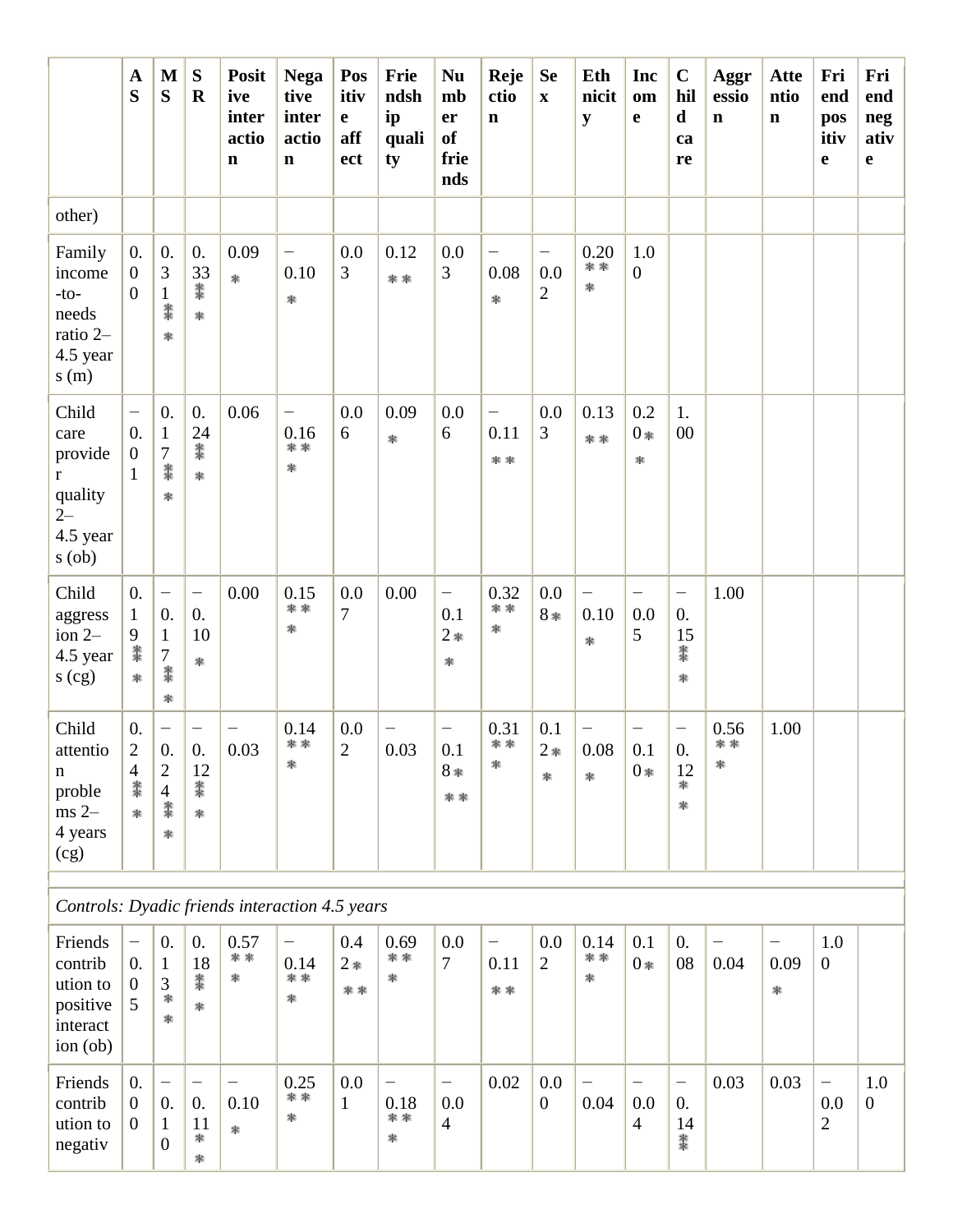|                           | A<br>S | $\mathbf{M}$<br>S | <sub>S</sub><br>$\bf R$ | <b>Posit</b><br>ive<br>inter<br>actio<br>n | Nega<br>tive<br>inter<br>actio<br>n | Pos<br>itiv<br>e<br>aff<br>ect | Frie<br>ndsh<br>ip<br>quali<br>ty | <b>Nu</b><br>mb<br>er<br>of<br>frie<br>nds | Reje<br>ctio<br>$\mathbf n$ | <b>Se</b><br>$\mathbf{X}$ | Eth<br>nicit<br>y | Inc<br>om<br>e | $\mathbf C$<br>hil<br>d<br>ca<br>re | $\overline{A}$ Aggr<br>essio<br>$\mathbf n$ | Atte<br>ntio<br>$\mathbf n$ | Fri<br>end<br>pos<br>itiv<br>e | Fri<br>end<br>neg<br>ativ<br>e |
|---------------------------|--------|-------------------|-------------------------|--------------------------------------------|-------------------------------------|--------------------------------|-----------------------------------|--------------------------------------------|-----------------------------|---------------------------|-------------------|----------------|-------------------------------------|---------------------------------------------|-----------------------------|--------------------------------|--------------------------------|
| e<br>interact<br>ion (ob) |        | 氺                 |                         |                                            |                                     |                                |                                   |                                            |                             |                           |                   |                | *                                   |                                             |                             |                                |                                |

*Note*.  $N = 581$  (313 girls). Informant: cg, caregiver; ob, observer; t, teacher; m, mother.  $*p < .05$ ,  $* * p < .01$ ,  $*$  $*$   $p$  < .001.

#### **2.3. Primary predictor variables**

#### **2.3.1. Anxious solitude**

Child care provider reports of anxious solitude were obtained at 2, 3, and 4.5 years of age. The anxious solitude composite consisted of items from the widely used Child Behavior Checklist-Teacher Report Form (for 1.5- to 5-year-olds; CBCL/TRF; [Achenbach, 1991a] and [Achenbach, 1991b]). The entire standard CBCL/TRF forms were administered, although only selected items were included in the composites calculated for this study. The anxious solitude composite has demonstrated good psychometric properties in previous investigations ([Gazelle and Ladd, 2003] and [Gazelle and Rudolph, 2004]) and was slightly adapted for present purposes. The following eight items constituted the anxious solitude composite: "withdrawn, doesn't get involved with others," "too shy or timid," "self-conscious or easily embarrassed," "avoids looking others in the eye," "too fearful or anxious," "worries," "nervous, high-strung, or tense," and "afraid to try new things." All items were rated on a 3-point scale ( $0 =$  "not true,"  $1 =$  "sometimes true,"  $2 =$  "often true"). Scores are calculated as the mean, with higher scores reflecting higher levels of anxious solitude.

Child care provider reports were gathered only for children in child care at least 10 h a week. The child care provider anxious solitude composites demonstrated acceptable reliability and stability from 2 to 4.5 years ( $\alpha$  = .69–.77; consecutive  $rs = .10-0.29$ ,  $p < .05-0.01$ ). Early childhood anxious solitude composites were created by calculating the mean of the three available standardized assessments that predated school entry (2, 3, and 4.5 years). Collapsing over these three time points for this and other early predictor composites reflects the focus of this investigation on how relatively enduring phenomena in early childhood influence subsequent childhood outcomes. This child care provider composite demonstrated modest convergence with a maternal composite that had been calculated in the same manner  $(r = .19, p < .001, n = 808)$ . Convergence was expected to be modest because mothers and child care providers observe children in different contexts (Achenbach, McConaughy, & Howell, 1987). Child care provider rather than maternal reports are employed as predictors because previous work has demonstrated that child care provider reports of anxious solitude have superior predictive validity in relation to children's social functioning at school (Gazelle, 2006).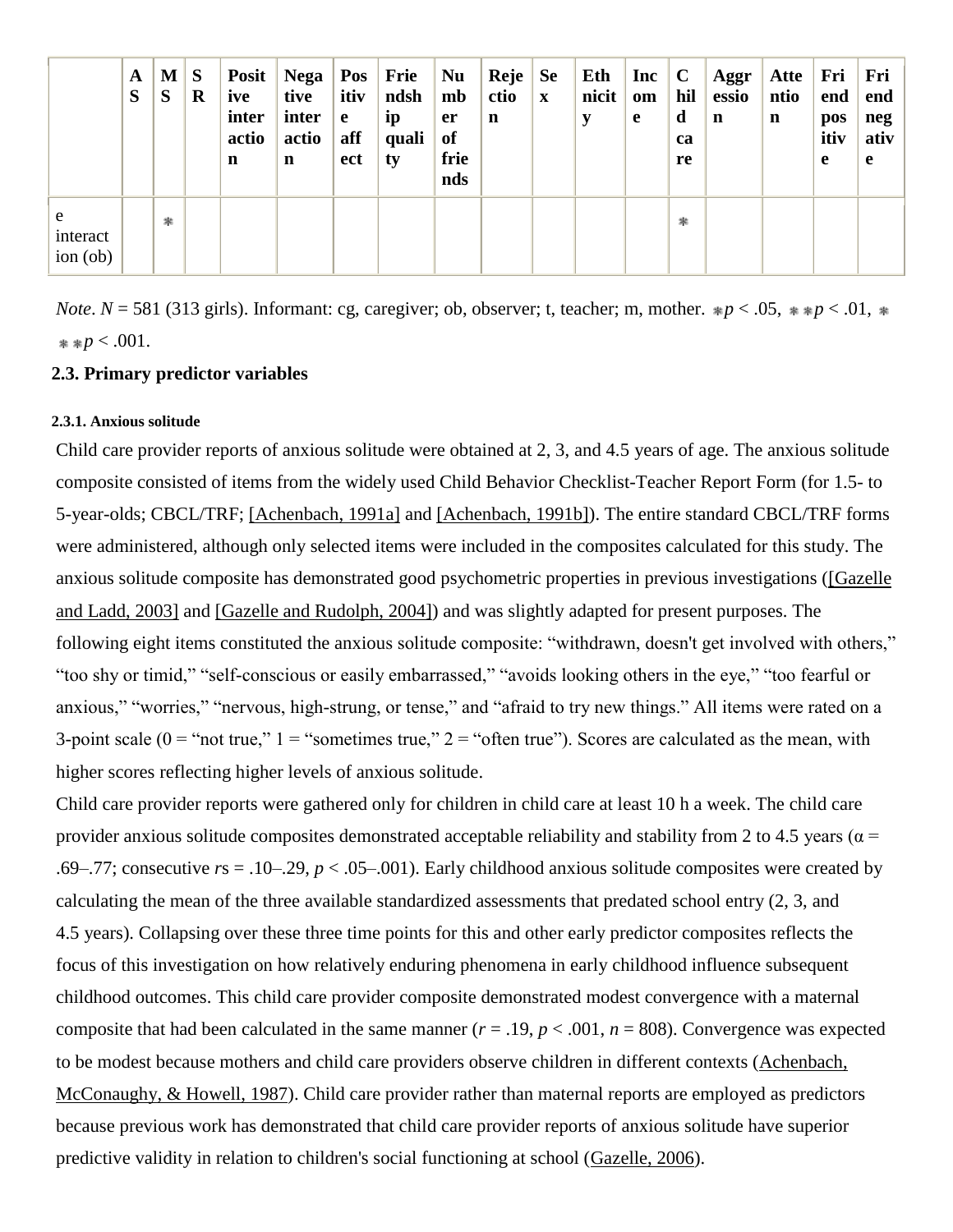#### **2.3.2. Maternal sensitivity**

Maternal sensitivity was rated from videotaped, semistructured 15-minute mother–child interactions in the laboratory at 2, 3, and 4.5 years of age. The sessions involved developmentally appropriate play and problemsolving tasks. The "three boxes" procedure was used in which mothers introduced their child to three sets of toys in a set order ([National Institute of Child Health and Human Development Early Child Care Research Network, 1999] and [Vandell, 1979]). At 2 years, the first box contained a story book, the second a toy stove with related props, and the third a toy house with related props. At 3 years, the first box contained markers, stencils, and paper; the second box dress-up clothes and a cash register; and the third Duplo blocks with a picture of a model. At 4.5 years, the first task was to complete a maze with an Etch-A-Sketch, the second task was to build several same-sized towers with various-sized wooden blocks, and the third was to play with several animal puppets. The first two 4.5-year tasks were designed to be too difficult for the child to execute without maternal aid, and the third task was an opportunity for play.

At 2 years, three 4-point scale ratings were made of the videotaped interactions: Maternal sensitivity to child non-distress, intrusiveness (reversed), and positive regard. At 3 and 4.5 years, three 7-point scale ratings were made of the videotaped interactions: Supportive presence (analogous to sensitivity to child non-distress), respect for autonomy (analogous to lack of intrusiveness), and hostility (when reversed related to the previous dimension of positive regard). Internal consistency was acceptable ( $\alpha$  > .70 at each age). Videotaped mother– child interactions were coded at a central non-data collection site. Intercoder reliability was calculated from two coders' ratings of 19–20% of tapes at each age and exceeded .83 at every age. Sensitivity items were summed at each age, and a cross-age composite was computed as the mean of standardized 2-, 3-, and 4.5-year composites, to provide an index of mean level of maternal sensitivity in early childhood. Higher scores are indicative of greater maternal sensitivity.

#### **2.3.3. School readiness**

School readiness was chosen as an index of intellectual functioning salient for children in the early school years. School readiness is a subscale of the Bracken Basic Concepts Scale (Bracken, 1984) and was administered in the laboratory at 3 years. The School Readiness Scale as administered consisted of 51 items that tapped the child's knowledge of the basic concepts of color, letter identification, number/counting, comparisons, and shape. The child received 1 point for each item passed. Items were ordered according to increasing difficulty, and administration of each subtest ceased after the child missed three consecutive questions. The score was the sum of the number of correct subscale items and had a potential range of 0 to 51. The composite demonstrated high internal consistency ( $\alpha$  = .93).

#### **2.4. Criterion variables**

#### **2.4.1. Friendship observations**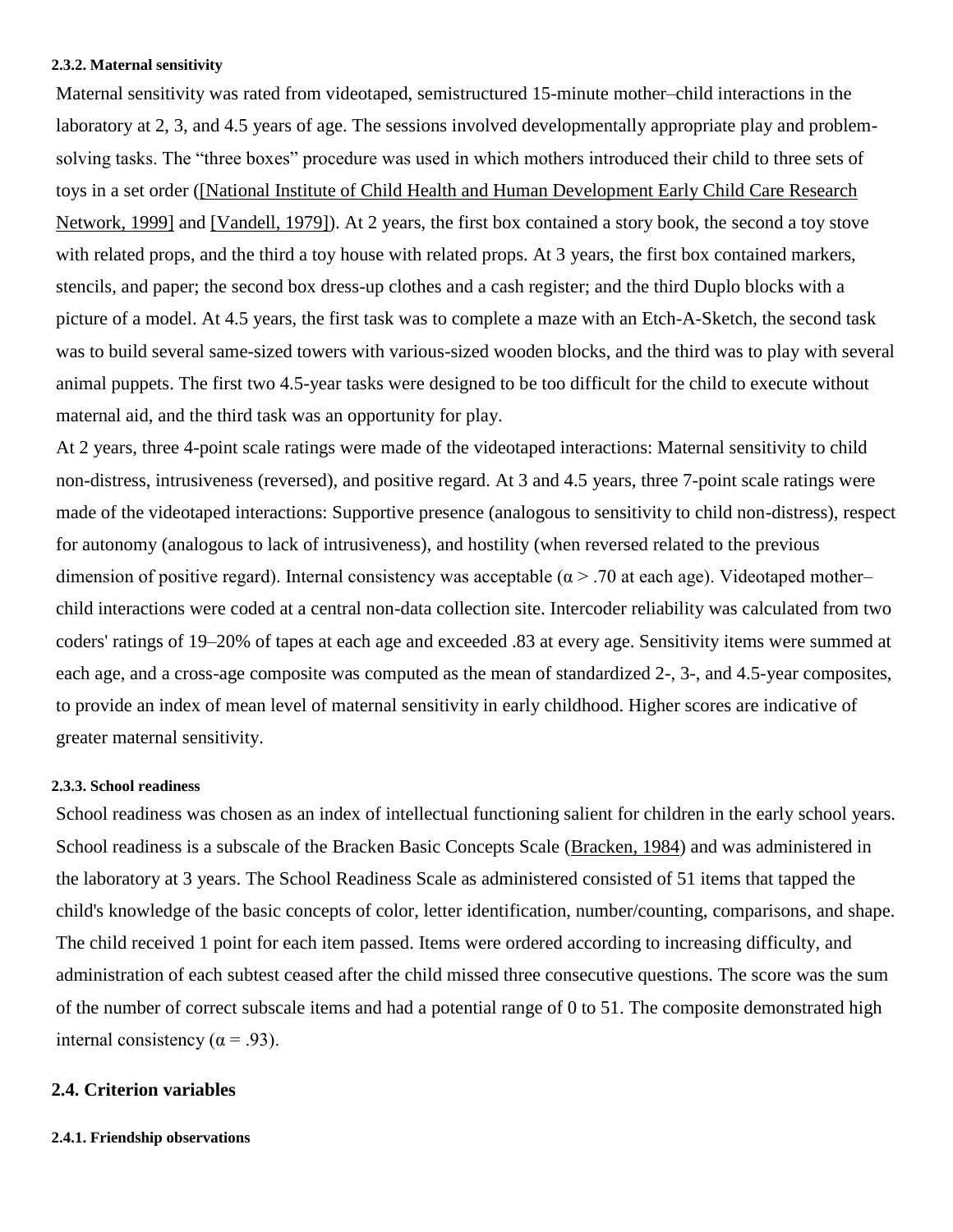When children were 4.5 years old, they were observed during a semistructured interaction with a friend. A friend was defined as someone with whom the child enjoyed playing on a regular basis (not just a familiar child). Children were observed with their closest same-sex friend who attended the same child care arrangement and was within a year and a half of their own age (3–6 years old) whenever possible. When it was not possible to observe a friend who fit this description at day care, friendship observations were conducted in the child's or friend's home or with an opposite-sex friend (see Section 2.1.2 for further details). To ensure that friendship interactions occurred in similar environments, children interacted in a portable  $3 \times 5$ -foot play area consisting of cardboard walls and a curtain to hide the camera and microphone.

The 15-minute observation consisted of three 5-minute sessions. In the first joint problem-solving session, children played with a Mickey Mouse pop-up toy. In the second limited-resource session, children played with a Viewmaster with one slide. In the third fantasy role-play session, children played with a doctor kit and doll. Children were given little instruction other than that the toys were for them to play with. After briefly introducing the toys, the experimenter left the children alone together in the play area and then monitored their play from outside the play area via the camera.

Multiple observational ratings were made for each videotaped play session. All ratings were made on a 5-point scale ranging from  $1 =$  low to  $5 =$  very high. Negative ratings (the child's contribution to negative interaction) were recoded on a 3-point scale (3, 4, and 5 were all recoded to 3) by the NICHD SECCYD statistical staff to improve psychometric properties. Each score is the mean of ratings across the three sessions. The following ratings were made for each play session.

#### **2.4.2. Child's contribution to coordinated positive interaction with friend**

Observers rated the degree to which the study child was responsible for coordinated positive interaction with the friend. The study child was rated as contributing actively when he or she initiated new topics of play or conversation, elaborated on an ongoing theme, attended to the friend's activity, and responded enthusiastically to the friend. The study child received credit for his or her efforts even if the friend did not respond. Higher scores indicate that the study child actively contributed to most or all coordinated interaction. A very low score indicates that the child never or rarely contributed actively to the interaction (even though the child may have responded appropriately to the friend's initiations and there may have been a lot of positive interaction overall). Internal reliability ( $\alpha$  = .75) and interrater agreement ( $r$  = .72, calculated from 148 pairs of observations) were adequate.

#### **2.4.3. Friend's contribution to positive interaction with study child**

Observers rated the extent to which the friend was responsible for coordinated positive interaction with the study child. This rating was based on the same absolute criteria as the same-named rating above, except that it was also adjusted relative to the study child's contributions. In other words, if the friend contributed more actively to the interaction than did the study child, then the friend received a higher score. Even though the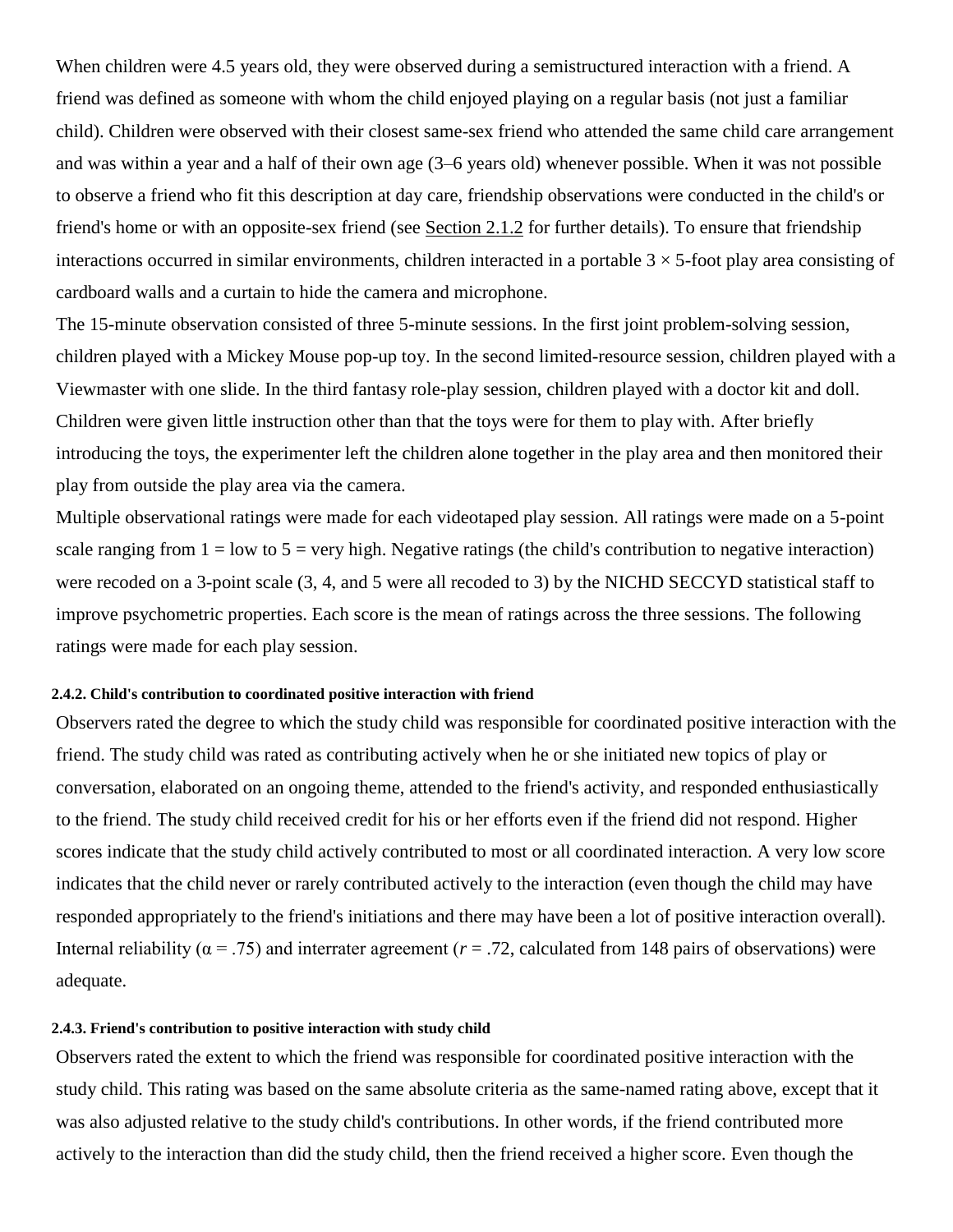friend's score was relative to the study child, there was also an absolute component such that the friend could score high or low regardless of the study child's score. Higher scores indicate a friend who actively contributed to almost all the coordinated interaction. Internal reliability ( $\alpha$  = .77) and interrater agreement ( $r$  = .69, calculated from 147 pairs of observations) were adequate.

#### **2.4.4. Child's contribution to negative interaction with friend**

Observers rated the degree to which the study child initiated negative interaction with his or her friend. Any attempt by the study child to control the interaction through whining, making demands, insisting that she or he get her or his own way, or showing annoyance with the friend raised this rating. Hogging a toy when the friend wanted a turn, grabbing a toy without the friend's permission, and bossing the friend around against the friend's wishes all contribute to this rating. Violent or hostile behaviors were coded separately and do not contribute to this rating. The study child got credit for negative behaviors even when the friend did not respond. Higher scores indicate that the study child expressed more negativity in interactions. Internal reliability ( $\alpha$  =.66) and interrater agreement ( $r = .69$ , calculated from 148 pairs of observations) were adequate.

#### **2.4.5. Friend's contribution to negative interaction with study child**

Observers rated the extent to which the friend was responsible for negative interaction with the study child. This rating was based on the same absolute criteria as the same-named rating above, except that it was also adjusted relative to the study child's contributions. In other words, if the friend instigated more negative interaction than did the study child, then the friend received a higher score. Even though the friend's score was relative to the study child, the friend could score high or low regardless of the study child's score. Higher scores indicate that the friend expressed a high degree of negativity during the interaction. Internal reliability ( $\alpha$  = .64) and interrater agreement  $(r = .66$ , calculated from 147 pairs of observations) were adequate.

#### **2.4.6. Child's positive mood during interaction with friend**

Observers rated the degree of positive affect displayed by the study child during interaction with the friend. Higher scores indicate that the study child expressed more happiness and enthusiasm. Internal reliability ( $\alpha$  = .76) and interrater agreement (*r* = .70; calculated from 148 pairs of observations) were adequate.

#### **2.4.7. Friendship quality**

Observers rated the degree to which the pair enjoyed interacting with each other and their interaction was harmonious, they were "in tune" with each other, and their interaction was reciprocal. Higher scores indicate a warmer, more harmonious relationship. Internal reliability ( $\alpha$  = .77) and interrater agreement ( $r$  = .74; calculated from 148 pairs of observations) were adequate.

### **2.4.8. Number of friends at school in first grade**

Teachers rated the child's number of friends and playmates on a Likert scale (ranging from  $1 =$  "no regular") playmates or close friends" to  $5 =$  "several playmates and a close friend"). First grade teachers' ratings were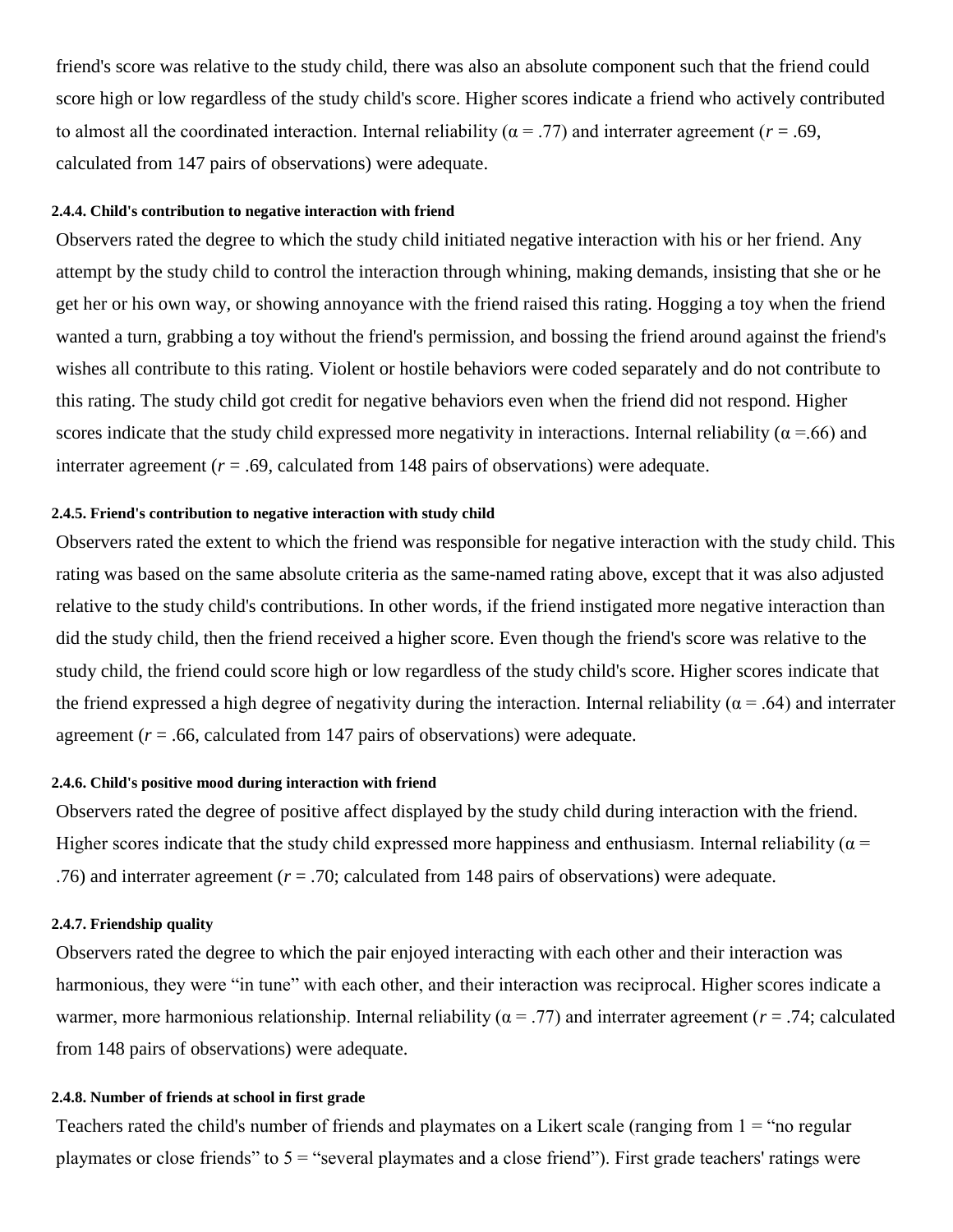significantly correlated with concurrent ratings of after-school child care provider ratings ( $r = .23$ ,  $p < .05$ ,  $n =$ 103) and kindergarten teachers' ratings  $(r = .18, p < .001, n = 581)$ .

#### **2.4.9. Peer rejection**

Peer rejection was assessed via two teacher report items in first grade. The first item was developed by Cillessen et al. (1992). Teachers were asked to report the number of "disliked" votes the child would receive from classmates on a 7-point scale ranging from  $1 =$  "almost no votes" to  $7 =$  "unusually large amount." The second item, taken from the Friends or Foes questionnaire created for the SECCYD, asked teachers whether there were classmates who did not like to play or work with the study child. Responses were scored on a 5-point scale (1 = "none" to 5 = "nearly all"). The composite of these two standardized items demonstrated acceptable reliability ( $\alpha$  = .73). Although peers are preferred informants of sociometric information, previous research indicates that teachers' assessments of peer rejection on Cillessen et al.'s scale demonstrate adequate convergent validity with peer reports (rejection  $r = .38$ ,  $p < .001$ ) (Cillessen et al., 1992). In the present data, first grade teachers' ratings of peer rejection at school demonstrated moderate convergence with child care providers' concurrent ratings of peer rejection ( $r = .37$ ,  $p < .001$ ,  $n = 151$ ) in the after-school-care context. First grade and kindergarten teachers' ratings of peer rejection ( $r = .32$ ,  $p < .001$ ,  $n = 951$ ) also demonstrated moderate convergence.

#### **2.5. Control variables**

#### **2.5.1. Sex**

For the purpose of the present analyses, child sex was effect coded  $(1 = boy, -1 = girl)$  such that positive sex coefficients indicate higher levels of the criterion for boys and negative coefficients represent higher levels of the criterion for girls.

#### **2.5.2. Child race/ethnicity**

For the purpose of the present analyses, ethnicity was effect coded (1 = Anglo-American non-Hispanic,  $-1 =$ other) such that positive ethnicity coefficients indicate higher levels of the criterion for Anglo-American children and negative coefficients represent higher levels of the criterion for children of color.

#### **2.5.3. Family income-to-needs ratio**

Mothers reported on their family income and household size throughout the study. Families' income-to-needs ratios were computed according to standard procedures: The ratio of the family's income to the concurrent government-established poverty threshold for the family's size. The present investigation employs the average income-to-needs ratios from the time the study child was 2 to 4.5 years of age.

#### **2.5.4. Global child care quality**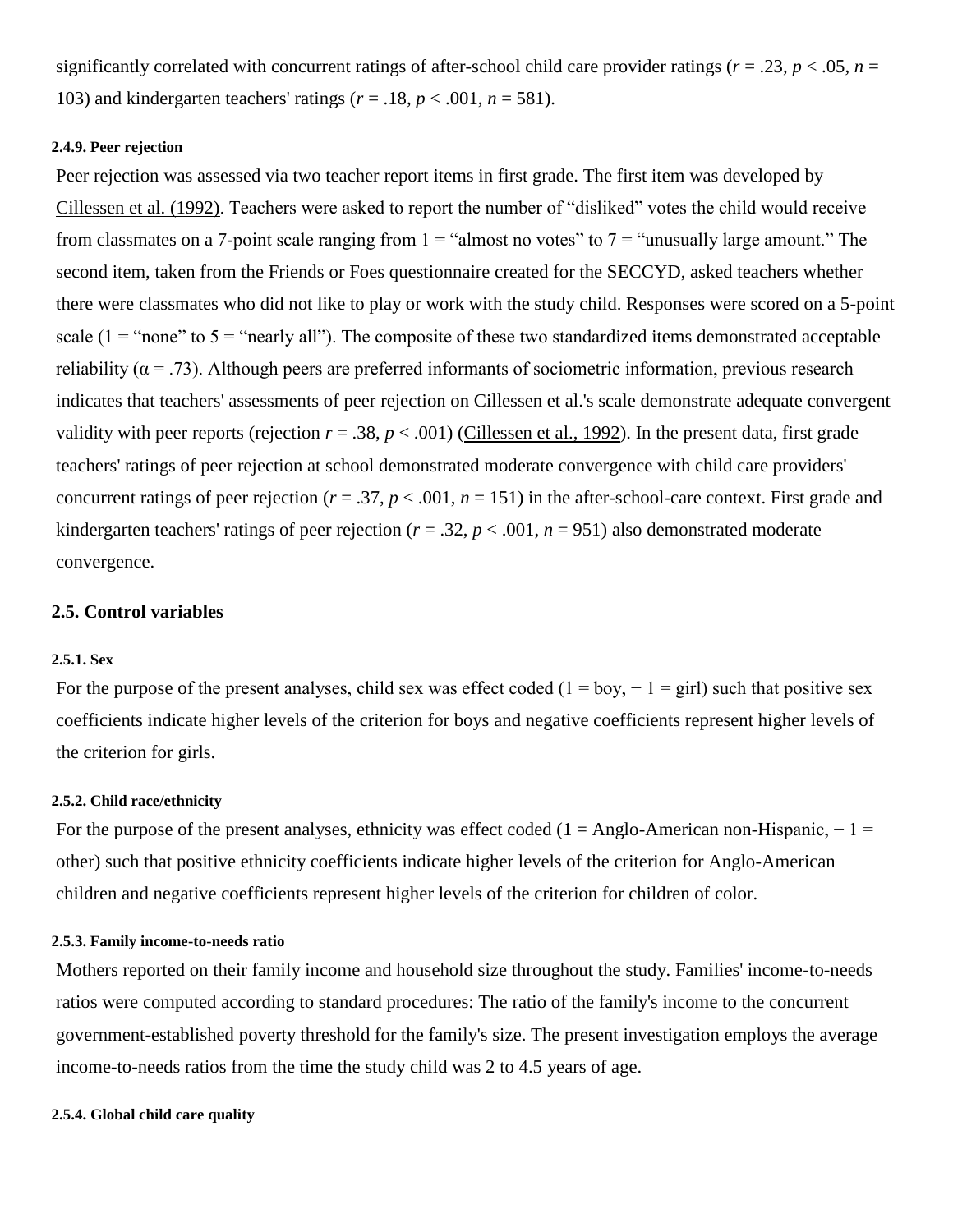Global child care quality was assessed with the Observational Rating of the Caregiving Environment (ORCE) at 2, 3, and 4.5 years (NICHD ECCRN, 1996). Observations were conducted during two half-day visits scheduled within a 2-week interval. Raters observed the study child's naturally occurring interactions with child care providers for four 30-minute cycles at 2 and 3 years (97% of observations were conducted in four or more cycles although they ranged from 1 to 5 at 2 years and from 1 to 4 at 3 years) and two 30-minute cycles at 4.5 years. Positive caregiving composites were calculated at each age level. Caregiving quality ratings were made on 4-point scales at the end of each observational cycle. At 2 years, five ratings were averaged to form the positive caregiving composite: Child care provider's sensitivity to the child's distress signals, stimulation of cognitive development, positive regard for child, emotional detachment (reversed), and flatness of affect (reversed). At 3 and 4.5 years, these five scales plus two additional subscales, "fosters child's exploration" and "intrusive" (reversed), were included in the composite. Cronbach αs exceeded .82 and interobserver agreement exceeded .79 at each time point. For the purposes of this study, the mean of standardized positive caregiving composites was computed from 2 to 4.5 years.

#### **2.5.5. Aggression**

Child care providers also reported on children's aggressive behaviors on the CBCL/TRF at 2, 3, and 4.5 years of age. Aggression composites created by the SECCYD consisted of 15 items at 2 and 3 years and 23 items at 4.5 years. Items included "hits others" and "gets into many fights." Items were scored on a 3-point scale (0 = "not true,"  $1 =$  "sometimes true,"  $2 =$  "often true"), and higher scores indicate more aggression. Internal reliability was high in each year ( $\alpha$  = .88–.95), and the composites demonstrated moderate stability ( $r = .31-41$ ,  $p < .01$ ). This study employs the mean of standardized scores from 2 to 4.5 years of age.

## **2.5.6. Attention problems**

Child care providers rated children on the CBCL/TRF attention problems syndrome scale. The subscale includes "can't concentrate," "can't sit still," and "quickly shifts from one activity to another." Ratings were made on the same 3-point scale described earlier. The 5-item scale demonstrated acceptable reliability and stability across early childhood (αs = .60–.72; *r*s = .25–.38, *p*s < .001). The early childhood attention problems composite was calculated as the mean of the three standardized assessments that predated school entry (2, 3, and 4.5 years). Higher scores represent more attention problems.

## **3. Results**

#### **3.1. Preliminary analyses**

Before proceeding to the primary analyses, site differences in primary variables of interest were examined. Most variables did not demonstrate site differences, but a few significant site differences were found for income-to-needs ratios and maternal sensitivity. Although explicit modeling of site differences in hierarchical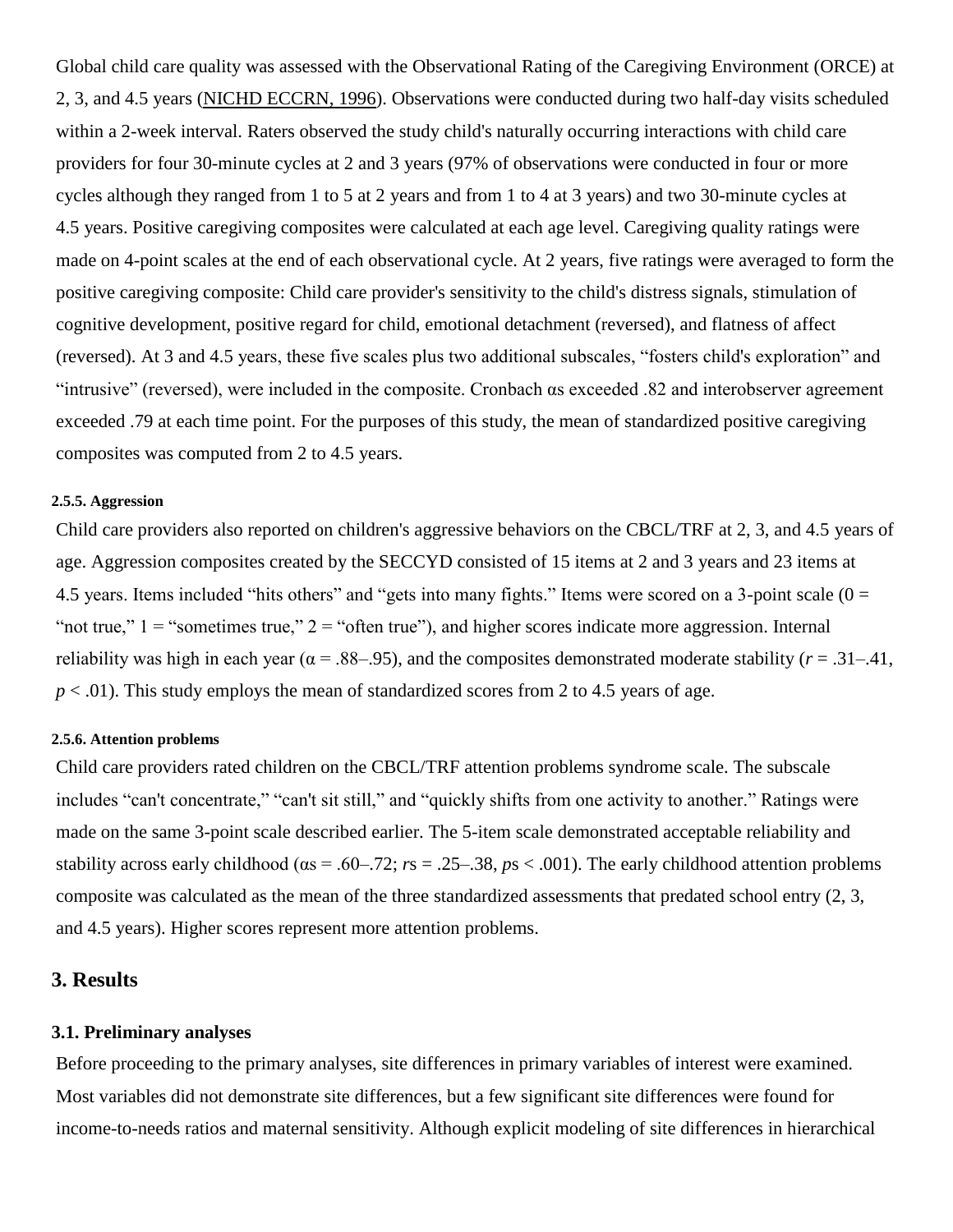linear modeling is considered to be the gold standard, because site differences in the variables of interest were small, site was statistically controlled as a covariate in all regression analyses.

It was not necessary to control for classroom-level nesting because the majority of children (89.7%) included in analyses were the only target child in their first grade classroom (P. Burchinal, personal communication, May 19, 2004). The majority of children were also the only target child in their school and child care arrangement.

#### **3.2. Analytic plan**

To test the ability of early childhood anxious solitude, maternal sensitivity, school readiness, and the joint effects of these factors to predict the nature of children's interactions with friends at 4.5 years and friendship quantity and peer rejection in first grade, we conducted a series of regression analyses. Each regression analysis tested the main effects of early childhood anxious solitude, maternal sensitivity, and school readiness; all possible joint effects among these primary predictors; and all possible interactions between the child's sex and these primary predictors, while controlling for the effects of site, child's sex, child's ethnicity, family's incometo-needs ratio in early childhood, quality of child care arrangement in early childhood, and child's aggression and attention problems in early childhood. Externalizing behaviors were controlled to eliminate these as competing explanations for interactional and relational outcomes. Regression analyses were conducted via simultaneous entry, and results indicated the unique contribution of each factor after accounting for shared variance with other factors in the analyses. Factors were centered (standardized) prior to computing interaction terms. When interactions involving sex were non-significant, they were dropped from the final version of analyses. When interactions involving sex were significant, both combined and separate regression models are presented for boys and girls. Other interactions are decomposed by performing simple slope analyses as recommended by Aiken and West (1991). Slopes for children both high (+ 1 *SD*) and low (− 1 *SD*) in anxious solitude are displayed in figures, but interpretation focuses primarily on slopes for children with high anxious solitude.

# **3.3. Main effects of anxious solitude**

Regression analyses revealed that children with an early childhood history of anxious solitude, in comparison to other children, when interacting with their friend at 4.5 years of age contributed significantly less actively to positive and negative interaction, exhibited significantly less positive affect, appeared to have lower quality friendships (particularly for boys), and later had fewer friends in first grade (see Table  $3^1$ ; see also Table 2 and Table 4). However, anxious solitary children, in comparison to other children, were no more rejected on average in first grade. Although differences in observed prosocial and aggressive behavior and negative affect were also examined, no main or interactive effects of anxious solitude were found, and these analyses are therefore not reported. Thus, children with an early childhood history of anxious solitude, in comparison to other children, were more behaviorally passive and affectively flat, even during interactions with their closest friends, and their friendships appeared to be lacking with respect to both quantity and quality. Yet, there was also evidence that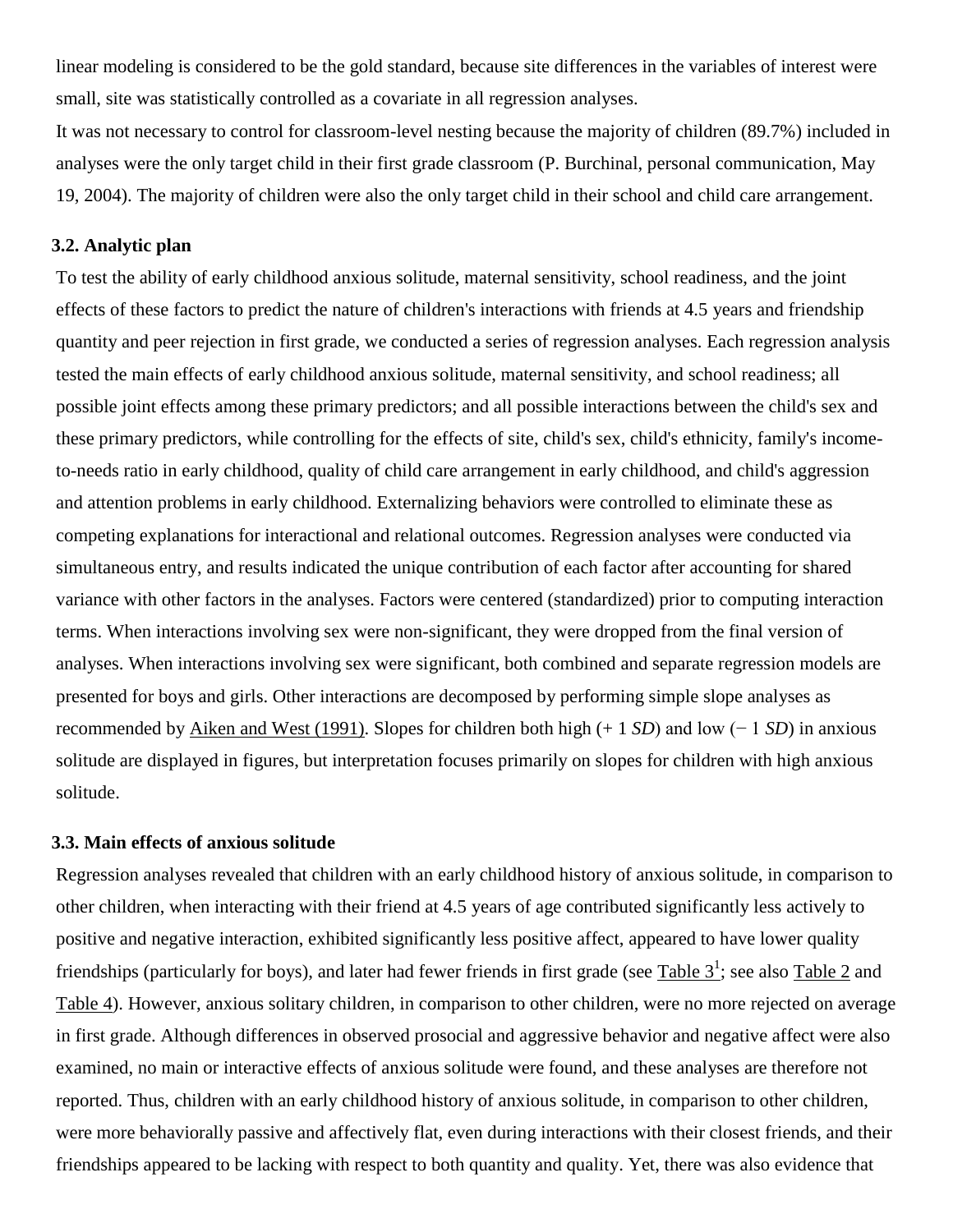(1) there were patterns of significant heterogeneity among anxious solitary children in these criteria and (2) these patterns of heterogeneity could be reliably predicted from both relational- and individual-level characteristics, specifically, history of maternal sensitivity in early childhood and child's school readiness at 3 years of age.

Table 2.

Regression analyses testing maternal sensitivity and child school readiness in early childhood as moderators of the relationship between early childhood anxious solitude and peer outcomes

|                                                                |                        | Structured interaction with friends 4.5 years (ob)            |  |                                             |                                                        |             |                                      |                                            |             |                               |                                                |             |                                             |                                           |             |                        |                                               |                |                                             |                                               |             |
|----------------------------------------------------------------|------------------------|---------------------------------------------------------------|--|---------------------------------------------|--------------------------------------------------------|-------------|--------------------------------------|--------------------------------------------|-------------|-------------------------------|------------------------------------------------|-------------|---------------------------------------------|-------------------------------------------|-------------|------------------------|-----------------------------------------------|----------------|---------------------------------------------|-----------------------------------------------|-------------|
|                                                                | Child's<br>n to        | contributio<br>positive<br>interaction<br>without<br>mediator |  | Child's<br>with                             | contribution<br>to positive<br>interaction<br>mediator |             | Child's                              | contribution<br>to negative<br>interaction |             | effect                        | Child's<br>positive                            |             | quality                                     | Friendship                                |             |                        | <b>Number of</b><br>friends first<br>grade(t) |                | Peer<br>(t)                                 | rejection<br>first grade                      |             |
|                                                                | $\boldsymbol{B}$       | $\mathbb{R}^2$<br>t<br>2.<br>68<br>*                          |  | $\boldsymbol{B}$                            | $\mathbf t$                                            | ${\bf R}^2$ | $\boldsymbol{B}$                     | $\mathbf t$                                | ${\bf R}^2$ | $\boldsymbol{B}$              | $\mathbf t$                                    | ${\bf R}^2$ | $\boldsymbol{B}$                            | $\mathbf t$                               | ${\bf R}^2$ | $\boldsymbol{B}$       | $\mathbf t$                                   | $\mathbb{R}^2$ | $\boldsymbol{B}$                            | $\mathbf t$                                   | ${\bf R}^2$ |
| Primary predictors                                             |                        |                                                               |  |                                             |                                                        |             |                                      |                                            |             |                               |                                                |             |                                             |                                           |             |                        |                                               |                |                                             |                                               |             |
| Child<br>anxious<br>solitude<br>$2 -$<br>4.5 years<br>(AS)(cg) | $\overline{0}$ .<br>13 | *                                                             |  | $\qquad \qquad -$<br>$\overline{0}$ .<br>10 | $\qquad \qquad -$<br>2.4<br>$7*$                       |             | $\overline{\phantom{0}}$<br>0.<br>11 | 2.3<br>$8*$                                |             | $\qquad \qquad -$<br>0.<br>14 | $\overline{\phantom{0}}$<br>2.<br>94<br>*<br>* |             | $\qquad \qquad -$<br>$\overline{0}$ .<br>09 | $\overline{\phantom{0}}$<br>1.<br>88<br>t |             | 0.<br>11               | $\overline{\phantom{0}}$<br>2.<br>26<br>*     |                | 0.<br>00                                    | 0.0<br>$\mathbf{1}$                           |             |
| Maternal<br>sensitivit<br>$y$ 2-<br>4.5 years<br>(MS)<br>(ob)  | 0.<br>07               | 1.<br>42                                                      |  | $\theta$ .<br>05                            | 1.2<br>$\overline{4}$                                  |             | $\overline{\phantom{0}}$<br>0.<br>11 | $\overline{\phantom{0}}$<br>2.2<br>$4*$    |             | $\overline{0}$ .<br>06        | 1.<br>21                                       |             | $\overline{0}$ .<br>03                      | $\overline{0}$ .<br>62                    |             | $\overline{0}$ .<br>04 | $\overline{0}$ .<br>76                        |                | 0.<br>09                                    | $\overline{\phantom{m}}$<br>1.1<br>$8\dagger$ |             |
| Child<br>school<br>readiness<br>3 years<br>(SR)(ob)            | 0.<br>13               | 2.<br>66<br>*<br>*                                            |  | $\overline{0}$ .<br>06                      | 1.4<br>6                                               |             | $\overline{\phantom{0}}$<br>0.<br>04 | 0.9<br>3                                   |             | 0.<br>03                      | $\overline{0}$ .<br>68                         |             | 0.<br>14                                    | 2.<br>82<br>*<br>*                        |             | $\overline{0}$ .<br>01 | 0.<br>30                                      |                | 0.<br>01                                    | 0.3<br>$\mathbf{1}$                           |             |
| $AS \times MS$                                                 | $\overline{0}$ .<br>10 | 2.<br>09<br>≭                                                 |  | $\overline{0}$ .<br>07                      | 1.7<br>6†                                              |             | $\overline{0}$ .<br>04               | 0.7<br>9                                   |             | 0.<br>04                      | 0.<br>77                                       |             | 0.<br>07                                    | 1.<br>35                                  |             | $\overline{0}$ .<br>13 | 2.<br>68<br>≭<br>≭                            |                | $\qquad \qquad -$<br>$\overline{0}$ .<br>13 | $\qquad \qquad -$<br>2.8<br>$4*$<br>*         |             |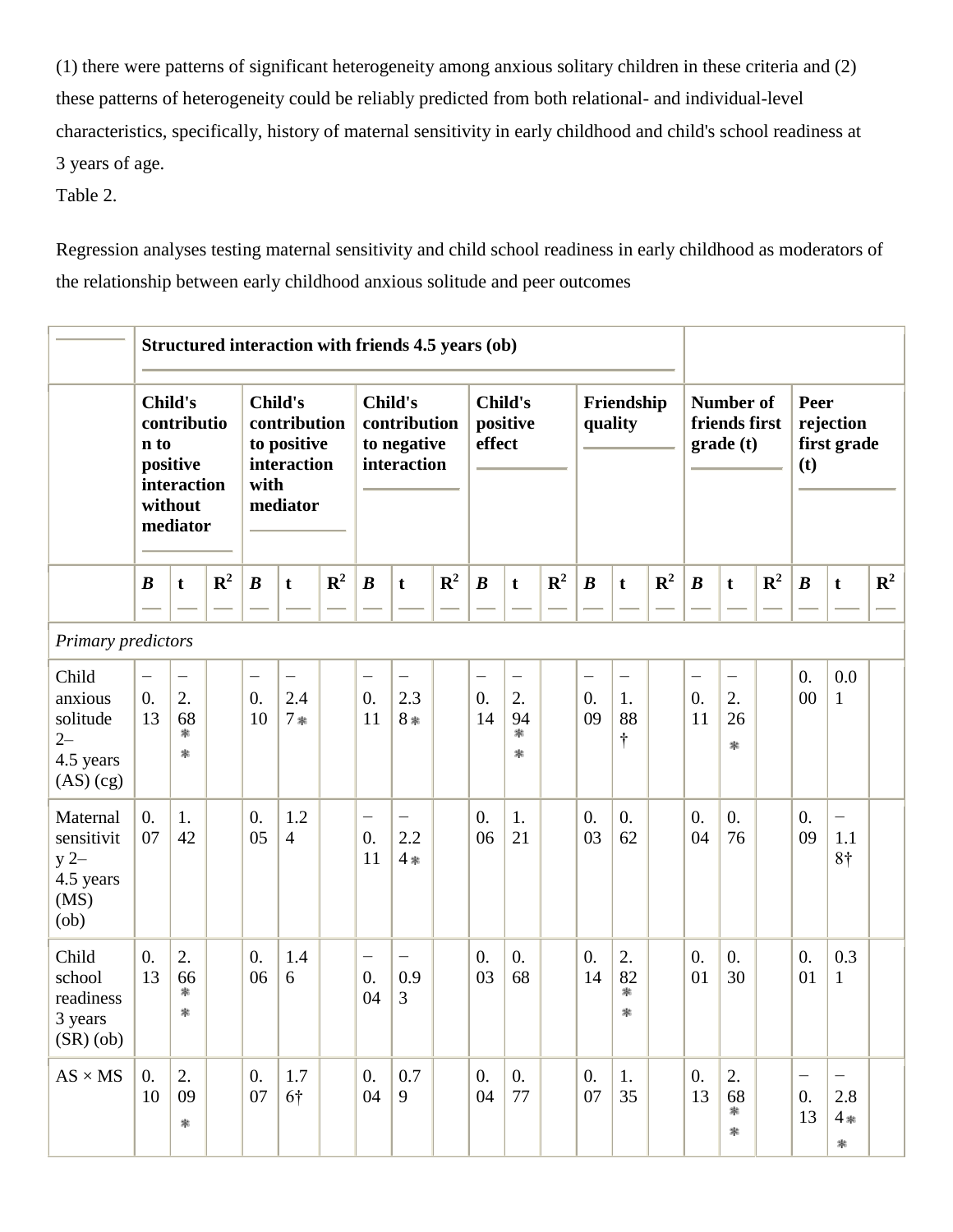|                                                |                        |                                           |                |                               |                                                       |             |                        | Structured interaction with friends 4.5 years (ob)    |             |                                      |                                      |             |                                                    |                                       |             |                               |                                                   |                |                            |                          |             |
|------------------------------------------------|------------------------|-------------------------------------------|----------------|-------------------------------|-------------------------------------------------------|-------------|------------------------|-------------------------------------------------------|-------------|--------------------------------------|--------------------------------------|-------------|----------------------------------------------------|---------------------------------------|-------------|-------------------------------|---------------------------------------------------|----------------|----------------------------|--------------------------|-------------|
|                                                | Child's<br>n to        | contributio<br>positive<br>interaction    |                | with                          | Child's<br>contribution<br>to positive<br>interaction |             |                        | Child's<br>contribution<br>to negative<br>interaction |             | effect                               | Child's<br>positive                  |             |                                                    | Friendship<br>quality                 |             |                               | <b>Number of</b><br>friends first<br>grade (t)    |                | Peer<br>(t)                | rejection<br>first grade |             |
|                                                |                        | without<br>mediator                       |                |                               | mediator                                              |             |                        |                                                       |             |                                      |                                      |             |                                                    |                                       |             |                               |                                                   |                |                            |                          |             |
|                                                | $\boldsymbol{B}$       | $\mathbf t$                               | $\mathbb{R}^2$ | $\boldsymbol{B}$              | $\mathbf t$                                           | ${\bf R}^2$ | $\boldsymbol{B}$       | $\mathbf t$                                           | ${\bf R}^2$ | $\boldsymbol{B}$                     | $\mathbf t$                          | ${\bf R}^2$ | $\boldsymbol{B}$                                   | $\mathbf t$                           | ${\bf R}^2$ | $\boldsymbol{B}$              | $\mathbf t$                                       | $\mathbb{R}^2$ | $\boldsymbol{B}$           | $\mathbf t$              | ${\bf R}^2$ |
| $AS \times SR$                                 | —<br>0.<br>09          | $\overline{\phantom{0}}$<br>1.<br>99<br>* |                | $\qquad \qquad -$<br>0.<br>06 | $\qquad \qquad -$<br>1.5<br>$\tau$                    |             | $\overline{0}$ .<br>01 | 0.1<br>5                                              |             | $\overline{\phantom{0}}$<br>0.<br>08 | $\overline{\phantom{m}}$<br>1.<br>60 |             | $\qquad \qquad -$<br>$\overline{0}$ .<br>12        | $\qquad \qquad -$<br>2.<br>54<br>*    |             | 0.<br>08                      | $\overline{\phantom{m}}$<br>1.<br>74<br>$\dagger$ |                | $\overline{0}$ .<br>$00\,$ | 0.1<br>$\boldsymbol{0}$  |             |
| $MS \times SR$                                 | $\overline{0}$ .<br>04 | $\theta$ .<br>90                          |                | 0.<br>04                      | 1.0<br>$\overline{7}$                                 |             | $\overline{0}$ .<br>00 | 0.0<br>5                                              |             | 0.<br>04                             | $\overline{0}$ .<br>96               |             | $\overline{\phantom{m}}$<br>$\overline{0}$ .<br>01 | $\qquad \qquad -$<br>$\theta$ .<br>13 |             | $\qquad \qquad -$<br>0.<br>02 | $\overline{\phantom{m}}$<br>0.<br>52              |                | $\overline{0}$ .<br>00     | $0.0\,$<br>3             |             |
| $AS \times MS$<br>$\times$ SR                  | $\overline{0}$ .<br>06 | 1.<br>17                                  |                | $\overline{0}$ .<br>05        | 1.0<br>9                                              |             | $\overline{0}$ .<br>05 | 0.9<br>6                                              |             | 0.<br>05                             | 1.<br>03                             |             | $\overline{0}$ .<br>04                             | $\overline{0}$ .<br>72                |             | $\overline{0}$ .<br>03        | $\overline{0}$ .<br>61                            |                | $\overline{0}$ .<br>04     | 0.8<br>8                 |             |
| Interaction between sex and primary predictors |                        |                                           |                |                               |                                                       |             |                        |                                                       |             |                                      |                                      |             |                                                    |                                       |             |                               |                                                   |                |                            |                          |             |
| $SX \times AS$                                 |                        |                                           |                |                               |                                                       |             |                        |                                                       |             |                                      |                                      |             | $\overline{\phantom{m}}$<br>$\overline{0}$ .<br>05 | $\qquad \qquad -$<br>1.<br>11         |             |                               |                                                   |                |                            |                          |             |
| $SX \times MS$                                 |                        |                                           |                |                               |                                                       |             |                        |                                                       |             |                                      |                                      |             | $\overline{\phantom{0}}$<br>$\overline{0}$ .<br>11 | 2.<br>15<br>*                         |             |                               |                                                   |                |                            |                          |             |
| $SX \times SR$                                 |                        |                                           |                |                               |                                                       |             |                        |                                                       |             |                                      |                                      |             | $0$ .<br>10                                        | 2.<br>16<br>*                         |             |                               |                                                   |                |                            |                          |             |
| $SX \times AS$<br>$\times{\rm MS}$             |                        |                                           |                |                               |                                                       |             |                        |                                                       |             |                                      |                                      |             | $\overline{0}$ .<br>11                             | 2.<br>16<br>本                         |             |                               |                                                   |                |                            |                          |             |
| $SX \times AS$<br>$\times$ SR                  |                        |                                           |                |                               |                                                       |             |                        |                                                       |             |                                      |                                      |             | $\overline{\phantom{m}}$<br>$\overline{0}$ .<br>10 | $\qquad \qquad -$<br>2.<br>17<br>本    |             |                               |                                                   |                |                            |                          |             |
| $SX \times MS$<br>$\times$ SR                  |                        |                                           |                |                               |                                                       |             |                        |                                                       |             |                                      |                                      |             | $\overline{\phantom{0}}$<br>$\overline{0}$ .<br>01 | $\qquad \qquad -$<br>$\theta$ .<br>29 |             |                               |                                                   |                |                            |                          |             |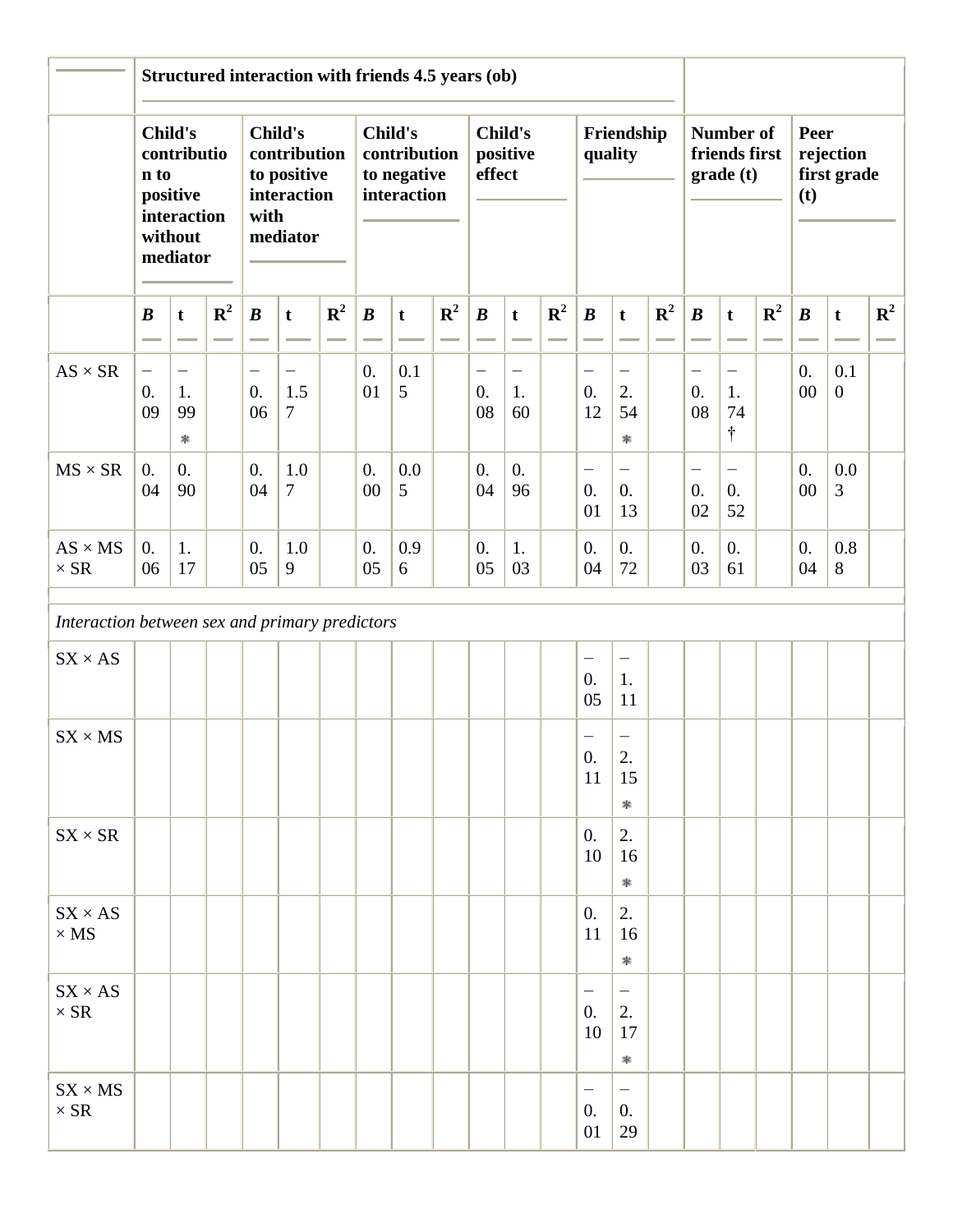|                                                                    |                        |                                                               |                       |                            |                                                                   |             |                                      | Structured interaction with friends 4.5 years (ob)    |             |                  |                        |             |                        |                        |             |                                                    |                                                    |                |                                             |                                      |             |
|--------------------------------------------------------------------|------------------------|---------------------------------------------------------------|-----------------------|----------------------------|-------------------------------------------------------------------|-------------|--------------------------------------|-------------------------------------------------------|-------------|------------------|------------------------|-------------|------------------------|------------------------|-------------|----------------------------------------------------|----------------------------------------------------|----------------|---------------------------------------------|--------------------------------------|-------------|
|                                                                    | Child's<br>n to        | contributio<br>positive<br>interaction<br>without<br>mediator |                       | with                       | Child's<br>contribution<br>to positive<br>interaction<br>mediator |             |                                      | Child's<br>contribution<br>to negative<br>interaction |             | effect           | Child's<br>positive    |             | quality                | Friendship             |             |                                                    | Number of<br>friends first<br>grade (t)            |                | Peer<br>(t)                                 | rejection<br>first grade             |             |
|                                                                    | $\boldsymbol{B}$       | $\mathbf t$                                                   | ${\bf R}^2$<br>$\sim$ | $\boldsymbol{B}$           | $\mathbf t$                                                       | ${\bf R}^2$ | $\boldsymbol{B}$                     | $\mathbf t$                                           | ${\bf R}^2$ | $\boldsymbol{B}$ | $\mathbf t$<br>$\sim$  | ${\bf R}^2$ | $\boldsymbol{B}$       | $\mathbf t$            | ${\bf R}^2$ | $\boldsymbol{B}$<br>$\sim$                         | $\mathbf t$                                        | $\mathbb{R}^2$ | $\boldsymbol{B}$                            | $\mathbf t$                          | ${\bf R}^2$ |
| $SX \times AS$<br>$\times$ MS $\times$<br><b>SR</b>                |                        |                                                               |                       |                            |                                                                   |             |                                      |                                                       |             |                  |                        |             | $\overline{0}$ .<br>03 | $\overline{0}$ .<br>61 |             |                                                    |                                                    |                |                                             |                                      |             |
| Control variables                                                  |                        |                                                               |                       |                            |                                                                   |             |                                      |                                                       |             |                  |                        |             |                        |                        |             |                                                    |                                                    |                |                                             |                                      |             |
| Child sex<br>$(boy = 1,$<br>$girl = -$<br>1)                       | $\overline{0}$ .<br>03 | $\overline{0}$ .<br>83                                        |                       | $\overline{0}$ .<br>01     | 0.2<br>$\mathbf{1}$                                               |             | 0.<br>01                             | $\overline{\phantom{0}}$<br>0.2<br>7                  |             | 0.<br>05         | 1.<br>30               |             | $\overline{0}$ .<br>07 | 1.<br>63               |             | 0.<br>03                                           | $\overline{0}$ .<br>81                             |                | $\overline{0}$ .<br>05                      | 1.2<br>8                             |             |
| Child<br>ethnicity<br>$(1 =$<br>white, $-$<br>$1 =$<br>other)      | $\overline{0}$ .<br>09 | 1.<br>98<br>*                                                 |                       | $\overline{0}$ .<br>05     | 1.2<br>$\overline{4}$                                             |             | $\overline{\phantom{0}}$<br>0.<br>05 | $\overline{\phantom{m}}$<br>1.1<br>$\mathbf{1}$       |             | 0.<br>12         | 2.<br>62<br>*<br>*     |             | $\overline{0}$ .<br>10 | 2.<br>15<br>*          |             | $\overline{\phantom{m}}$<br>0.<br>05               | $\overline{\phantom{m}}$<br>1.<br>19               |                | $\overline{0}$ .<br>04                      | 0.8<br>$\overline{4}$                |             |
| Family<br>income-<br>to-needs<br>ratio 2-<br>4.5 years<br>(ob)     | 0.<br>02               | 0.<br>51                                                      |                       | 0.<br>02                   | 0.4<br>9                                                          |             | $\overline{\phantom{0}}$<br>0.<br>01 | 0.2<br>$\overline{0}$                                 |             | 0.<br>02         | $\overline{0}$ .<br>38 |             | $\overline{0}$ .<br>06 | 1.<br>38               |             | 0.<br>$00\,$                                       | $\qquad \qquad -$<br>$\overline{0}$ .<br>06        |                | 0.<br>02                                    | 0.5<br>6                             |             |
| Child<br>care<br>provider<br>quality<br>$2 -$<br>4.5 years<br>(ob) | 0.<br>01               | $\overline{0}$ .<br>12                                        |                       | $\overline{0}$ .<br>$00\,$ | $\qquad \qquad -$<br>0.1<br>$\overline{2}$                        |             | $\qquad \qquad -$<br>0.<br>07        | $\overline{\phantom{0}}$<br>1.7<br>6†                 |             | 0.<br>05         | 1.<br>10               |             | $\overline{0}$ .<br>03 | $\overline{0}$ .<br>81 |             | 0.<br>02                                           | $\overline{0}$ .<br>50                             |                | $\qquad \qquad -$<br>$\overline{0}$ .<br>04 | $\overline{\phantom{0}}$<br>1.0<br>8 |             |
| Child<br>aggressio<br>$n2-$<br>4.5 years<br>(cg)                   | 0.<br>03               | $\overline{0}$ .<br>59                                        |                       | $\overline{0}$ .<br>02     | 0.4<br>3                                                          |             | $\overline{0}$ .<br>10               | 2.0<br>$0*$                                           |             | 0.<br>12         | 2.<br>44<br>*          |             | $\overline{0}$ .<br>06 | 1.<br>27               |             | $\overline{\phantom{m}}$<br>$\overline{0}$ .<br>01 | $\overline{\phantom{m}}$<br>$\overline{0}$ .<br>25 |                | $\overline{0}$ .<br>21                      | 4.4<br>9*<br>*                       |             |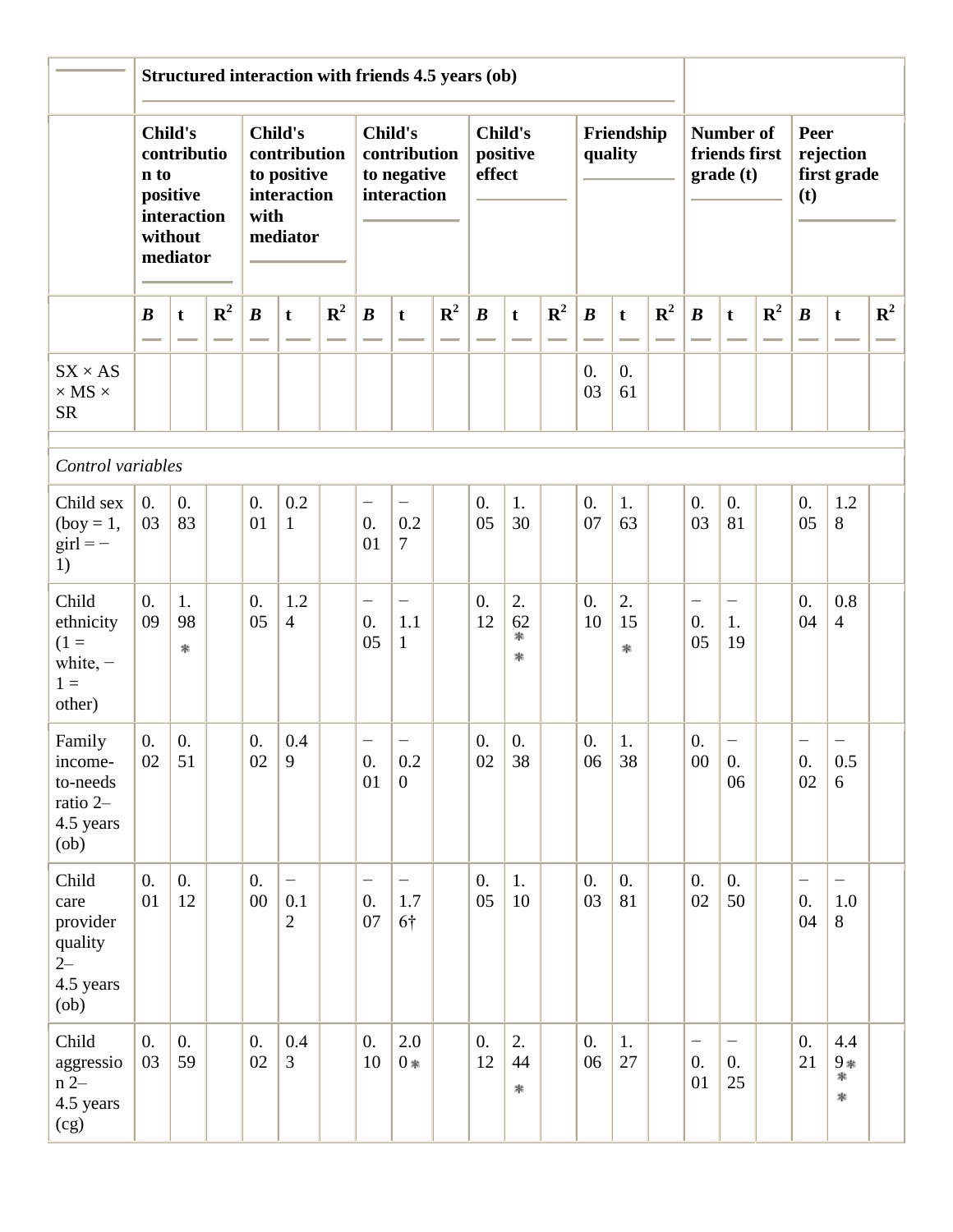|                                                          |                  |                                                                          |                        |                        |                                                                   |                  |                                              | Structured interaction with friends 4.5 years (ob)    |                        |                                      |                                                    |                        |                                                    |                                              |             |                                              |                                         |                        |                        |                          |                        |
|----------------------------------------------------------|------------------|--------------------------------------------------------------------------|------------------------|------------------------|-------------------------------------------------------------------|------------------|----------------------------------------------|-------------------------------------------------------|------------------------|--------------------------------------|----------------------------------------------------|------------------------|----------------------------------------------------|----------------------------------------------|-------------|----------------------------------------------|-----------------------------------------|------------------------|------------------------|--------------------------|------------------------|
|                                                          | n to             | Child's<br>contributio<br>positive<br>interaction<br>without<br>mediator |                        | with                   | Child's<br>contribution<br>to positive<br>interaction<br>mediator |                  |                                              | Child's<br>contribution<br>to negative<br>interaction |                        | effect                               | <b>Child's</b><br>positive                         |                        |                                                    | Friendship<br>quality                        |             |                                              | Number of<br>friends first<br>grade(t)  |                        | Peer<br>(t)            | rejection<br>first grade |                        |
|                                                          | $\boldsymbol{B}$ | $\mathbf t$<br>--                                                        | ${\bf R}^2$            | $\boldsymbol{B}$       | $\mathbf t$                                                       | ${\bf R}^2$      | $\boldsymbol{B}$<br><b>Contract Contract</b> | $\mathbf{t}$                                          | ${\bf R}^2$            | $\boldsymbol{B}$                     | $\mathbf t$                                        | $\mathbb{R}^2$         | $\boldsymbol{B}$                                   | $\mathbf t$                                  | ${\bf R}^2$ | $\boldsymbol{B}$                             | $\mathbf t$                             | ${\bf R}^2$            | $\boldsymbol{B}$       | $\mathbf t$              | $\mathbf{R}^2$         |
| Child<br>attention<br>problems<br>2-4 years<br>(m)       | $\theta$ .<br>02 | $\overline{0}$ .<br>48                                                   |                        | $\overline{0}$ .<br>05 | 1.2<br>$\mathbf{0}$                                               |                  | $\overline{0}$ .<br>06                       | 1.2<br>$\overline{2}$                                 |                        | $\overline{\phantom{0}}$<br>0.<br>01 | $\overline{\phantom{0}}$<br>$\overline{0}$ .<br>25 |                        | $\overline{\phantom{0}}$<br>$\overline{0}$ .<br>02 | $\overline{\phantom{0}}$<br>$\theta$ .<br>41 |             | $\overline{\phantom{0}}$<br>$\theta$ .<br>14 | $\qquad \qquad -$<br>2.<br>63<br>妆<br>* |                        | $\overline{0}$ .<br>16 | 3.2<br>$4*$<br>*<br>*    |                        |
| <b>Added</b> mediators                                   |                  |                                                                          |                        |                        |                                                                   |                  |                                              |                                                       |                        |                                      |                                                    |                        |                                                    |                                              |             |                                              |                                         |                        |                        |                          |                        |
| Friends<br>contributi<br>on to<br>interactio<br>$n$ (ob) |                  |                                                                          |                        | $\overline{0}$ .<br>54 | 15.<br>35<br>茶米<br>*                                              |                  | $\overline{0}$ .<br>21                       | 5.2<br>$3*$<br>*<br>*                                 |                        |                                      |                                                    |                        |                                                    |                                              |             |                                              |                                         |                        |                        |                          |                        |
|                                                          |                  |                                                                          | $\overline{0}$ .<br>08 |                        |                                                                   | $\theta$ .<br>35 |                                              |                                                       | $\overline{0}$ .<br>14 |                                      |                                                    | $\overline{0}$ .<br>09 |                                                    |                                              | 0.<br>11    |                                              |                                         | $\overline{0}$ .<br>07 |                        |                          | $\overline{0}$ .<br>18 |

*Note*.  $N = 581$  (313 girls). Informant (cg) caregiver, (ob) observer, (t) teacher, (m) mother,  $\uparrow p < .10$ ,  $\ast p < .05$ ,  $\ast$  $*p < .01, **p < .001.$ 

Interactions involving sex and the primary predictions were tested in all analyses but were dropped when nonsignificant.

Site was controlled in all analyses, but because this variable consisted of nine dummy-codes, it is not shown to reduce clutter.

**[View Within Article](http://www.sciencedirect.com/science?_ob=ArticleURL&_udi=B6W52-4P89846-3&_user=628623&_coverDate=12%2F31%2F2007&_rdoc=12&_fmt=high&_orig=browse&_srch=doc-info(%23toc%236558%232007%23999719994%23668138%23FLA%23display%23Volume)&_cdi=6558&_sort=d&_docanchor=&_ct=15&_acct=C000033084&_version=1&_urlVersion=0&_userid=628623&md5=13127ee4b21da10afef57e9851f54379#tbl2)**

#### **3.4. Maternal Sensitivity**

Results revealed that early childhood maternal sensitivity significantly moderated the relation between early childhood anxious solitude and subsequent competence in interaction with a friend (see anxious solitude  $\times$ maternal sensitivity and anxious solitude  $\times$  maternal sensitivity  $\times$  school readiness interaction terms in Table 3).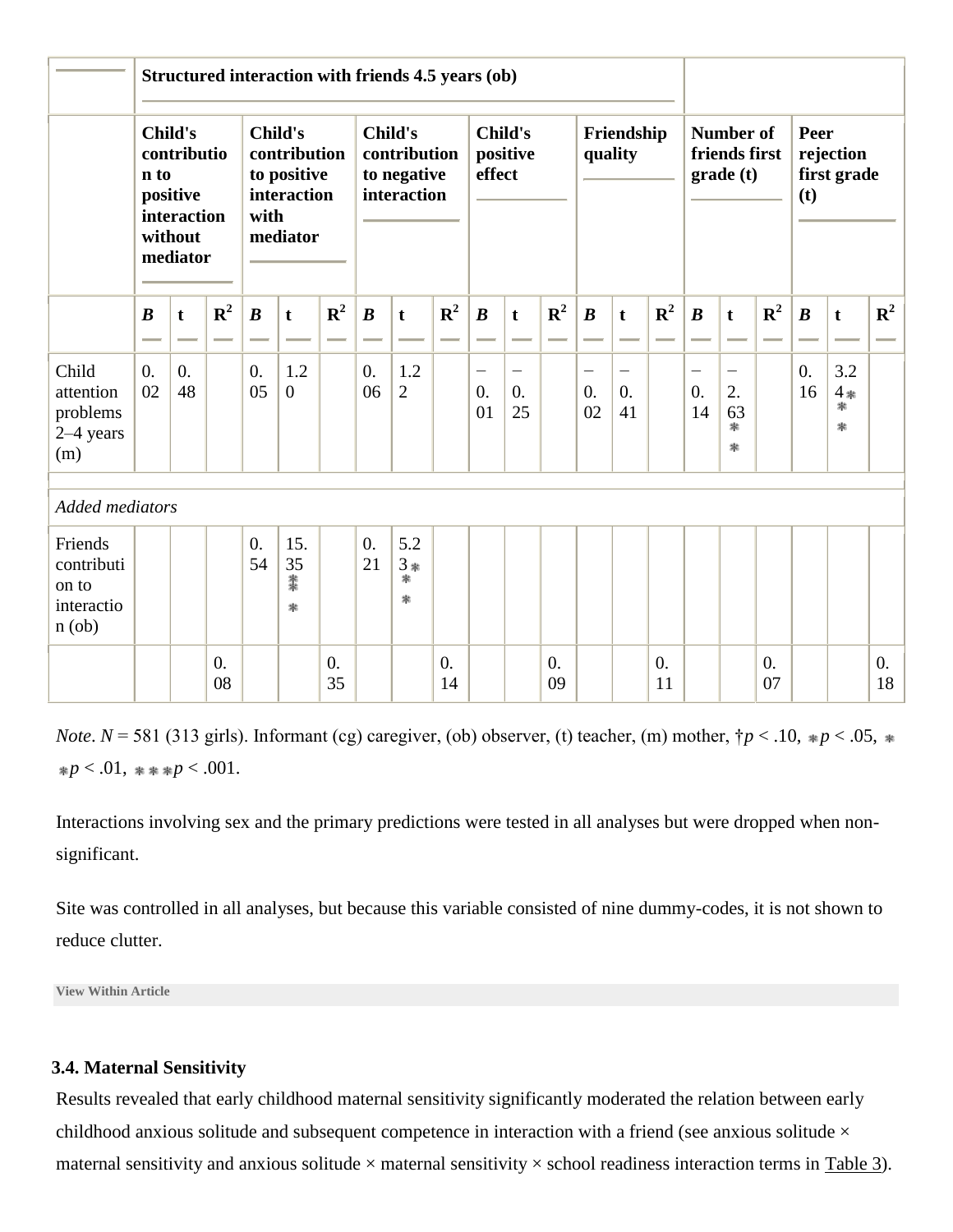Consistent with hypotheses, regression analysis revealed that anxious solitary children with high compared with low maternal sensitivity contributed significantly more actively to positive interactions with their friends at 4.5 years (simple slope = .33,  $t = 6.46$ ,  $p < .001$ ) (see Fig. 1), but this difference was significant only for anxious solitary children high in school readiness. Also, anxious solitary children with high compared with low maternal sensitivity contributed significantly less actively to negative interactions with their friends at 4.5 years (simple slope =  $-$  .14,  $t = -3.88$ ,  $p < .001$ ) (see Fig. 2), but this difference was significant only for children low in school readiness.

Table 3.

FIML: Regression analyses testing maternal sensitivity and child school readiness as moderators of the relation between early childhood anxious solitude and peer outcomes

|                                                               |                                        |                                            |                                      | Structured interaction with friends 4.5 years (ob) |                                            |                            |                                            |                  |                                      |              |                                             |                                 |                                            |                      |
|---------------------------------------------------------------|----------------------------------------|--------------------------------------------|--------------------------------------|----------------------------------------------------|--------------------------------------------|----------------------------|--------------------------------------------|------------------|--------------------------------------|--------------|---------------------------------------------|---------------------------------|--------------------------------------------|----------------------|
|                                                               | Child's<br>n to<br>positive<br>without | contributio<br>interaction                 | Child's<br>n to<br>positive<br>with  | contributio<br>interaction<br>mediator             | Child's<br>n to<br>negative                | contributio<br>interaction | Child's<br>positive<br>effect              |                  | quality                              | Friendship   | grade(t)                                    | <b>Number of</b><br>friends 1st | Peer<br>rejection<br>(t)                   | 1st grade            |
|                                                               | $\boldsymbol{B}$                       | mediator<br>$\mathbf{z}$<br>$-4.23$<br>* * |                                      | $\mathbf{z}$                                       | B                                          | $\mathbf{z}$               | B                                          | $\mathbf{z}$     | $\bf{B}$                             | $\mathbf{z}$ | $\bf{B}$                                    | $\mathbf{z}$                    | $\bf{B}$                                   | $\mathbf{z}$         |
| Primary predictors                                            |                                        |                                            |                                      |                                                    |                                            |                            |                                            |                  |                                      |              |                                             |                                 |                                            |                      |
| Child<br>anxious<br>solitude 2-<br>4.5 years<br>$(AS)$ $(cg)$ | $\qquad \qquad -$<br>0.1<br>5          |                                            | $\overline{\phantom{0}}$<br>0.1<br>3 | $-4.32$<br>***                                     | $\overline{\phantom{m}}$<br>0.1<br>3       | $-3.61$<br>* * *           | $\qquad \qquad -$<br>0.1<br>$\overline{2}$ | $-3.43$<br>* * * | $\overline{\phantom{0}}$<br>0.0<br>8 | $-2.33$<br>* | $\overline{\phantom{0}}$<br>0.1<br>$\Omega$ | $-3.14$<br>* *                  | 0.0<br>$\boldsymbol{0}$                    | 0.08                 |
| Maternal<br>sensitivity<br>$2-4.5$ years<br>(MS)(ob)          | 0.0<br>8                               | 2.23<br>$\ast$                             | 0.0<br>7                             | 2.33<br>*                                          | $\qquad \qquad -$<br>0.0<br>9              | $-2.66$<br>* *             | 0.0<br>3                                   | 0.85             | 0.0<br>3                             | 0.93         | 0.0<br>6                                    | $1.81 \;{\rm \ddagger}$         | $\qquad \qquad -$<br>0.1<br>$\overline{4}$ | $-4.63$<br>***       |
| Child school<br>readiness<br>3 years (SR)<br>(ob)             | 0.0<br>$\overline{7}$                  | 1.96<br>*                                  | 0.0<br>$\mathbf{1}$                  | 0.38                                               | $\qquad \qquad -$<br>0.0<br>$\overline{2}$ | $-0.43$                    | 0.0<br>$\overline{2}$                      | 0.52             | 0.0<br>8                             | 2.41         | 0.0<br>1                                    | 0.38                            | 0.0<br>$\overline{4}$                      | 1.18                 |
| $AS \times MS$                                                | 0.1<br>$\overline{0}$                  | 2.86<br>* *                                | 0.0<br>9                             | 2.92<br>* *                                        | $\qquad \qquad -$<br>0.0<br>$\mathbf{1}$   | $-0.23$                    | 0.0<br>$\overline{4}$                      | 1.22             | 0.0<br>5                             | 1.30         | 0.1<br>2                                    | 3.75<br>* * *                   | $\overline{\phantom{m}}$<br>0.0<br>6       | $-1.19$<br>$\dagger$ |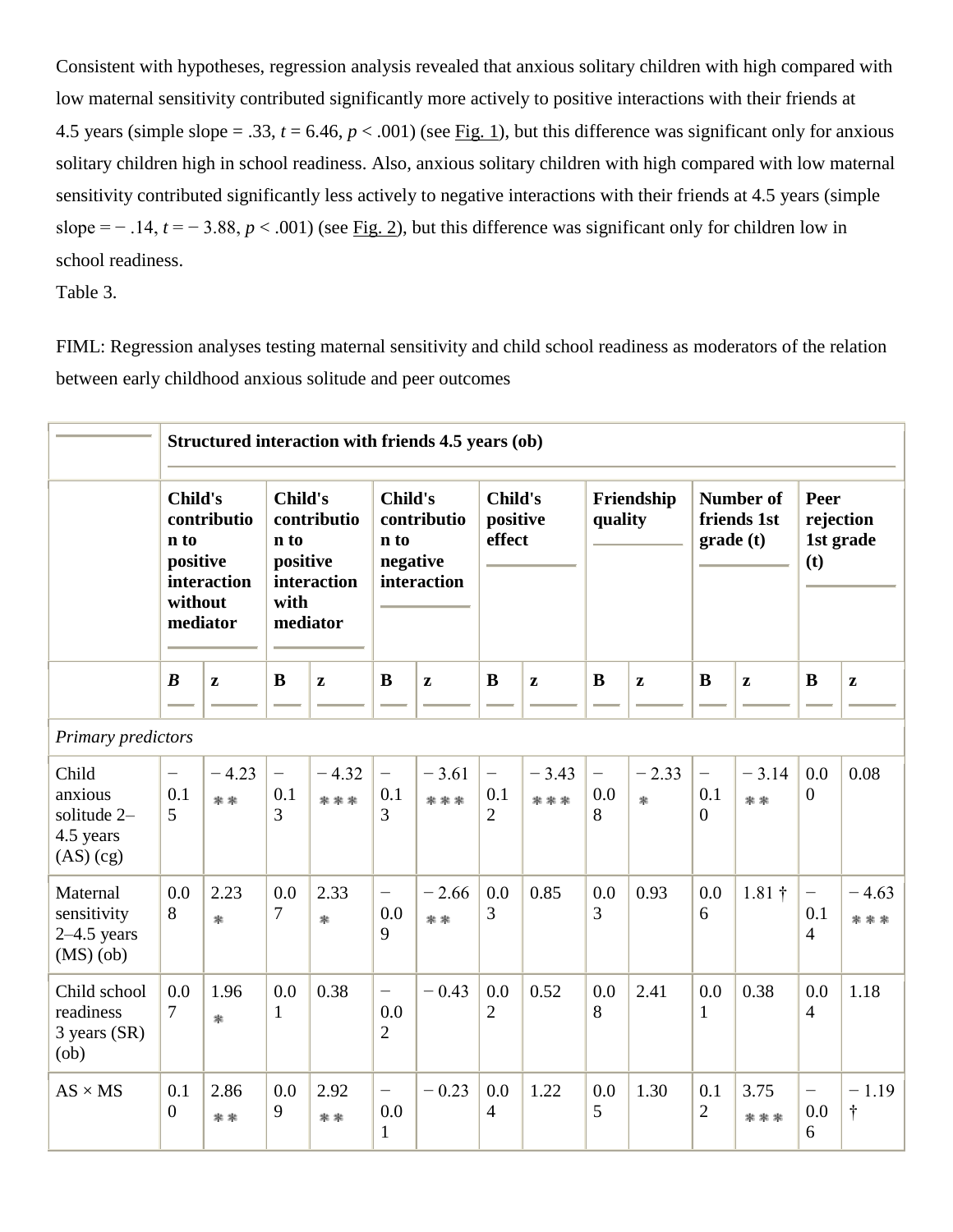|                                                     |                                        |                                                                                    |                                                 |                                        |                             | Structured interaction with friends 4.5 years (ob) |                                      |                   |                                                       |                    |                                      |                          |                               |           |
|-----------------------------------------------------|----------------------------------------|------------------------------------------------------------------------------------|-------------------------------------------------|----------------------------------------|-----------------------------|----------------------------------------------------|--------------------------------------|-------------------|-------------------------------------------------------|--------------------|--------------------------------------|--------------------------|-------------------------------|-----------|
|                                                     | Child's<br>n to<br>positive<br>without | contributio<br>interaction<br>mediator                                             | Child's<br>n to<br>positive<br>with             | contributio<br>interaction<br>mediator | Child's<br>n to<br>negative | contributio<br>interaction                         | Child's<br>positive<br>effect        |                   | quality                                               | Friendship         | grade (t)                            | Number of<br>friends 1st | Peer<br>rejection<br>(t)      | 1st grade |
|                                                     | $\boldsymbol{B}$                       | $\mathbf{z}$                                                                       | B                                               | $\mathbf{z}$                           | $\bf{B}$                    | $\mathbf{Z}$                                       | $\bf{B}$                             | $\mathbf{z}$      | B                                                     | $\mathbf{z}$       | B                                    | $\mathbf{z}$             | B                             | ${\bf z}$ |
| $AS \times SR$                                      | $\qquad \qquad -$<br>0.1<br>3          | $-3.49$<br>* * *                                                                   | $\overline{\phantom{0}}$<br>0.1<br>$\mathbf{0}$ | $-3.19$<br>***                         | 0.0<br>$\mathbf{2}$         | 0.42                                               | $\overline{\phantom{m}}$<br>0.0<br>9 | $-2.39$<br>$\ast$ | $\overline{\phantom{0}}$<br>0.1<br>$\mathbf{1}$       | $-2.92$<br>* *     | $\overline{\phantom{0}}$<br>0.0<br>5 | $-1.33$                  | 0.0<br>$\tau$                 | 2.19<br>本 |
| $MS \times SR$                                      | 0.0<br>7                               | 1.99<br>0.0<br>2.56<br>$8\,$<br>$\ast$<br>* *<br>2.45<br>2.13<br>0.0<br>$8\,$<br>* |                                                 |                                        | 0.0<br>$\overline{0}$       | $-0.10$                                            | 0.0<br>$\overline{2}$                | 0.52              | $\overline{\phantom{0}}$<br>0.0<br>$\mathbf{1}$       | $-0.37$            | $\overline{\phantom{m}}$<br>0.0<br>5 | $-1.64$                  | 0.0<br>$\mathbf{0}$           | 0.06      |
| $\text{AS} \times \text{MS} \times$<br><b>SR</b>    | 0.0<br>8                               | Interaction between sex and primary predictors                                     |                                                 |                                        | 0.0<br>8                    | 2.06<br>苯                                          | 0.0<br>$\mathfrak{S}$                | 1.26              | 0.0<br>$\overline{2}$                                 | 0.48               | 0.0<br>$\overline{2}$                | 0.64                     | $\qquad \qquad -$<br>0.0<br>5 | $-1.63$   |
|                                                     |                                        |                                                                                    |                                                 |                                        |                             |                                                    |                                      |                   |                                                       |                    |                                      |                          |                               |           |
| $SX \times AS$                                      |                                        |                                                                                    |                                                 |                                        |                             |                                                    |                                      |                   | $\overline{\phantom{m}}$<br>0.0<br>$\overline{4}$     | $-1.01$            |                                      |                          |                               |           |
| $SX \times MS$                                      |                                        |                                                                                    |                                                 |                                        |                             |                                                    |                                      |                   | $\overline{\phantom{m}}$<br>$0.0\,$<br>$\overline{7}$ | $-2.41$<br>氺       |                                      |                          |                               |           |
| $SX \times SR$                                      |                                        |                                                                                    |                                                 |                                        |                             |                                                    |                                      |                   | 0.0<br>6                                              | $1.79 \t{\dagger}$ |                                      |                          |                               |           |
| $SX \times AS \times$<br><b>MS</b>                  |                                        |                                                                                    |                                                 |                                        |                             |                                                    |                                      |                   | 0.1<br>$\overline{0}$                                 | 2.72<br>* *        |                                      |                          |                               |           |
| $SX \times AS \times$<br><b>SR</b>                  |                                        |                                                                                    |                                                 |                                        |                             |                                                    |                                      |                   | $\overline{\phantom{0}}$<br>0.0<br>8                  | $-2.08$<br>*       |                                      |                          |                               |           |
| ${\rm SX} \times {\rm MS} \times$<br><b>SR</b>      |                                        |                                                                                    |                                                 |                                        |                             |                                                    |                                      |                   | $\overline{\phantom{0}}$<br>0.0<br>$\mathbf{1}$       | $-0.19$            |                                      |                          |                               |           |
| $SX \times AS \times$<br>$\text{MS}\times\text{SR}$ |                                        |                                                                                    |                                                 |                                        |                             |                                                    |                                      |                   | 0.0<br>$\mathbf{1}$                                   | 0.17               |                                      |                          |                               |           |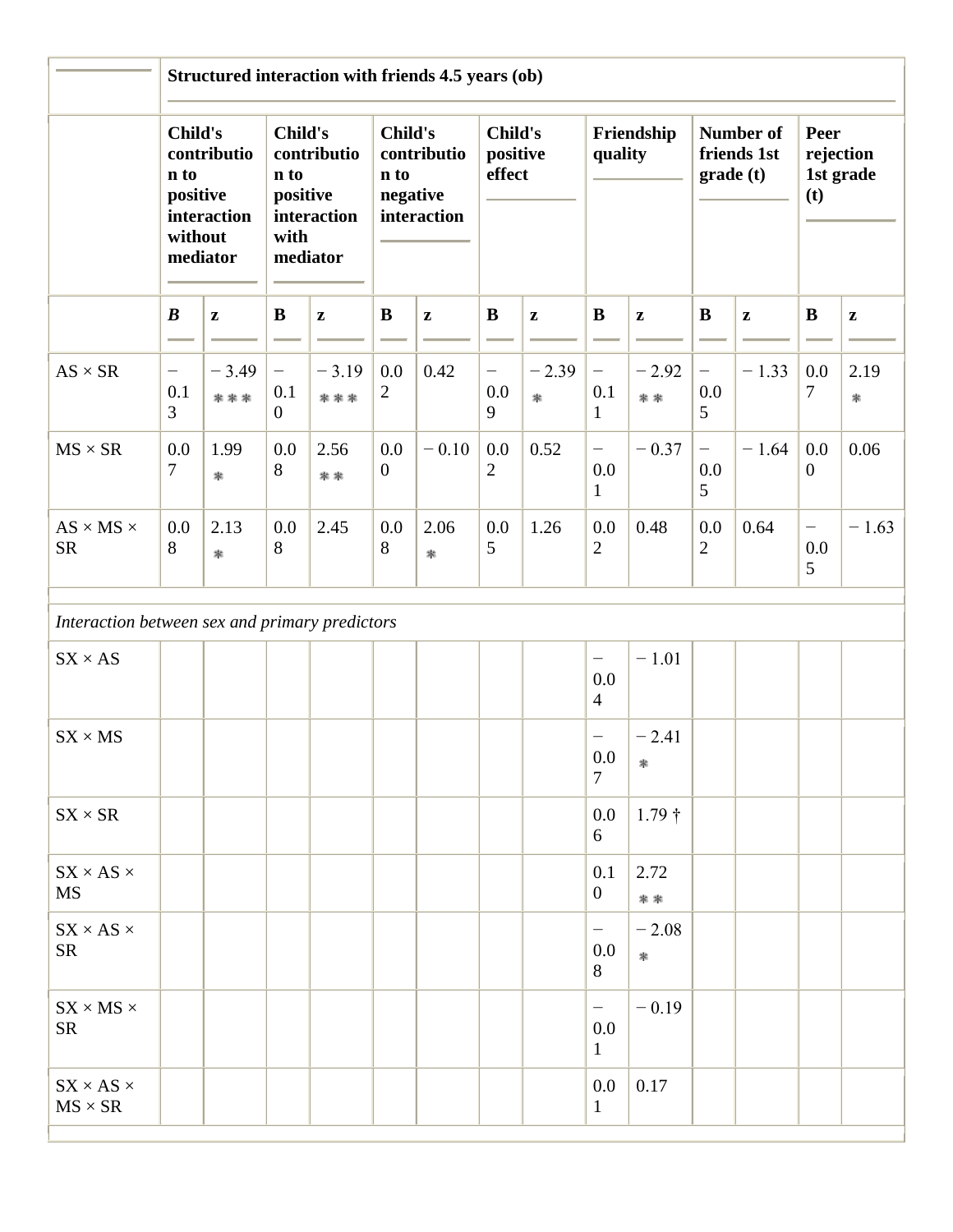|                                                              |                                                    |                            |                                                 |                            |                                                   | Structured interaction with friends 4.5 years (ob) |                                          |              |                               |              |                                            |                                 |                                            |               |
|--------------------------------------------------------------|----------------------------------------------------|----------------------------|-------------------------------------------------|----------------------------|---------------------------------------------------|----------------------------------------------------|------------------------------------------|--------------|-------------------------------|--------------|--------------------------------------------|---------------------------------|--------------------------------------------|---------------|
|                                                              | Child's<br>n to<br>positive<br>without<br>mediator | contributio<br>interaction | Child's<br>n to<br>positive<br>with<br>mediator | contributio<br>interaction | Child's<br>n to<br>negative                       | contributio<br>interaction                         | Child's<br>positive<br>effect            |              | quality                       | Friendship   | grade(t)                                   | <b>Number of</b><br>friends 1st | Peer<br>rejection<br>(t)                   | 1st grade     |
|                                                              | $\boldsymbol{B}$                                   | $\mathbf{z}$               | B                                               | $\mathbf{z}$               | B                                                 | $\mathbf{z}$                                       | B                                        | $\mathbf{z}$ | $\bf{B}$                      | $\mathbf{z}$ | B                                          | $\mathbf{z}$                    | $\bf{B}$                                   | $\mathbf{z}$  |
| Control variables                                            |                                                    |                            |                                                 |                            |                                                   |                                                    |                                          |              |                               |              |                                            |                                 |                                            |               |
| Child sex<br>$(boy = 1, girl)$<br>$=-1$                      | 0.0<br>2                                           | 0.49                       | 0.0<br>$\mathbf{1}$                             | 0.20                       | $\overline{\phantom{0}}$<br>0.0<br>$\overline{2}$ | $-0.51$                                            | 0.0<br>5                                 | 1.42         | 0.0<br>$\overline{4}$         | 1.30         | $\qquad \qquad -$<br>0.0<br>$\mathbf{1}$   | $-0.45$                         | 0.0<br>7                                   | 2.48<br>*     |
| Child<br>ethnicity (1<br>$=$ white, $-1$<br>$=$ other)       | 0.0<br>$7\phantom{.0}$                             | 1.95†                      | 0.0<br>5                                        | 1.16                       | —<br>0.0<br>8                                     | $-2.26$<br>*                                       | 0.1<br>$\mathbf{0}$                      | 2.97<br>* *  | 0.0<br>8                      | 2.35<br>*    | 0.0<br>$\mathbf{0}$                        | $-0.07$                         | $\qquad \qquad -$<br>0.0<br>$\mathbf{1}$   | $-0.22$       |
| Family<br>income-to-<br>needs ratio<br>$2-4.5$ years<br>(ob) | 0.0<br>$7\phantom{.0}$                             | 1.95†                      | 0.0<br>3                                        | 0.82                       | 0.0<br>$\boldsymbol{0}$                           | $-0.02$                                            | 0.0<br>3                                 | 0.77         | 0.0<br>8                      | 2.30<br>*    | 0.0<br>$\mathbf{1}$                        | 0.25                            | $\qquad \qquad -$<br>0.0<br>$\overline{4}$ | $-1.22$       |
| Child care<br>provider<br>quality $2-$<br>4.5 years<br>(ob)  | 0.0<br>$\overline{2}$                              | 0.45                       | $\qquad \qquad -$<br>0.0<br>$\mathbf{1}$        | $-0.18$                    | $\overline{\phantom{m}}$<br>0.0<br>3              | $-0.95$<br>*                                       | 0.0<br>3                                 | 0.72         | 0.0<br>3                      | 0.96         | 0.0<br>5                                   | $1.37 \;{\rm \ddot{r}}$         | $\qquad \qquad -$<br>0.0<br>$\overline{2}$ | $-0.77$       |
| Child<br>aggression<br>$2-4.5$ years<br>(cg)                 | 0.0<br>3                                           | 0.89                       | 0.0<br>3                                        | 1.11                       | 0.1<br>$\boldsymbol{0}$                           | 2.69<br>*                                          | 0.1<br>1                                 | 2.98<br>* *  | 0.0<br>5                      | 1.38         | 0.0<br>$\overline{2}$                      | 0.69                            | 0.1<br>8                                   | 5.76<br>* * * |
| Child<br>attention<br>problems 2-<br>4 years (m)             | 0.0<br>3                                           | 0.81                       | 0.0<br>$\overline{4}$                           | 1.31                       | 0.1<br>$\overline{0}$                             | 2.73<br>* *                                        | $\qquad \qquad -$<br>0.0<br>$\mathbf{1}$ | $-0.25$      | $\qquad \qquad -$<br>0.0<br>3 | $-0.71$      | $\qquad \qquad -$<br>0.1<br>$\overline{4}$ | $-4.23$<br>* * *                | 0.1<br>9                                   | 6.02<br>* * * |
| <b>Added</b> mediators                                       |                                                    |                            |                                                 |                            |                                                   |                                                    |                                          |              |                               |              |                                            |                                 |                                            |               |
| Friends<br>contribution<br>to interaction<br>(ob)            |                                                    |                            | 0.5<br>5                                        | 18.71<br>***               | 0.2<br>$\boldsymbol{0}$                           | 5.86<br>* * *                                      |                                          |              |                               |              |                                            |                                 |                                            |               |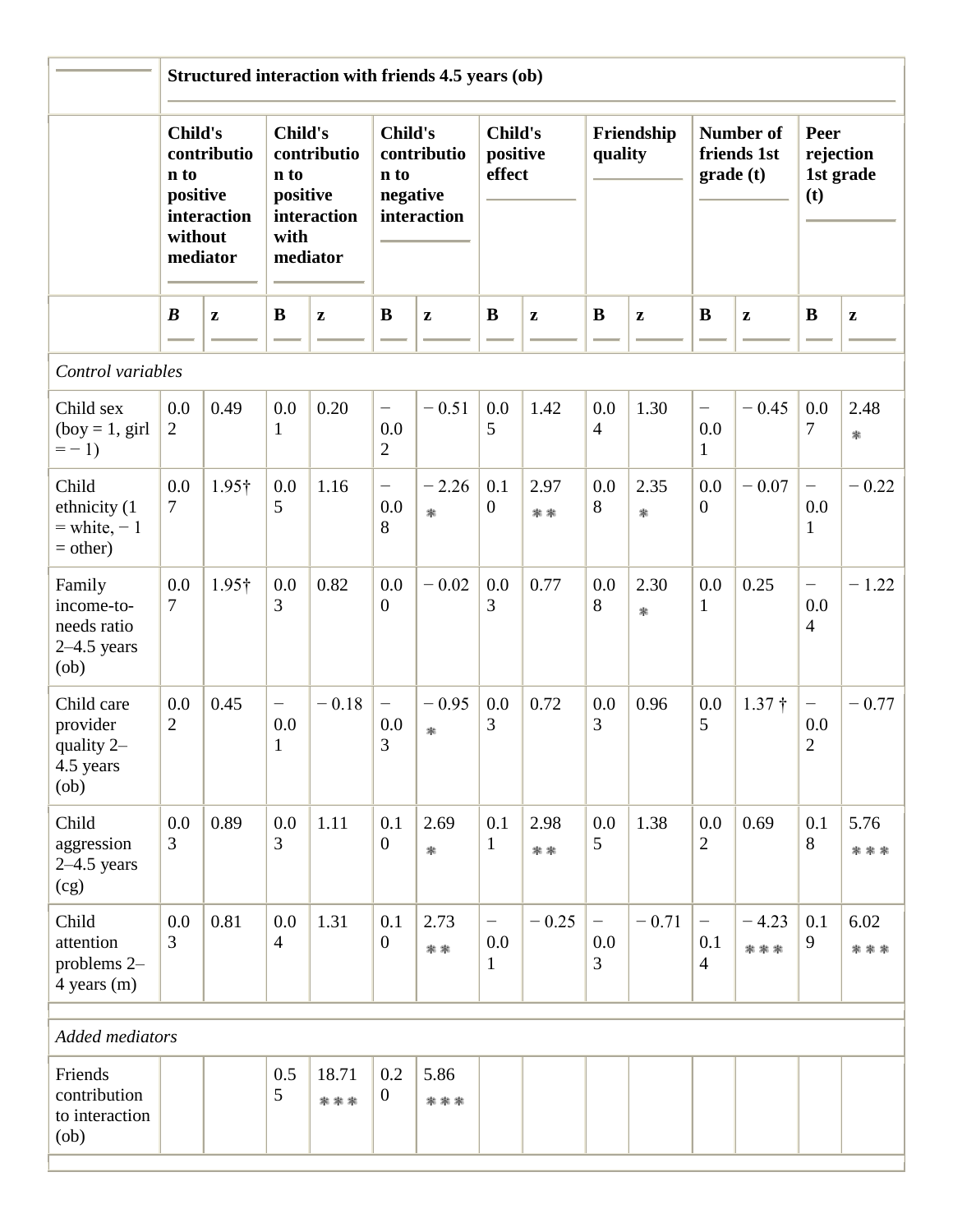|                                                                                  | Structured interaction with friends 4.5 years (ob) |                                                                               |               |                                                           |               |                               |               |                       |               |                                      |               |                                       |               |
|----------------------------------------------------------------------------------|----------------------------------------------------|-------------------------------------------------------------------------------|---------------|-----------------------------------------------------------|---------------|-------------------------------|---------------|-----------------------|---------------|--------------------------------------|---------------|---------------------------------------|---------------|
| Child's<br>contributio<br>n to<br>positive<br>interaction<br>without<br>mediator |                                                    | Child's<br>contributio<br>n to<br>positive<br>interaction<br>with<br>mediator |               | Child's<br>contributio<br>n to<br>negative<br>interaction |               | Child's<br>positive<br>effect |               | Friendship<br>quality |               | Number of<br>friends 1st<br>grade(t) |               | Peer<br>rejection<br>1st grade<br>(t) |               |
| $\boldsymbol{B}$                                                                 | $\mathbf{z}$                                       | B                                                                             | $\mathbf{z}$  | B                                                         | $\mathbf{z}$  | B                             | $\mathbf{z}$  | B                     | $\mathbf{z}$  | $\bf{B}$                             | $\mathbf{z}$  | B                                     | $\mathbf{z}$  |
| $R^2$                                                                            |                                                    | $R^2$                                                                         |               | $R^2$                                                     |               | $R^2$                         |               | $R^2$                 |               | $R^2$                                |               | $R^2$                                 |               |
| Ful<br>1                                                                         | Chang<br>e                                         | Ful<br>1                                                                      | Chang<br>e    | Ful<br>1                                                  | Chang<br>e    | Ful<br>1                      | Chang<br>e    | Ful<br>1              | Chang<br>e    | Ful<br>1                             | Chang<br>e    | Ful<br>1                              | Chang<br>e    |
| 0.1<br>3                                                                         | 0.05<br>* * *                                      | 0.3<br>7                                                                      | 0.29<br>* * * | 0.1<br>$\overline{2}$                                     | 0.07<br>* * * | 0.1<br>3                      | 0.02<br>* * * | 0.1<br>6              | 0.02<br>* * * | 0.0<br>6                             | 0.03<br>* * * | 0.1<br>$\overline{2}$                 | 0.02<br>* * * |

*Note*. FIML = full information maximum likelihood estimation of missing data.  $N = 1364$  (659 girls). Informant: (cg) caregiver, (ob) observer, (t) teacher, (m) mother.  $\dagger p < .10$ ,  $\ast p < .05$ ,  $\ast \ast p < .01$ ,  $\ast \ast p < .001$ .

Interactions involving sex and the primary predictors were tested in all analyses but were dropped when nonsignificant.

Site was controlled in all analyses but because this variable consisted of 9 dummy-codes it is not shown to reduce clutter.

 $R<sup>2</sup>$  change is the incremental increase in variance explained by primary predictors (and mediator when relevant) after controls were already accounted for.

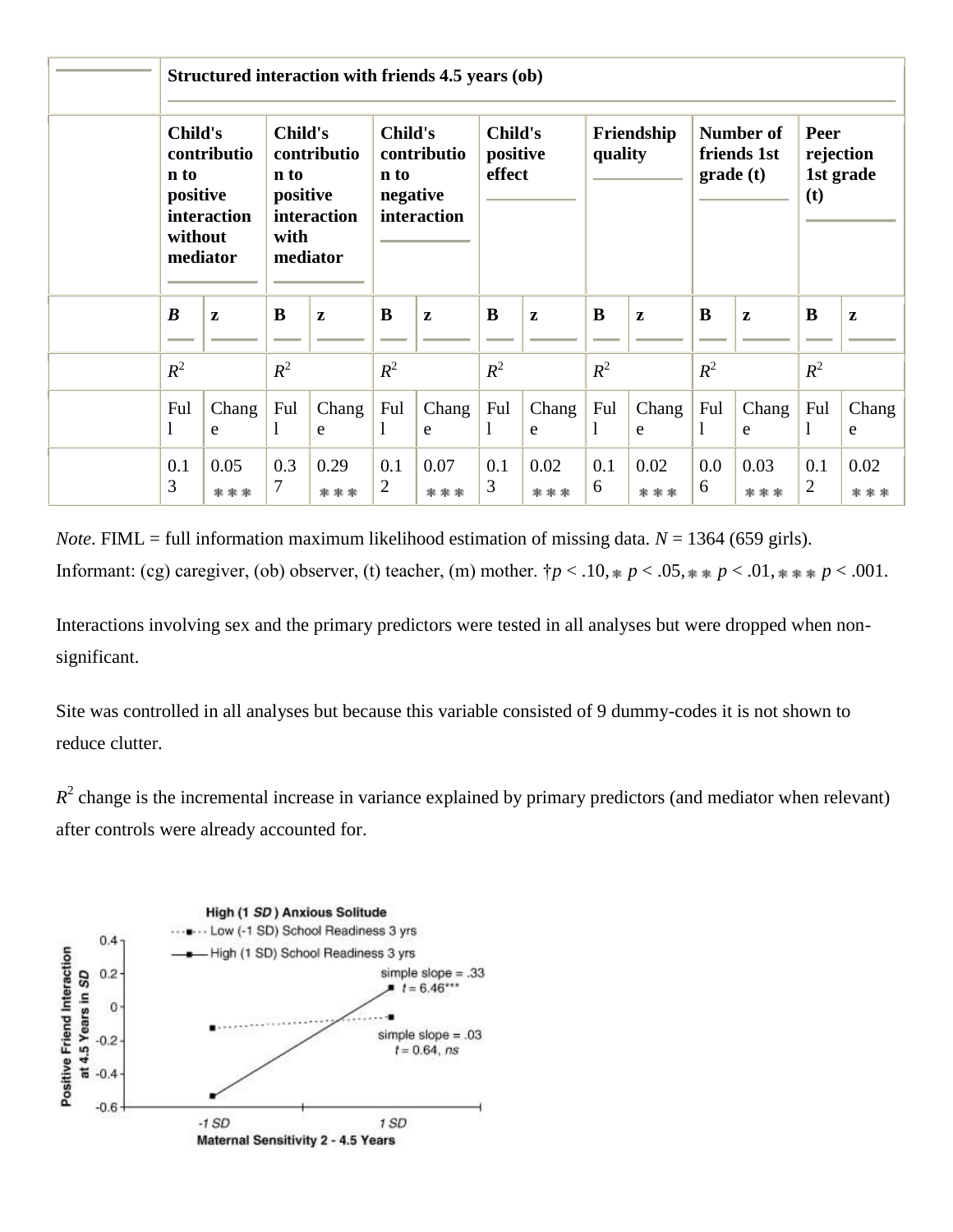Fig. 1. Simple slopes of observed maternal sensitivity at 2–4.5 years on child's observed active contribution to positive interaction with a friend at 4.5 years for children who were high in anxious solitude at 2–4.5 years and low or high in school readiness at 3 years.



Fig. 2. Simple slopes of observed maternal sensitivity at 2–4.5 years on child's observed active contribution to negative interaction with a friend at 4.5 years for children who were high in anxious solitude at 2–4.5 years and low or high in school readiness at 3 years.

An additional regression analysis revealed that the friend's contribution to positive dyadic interaction strongly predicted the child's own contribution to positive dyadic interaction with the friend (see second regression model in Table 3). Furthermore, when the friend's contribution to positive interaction was added to the model predicting the child's own contribution to positive interaction with this friend, the anxious solitude  $\times$  maternal sensitivity and anxious solitude  $\times$  school readiness interaction terms and the main effects of anxious solitude, maternal sensitivity, and school readiness were slightly reduced in magnitude, but still significant (with the exception of school readiness, which became non-significant [see Table 3]; note that the pattern is stronger in Table 2). A separate regression analysis revealed that children's own individual characteristics predicted whether they chose friends who made active contributions to positive dyadic interaction. Anxious solitary children, in general, tended to have friends who made less active contributions to positive dyadic interaction (β = − .07, *z* = 1.73, *p* < .10), whereas children with high maternal sensitivity and school readiness had friends who more actively contributed to positive interaction (maternal sensitivity  $\beta = .06$ ,  $z = 1.69$ ,  $p < .10$ ; school readiness  $\beta$  = .15,  $z$  = 4.01,  $p$  < .001). This pattern of findings suggests that friends' interactive characteristics partially mediate the anxious solitude  $\times$  maternal sensitivity and anxious solitude  $\times$  school readiness interactions (they are mediated moderators) and the main effects of anxious solitude, maternal sensitivity, and school readiness (Baron & Kenny, 1986). Thus, anxious solitary children, on average, made little active contribution to the dyadic interaction with their friend, in part, because their friends similarly made little active contribution to the dyadic interaction. Furthermore, anxious solitary children who experienced low early childhood maternal sensitivity contributed particularly little to positive dyadic interaction with their friends, in part, because they had friends who made particularly little active contribution to dyadic interaction themselves. Friends' active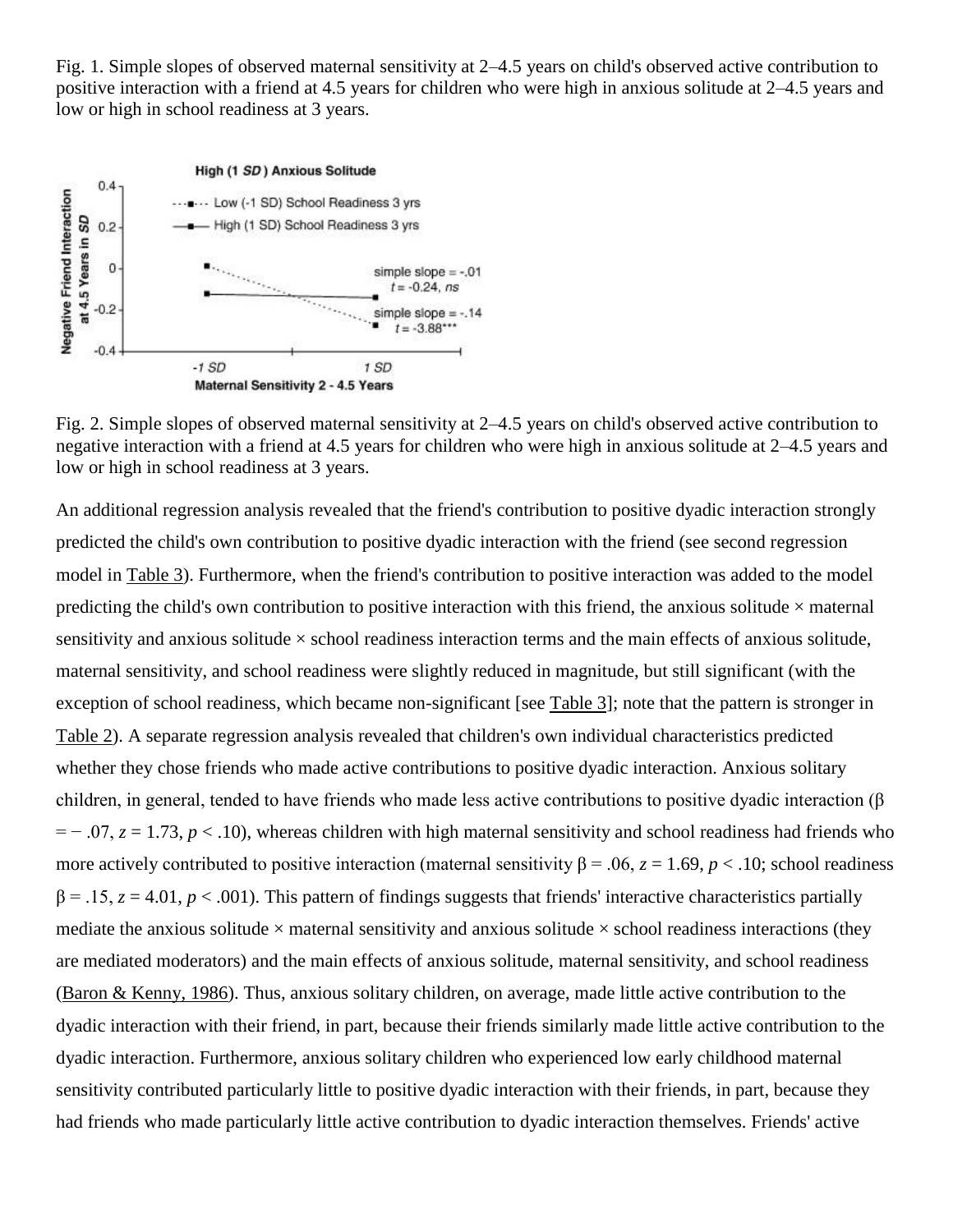contribution to negative interaction also positively predicted the child's own active contribution to negative interaction (see Table 3 column 3); however, results did not support a similar mediational pattern. Further, anxious solitary children with high compared with low maternal sensitivity had significantly more friends in first grade (simple slope = .13,  $z = 4.25$ ,  $p < .001$ ) (see Fig. 3) and were significantly less rejected by first grade peers (simple slope =  $-$  .21,  $z = -7.16$ ,  $p < .001$ ) (see Fig. 4) (For interaction terms corresponding to each figure, see anxious solitude  $\times$  maternal sensitivity interaction terms in columns 6 and 7 of Table 3). Finally, for anxious solitary boys who experienced high compared with low maternal sensitivity, there was a non-significant trend toward higher quality friendship (simple slope = .06,  $z = 1.30$ , ns [see Table 4]; this interaction was non-significant for girls, but there was a significant main effect indicating that high maternal sensitivity predicted higher friendship quality for girls in general).



Fig. 3. Simple slopes of observed maternal sensitivity at 2–4.5 years on child's number of friends in first grade for children who were high and low in anxious solitude at 2–4.5 years.



Fig. 4. Simple slopes of observed maternal sensitivity at 2–4.5 years on child's peer rejection in first grade for children who were high and low in anxious solitude at 2–4.5 years.

Table 4.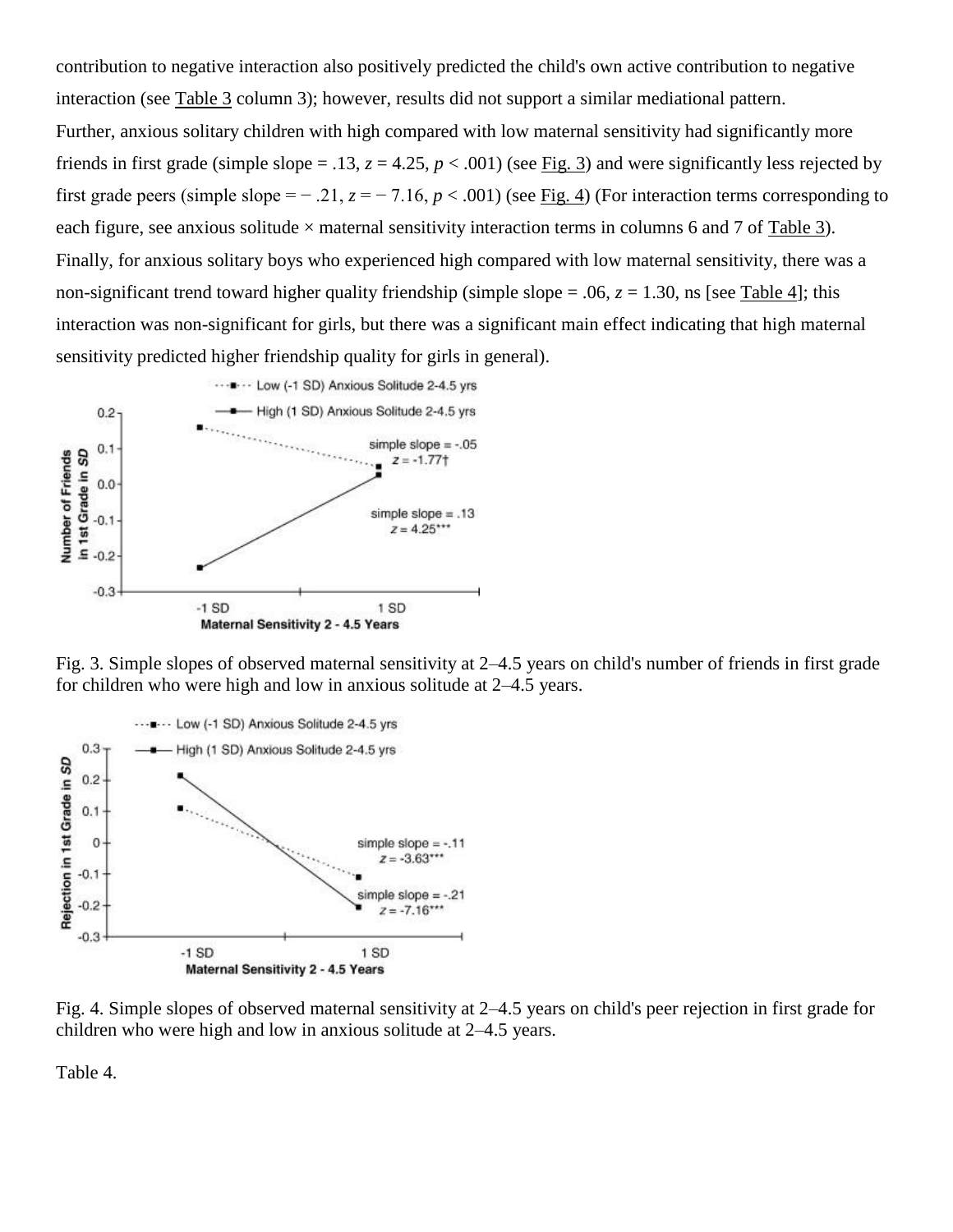Separate models for boys and girls: Regression analyses testing maternal sensitivity and child school readiness in early childhood as moderators of the relation between early childhood history of anxious solitude and friendship quality

|                                              | Structured interaction with friend at 4.5 years (ob) |             |             |  |  |
|----------------------------------------------|------------------------------------------------------|-------------|-------------|--|--|
|                                              | <b>Friendship quality</b>                            |             |             |  |  |
|                                              | $\boldsymbol{B}$                                     | z           | ${\bf R}^2$ |  |  |
|                                              | <b>Boys</b>                                          |             |             |  |  |
|                                              |                                                      |             | 0.23        |  |  |
| Primary predictors                           |                                                      |             |             |  |  |
| Child anxious solitude 2–4.5 years (AS) (cg) | $-0.10$                                              | $-0.02*$    |             |  |  |
| Maternal sensitivity 2–4.5 years (MS) (ob)   | $-0.05$                                              | $-1.02$     |             |  |  |
| Child school readiness 3 years (SR) (ob)     | 0.11                                                 | $2.41*$     |             |  |  |
| $AS \times MS$                               | 0.14                                                 | $2.76**$    |             |  |  |
| $AS \times SR$                               | $-0.18$                                              | $-3.60$ *** |             |  |  |
| $MS \times SR$                               | $-0.02$                                              | $-0.51$     |             |  |  |
| $AS \times MS \times SR$                     | 0.02                                                 | 0.35        |             |  |  |
| Control variables                            |                                                      |             |             |  |  |
| Child ethnicity ( $1 =$ white, $-1 =$ other) | 0.06                                                 | 1.27        |             |  |  |
| Family income-to-needs ratio 2–4.5 years (m) | 0.06                                                 | 1.13        |             |  |  |
| Child care provider quality 2–4.5 years (ob) | 0.04                                                 | 0.83        |             |  |  |
| Child aggression 2-4.5 (cg)                  | 0.04                                                 | 0.76        |             |  |  |
| Child attention problems 2–4.5 years (m)     | $-0.09$                                              | $-1.77$ †   |             |  |  |
|                                              |                                                      | Girls       |             |  |  |
|                                              |                                                      |             | 0.13        |  |  |
| Primary predictors                           |                                                      |             |             |  |  |
| Child anxious solitude 2–4.5 years (AS) (cg) | $-0.07$                                              | $-1.33$     |             |  |  |
| Maternal sensitivity 2–4.5 years (MS) (ob)   | 0.13                                                 | $2.64**$    |             |  |  |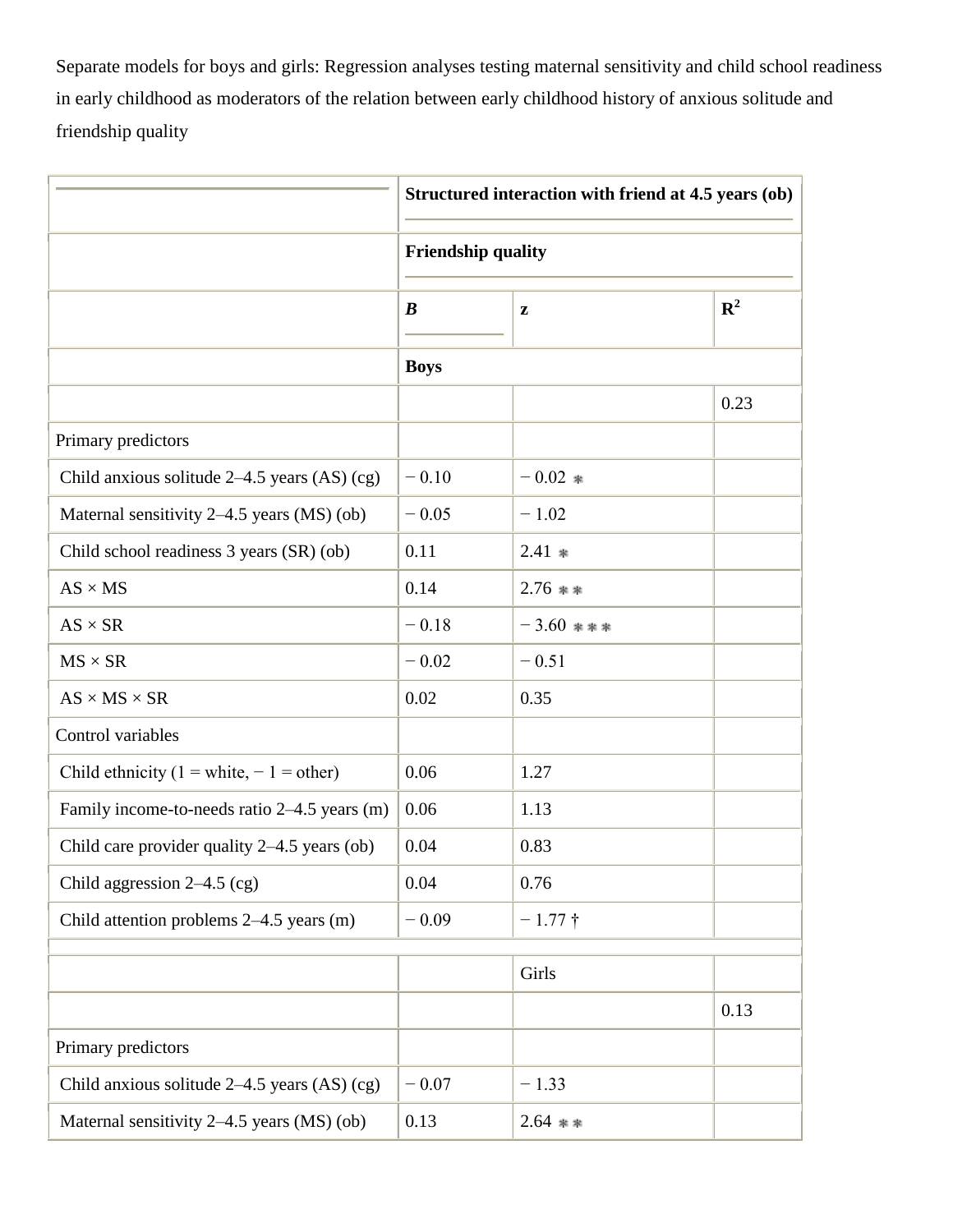|                                              | Structured interaction with friend at 4.5 years (ob) |                |             |  |  |
|----------------------------------------------|------------------------------------------------------|----------------|-------------|--|--|
|                                              | <b>Friendship quality</b>                            |                |             |  |  |
|                                              | $\boldsymbol{B}$                                     | z              | ${\bf R}^2$ |  |  |
|                                              | <b>Boys</b>                                          |                |             |  |  |
| Child school readiness 3 years (SR) (ob)     | 0.03                                                 | 0.70           |             |  |  |
| $AS \times MS$                               | $-0.04$                                              | $-0.81$        |             |  |  |
| $AS \times SR$                               | $-0.03$                                              | $-0.60$        |             |  |  |
| $MS \times SR$                               | 0.00                                                 | 0.04           |             |  |  |
| $AS \times MS \times SR$                     | 0.01                                                 | 0.02           |             |  |  |
| Control variables                            |                                                      |                |             |  |  |
| Child ethnicity ( $1 =$ white, $-1 =$ other) | 0.09                                                 | $1.91 \dagger$ |             |  |  |
| Family income-to-needs ratio 2-4.5 years (m) | 0.11                                                 | $2.18*$        |             |  |  |
| Child care provider quality 2–4.5 years (ob) | 0.03                                                 | 0.68           |             |  |  |
| Child aggression $2-4.5$ (cg)                | 0.05                                                 | 0.96           |             |  |  |
| Child attention problems 2–4.5 years (m)     | 0.06                                                 | 1.23           |             |  |  |

*Note*.  $N = 1364$  (659 girls). Informant: (cg) caregiver, (ob) observer, (t) teacher, (m) mother.  $\dot{\tau}p < .10$ ,  $*p < .05$ ,  $p \times 0.01$ ,  $p \times 0.001$ .

Site was controlled in all analyses but because this variable consisted of 9 dummy-codes it is not shown to reduce clutter.

# **3.5. School readiness**

Consistent with expectations, regression analyses revealed that, for children in general, school readiness at 3 years predicted more active contribution to positive dyadic interaction with a friend and higher friendship quality at 4.5 years. School readiness also interacted with early childhood anxious solitude and maternal sensitivity in the prediction of the child's active contribution to positive and negative interaction with a friend (see Fig. 1 and Fig. 2 and first paragraph in Section 3.4). Additionally, school readiness interacted with anxious solitude in the prediction of positive affect with a friend, friendship quality, and peer rejection. However, these interactions were in the *opposite* direction than had been predicted. For anxious solitary children, the benefits normally accompanying high school readiness were *suppressed*. Thus, for anxious solitary children with high compared with low school readiness, there was no significant difference in positive affect in the friend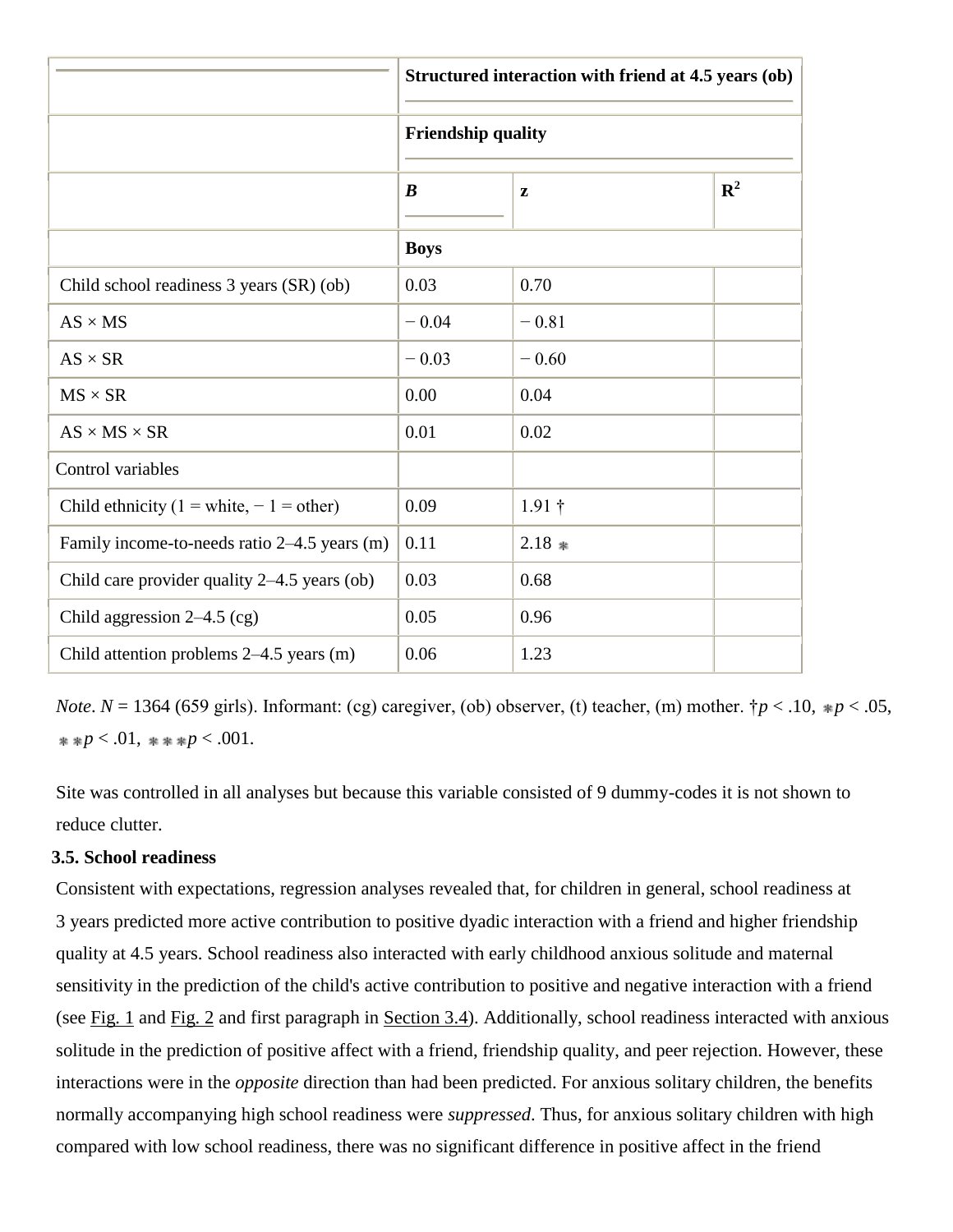interaction (simple slope =  $-$  .05,  $z = -1.40$ , ns) (see Fig. 5) and, for boys only, no significant difference in friendship quality (simple slope =  $-$  .02,  $z = -1.42$ , ns; the interaction was non-significant in girls) (see Fig. 6 and Table 4). In contrast, children low in anxious solitude with high compared with low school readiness displayed significantly more positive affect in the friend interaction (simple slope =  $.08$ ,  $z = 2.27$ ,  $p < .05$ ) (see Fig. 5) and, for boys only, significantly better friendship quality (simple slope = .22,  $z = 4.79$ ,  $p < .001$ ) (see Fig.  $6$ ).



Fig. 5. Simple slopes of school readiness at 3 years on child's observed positive affect during interaction with a friend at 4.5 years for children who were high and low in anxious solitude at 2–4.5 years.



Fig. 6. Simple slopes of school readiness at 3 years on boy's observed friendship quality during interaction with a friend at 4.5 years for boys who were high and low in anxious solitude at 2–4.5 years.

Results also revealed that anxious solitary children with high compared with low school readiness were significantly more rejected by their first grade peers (simple slope = .10,  $z = 3.21$ ,  $p < .01$ ) (see Fig. 7), contrary to expectations. In contrast, children low in anxious solitude with high compared with low school readiness did not differ in rejection by first grade peers (simple slope =  $-$  .04,  $z = -1.14$ , ns) (see Fig. 7).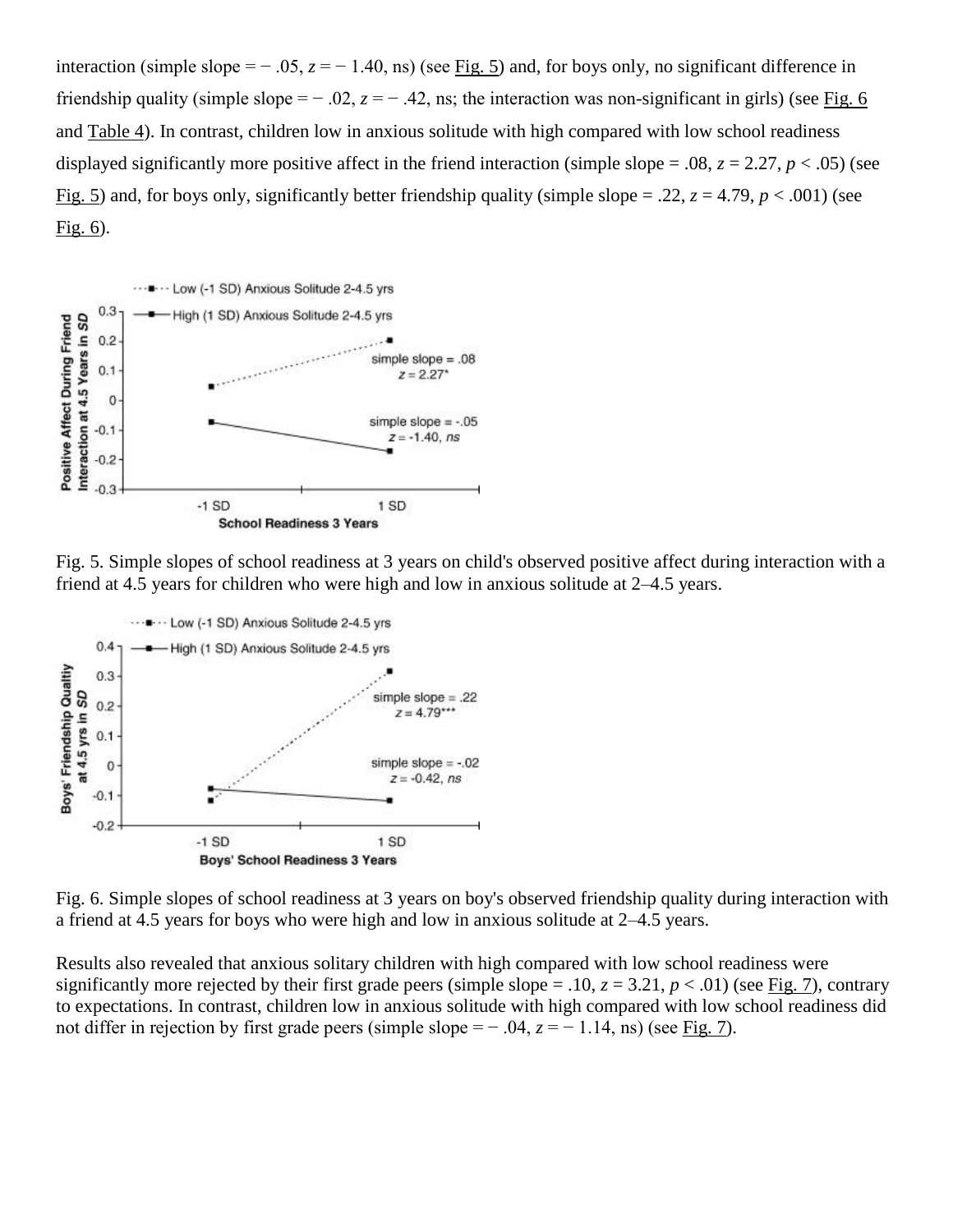

Fig. 7. Simple slopes of school readiness at 3 years on child's peer rejection in first grade for children who were high and low in anxious solitude at 2–4.5 years.

## **3.6. Effect sizes**

Results revealed that most regression models comprising early childhood predictors accounted for 12–16% of the variance in children's subsequent interactive behavior and relational outcomes (see  $R^2$  for full model in Table 3). The largest effect was obtained for the regression model predicting the positive interaction, which accounted for 37% of the variance in children's active contribution to positive interaction with a friend at 4.5 years. Theoretically central predictors (primary predictors and mediators when relevant) accounted for a significant increment in effect size in each analysis (see  $R^2$  change in Table 3), and this incremental effect was most sizable in accounting for variance in children's contribution to positive and negative interaction, but more modest in regard to other criteria. Nonetheless, simple slope analysis indicated that anxious solitary children high in comparison to low in early childhood maternal sensitivity differed from each other by .26–.65 *SD* across interactive and relational outcomes. Thus, the effects of central theoretical relevance appeared to have a relatively sizable impact on highly anxious solitary children, although these effects were often modest in regard to explaining variance for all children in the sample as a whole. This pattern suggests that future examination of these patterns may benefit from a person-oriented rather than variable-oriented approach, which is particularly well suited to examining effects that may have a substantial impact for a minority group within a larger sample. Finally, the predominant pattern for anxious solitary children high in comparison to low in school readiness at 3 years was the suppression (lack of) of benefits normally conferred by high school readiness in children low in anxious solitude.

## **4. Discussion**

Results contribute to extant literature not only by providing evidence of heterogeneity among anxious solitary children in interactive competence with friends, quantity and quality of peer friendships, and experience of peer rejection in the early school years, but by providing evidence that this heterogeneity is "lawful" in nature. Variation in interactive competence and peer relationships among anxious solitary children in the early school years can be predicted from early childhood maternal sensitivity.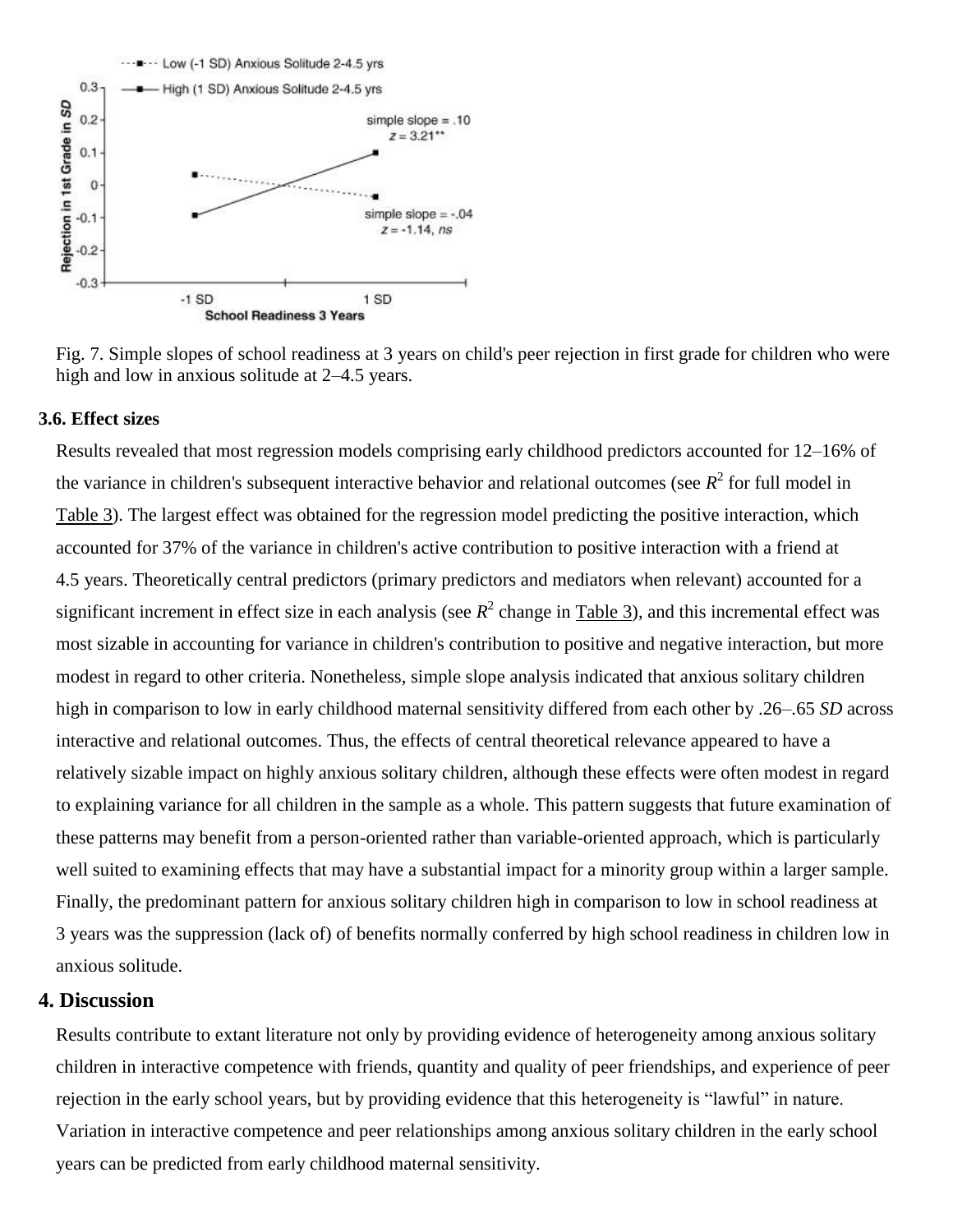#### **4.1. Maternal sensitivity**

Anxious solitary children who had experienced high compared with low maternal sensitivity in early childhood contributed significantly more actively to positive interactions and less actively to negative interactions with a close friend at 4.5 years (these effects were dependent on the child's school readiness), and had more friends and were less likely to be rejected by peers in first grade. These results are consistent with the notion that maternal sensitivity is especially instrumental in building anxious solitary children's capacity to become active contributors to social interaction. Particularly for children who are anxious about interaction with social partners, a history of sensitive maternal responses may encourage more skill at reading others' cues and, thus, permit these children to become more responsive social partners themselves.

That maternal sensitivity is instrumental in fostering anxious solitary children's interactive competencies is further suggested by the result that anxious solitary children with a history of highly sensitive mothering, in comparison to other anxious solitary children, had more friends by first grade. This success in friendship formation was likely supported by these children's capacity to be active contributors to positive interaction with friends, as illustrated in their interactions at 4.5 years. In future research it will be important to examine these patterns in relation to the stability of anxious solitary children's friendships. We would expect that the competencies displayed at 4.5 years by anxious solitary children with a history of high maternal sensitivity would also support the maintenance of friendships over time.

Maternal sensitivity predicted differential success for anxious solitary children in group-level as well as dyadiclevel peer relationships in first grade. Anxious solitary children who had experienced low maternal sensitivity, in comparison to other anxious solitary children, were at increased risk for peer rejection in first grade. It may be that the failure to develop interactive competencies that occurred in the absence of sensitive mothering translated into foundational difficulties in interaction (e.g., behavioral passivity) that influenced both dyadicand group-level peer relationships.

Evidence from other investigations further suggests that features of anxious solitary children's dyadic friendships could have implications for broader group-level peer treatment. Hodges et al. have found that anxious solitary behavior interacts with friendship status in the prediction of group-level peer victimization (Hodges, Malone, & Perry, 1997). They suggest that when behaviorally vulnerable children lack friends, they may spend more time alone (e.g., at recess) and, therefore, are more likely to be seen as an easy target for victimization. Interestingly, these investigators also provide evidence that friends can serve a protective function against peer victimization, but that this depends on the social behavioral characteristics of friends, with aggressive but not anxious solitary friends conferring protection ([Hodges et al., 1997] and [Hodges and Perry, 1999]).

## **4.2. Friends' characteristics**

Although information about the social behavioral characteristics of study children's friends was not available, evidence indicated not only that the friend's contribution to positive interaction strongly predicted the child's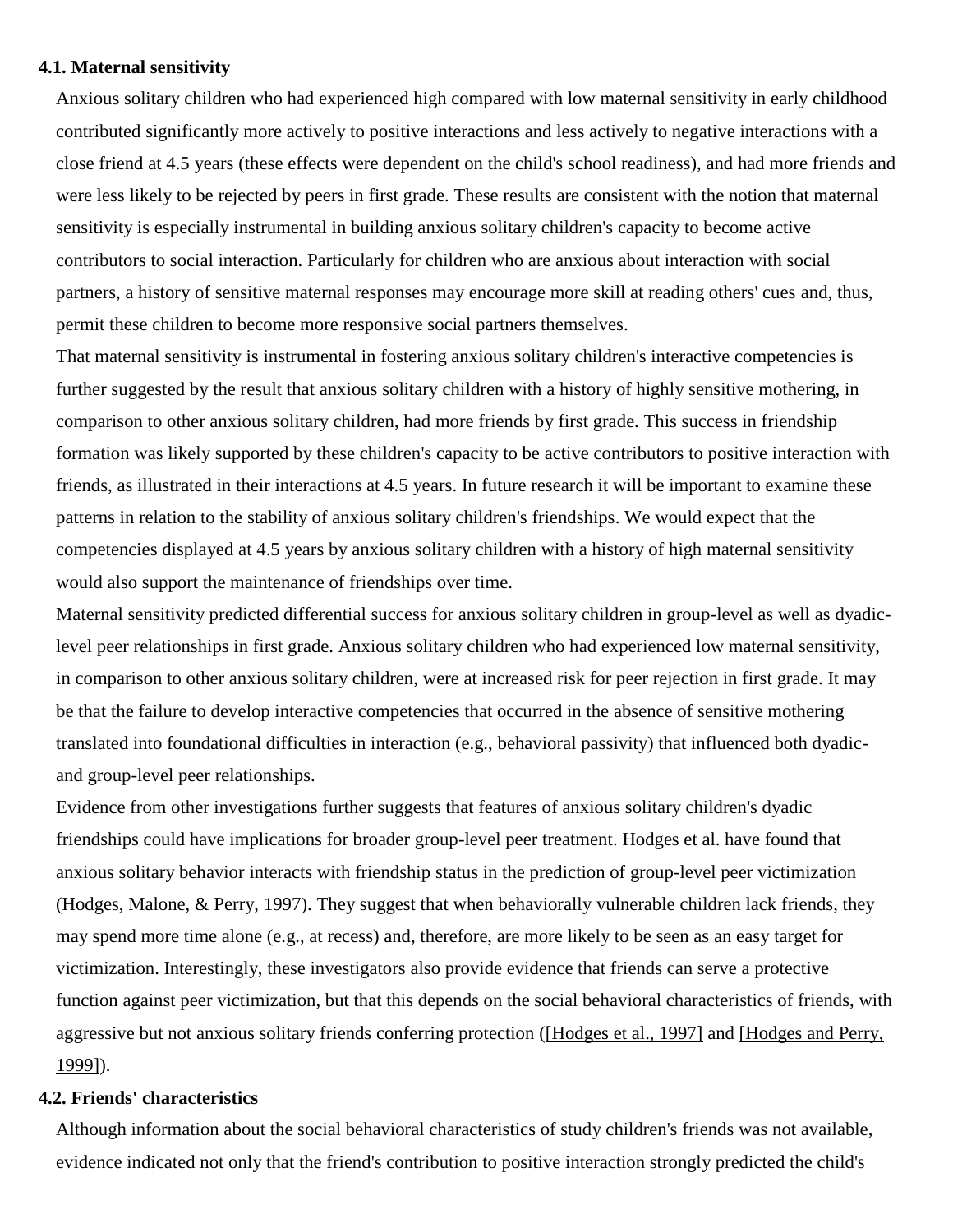own contribution, but also that the friend's contribution partially mediated the relationship between anxious solitude and the child's active contribution to positive interaction. Specifically, analyses indicated that the joint effect of anxious solitude and maternal sensitivity and the main effect of anxious solitude on the child's contribution to positive interaction were reduced after the friend's contribution to positive interaction was entered into the model. This suggests that anxious solitary children may make little active contribution to interaction with their friends, in part, because they may choose friends who similarly make little active contribution to interaction. Anxious solitary children may have friends with similar behavioral tendencies. Indeed, evidence indicates that children tend to become friends with peers with whom they share behavioral characteristics (homophily) ([Farver, 1996], [Haselager et al., 1998], [Hogue and Steinberg, 1995] and [Rubin et al., 1994]). Although this effect has most often been demonstrated for concordance in aggressive behavior ([Farver, 1996] and [Hanish et al., 2005]), Rubin et al. have demonstrated that children develop preferences for interacting with playmates who resemble themselves with respect to rate of solitary behavior (Rubin et al., 1994; see also [French et al., 2003] and [Haselager et al., 1998]).

It must also be acknowledged that in addition to the effect of the friend's influence on the interaction, both the study child's and friend's characteristics are likely to be transactional, such that active contributions from either partner are less likely to be evoked by a relatively passive friend. Indeed, Schneider (1999) provides some evidence to suggest that interactions among anxious solitary children and their friends were of poorest quality when both partners shared an anxious solitary affective-behavioral profile.

## **4.3. School readiness**

The main effect of school readiness at 3 years predicted more active contributions to positive interactions with friends and, for boys, higher friendship quality at 4.5 years. These main effects are consistent with the general expectation that better early intellectual development supports children's capacity to engage in active and competent social interaction.

There was also support for the more specific prediction that school readiness interacts with early anxious solitude in predicting competent social interaction with peers and success with peer relationships; however, this interaction was in the direction *opposite* of that hypothesized. Results revealed that for children *low* in anxious solitude, school readiness at 3 years positively predicted subsequent positive affect during interaction with a friend and, for boys only, friendship quality. In contrast, these relationships were not significant for highly anxious solitary children (there was no indication that anxious solitary children differed significantly from each other in positive affect with friends or friendship quality in a way that was linked to school readiness). This pattern of results suggests that school readiness generally serves to promote children's positive engagement in peer interaction, but that these benefits are *suppressed* by high levels of social anxiety and accompanying emotional dysregulation. It may be that high school readiness augments most children's ability to contribute ideas to playful interaction, but that this normative contribution of school readiness is impeded when children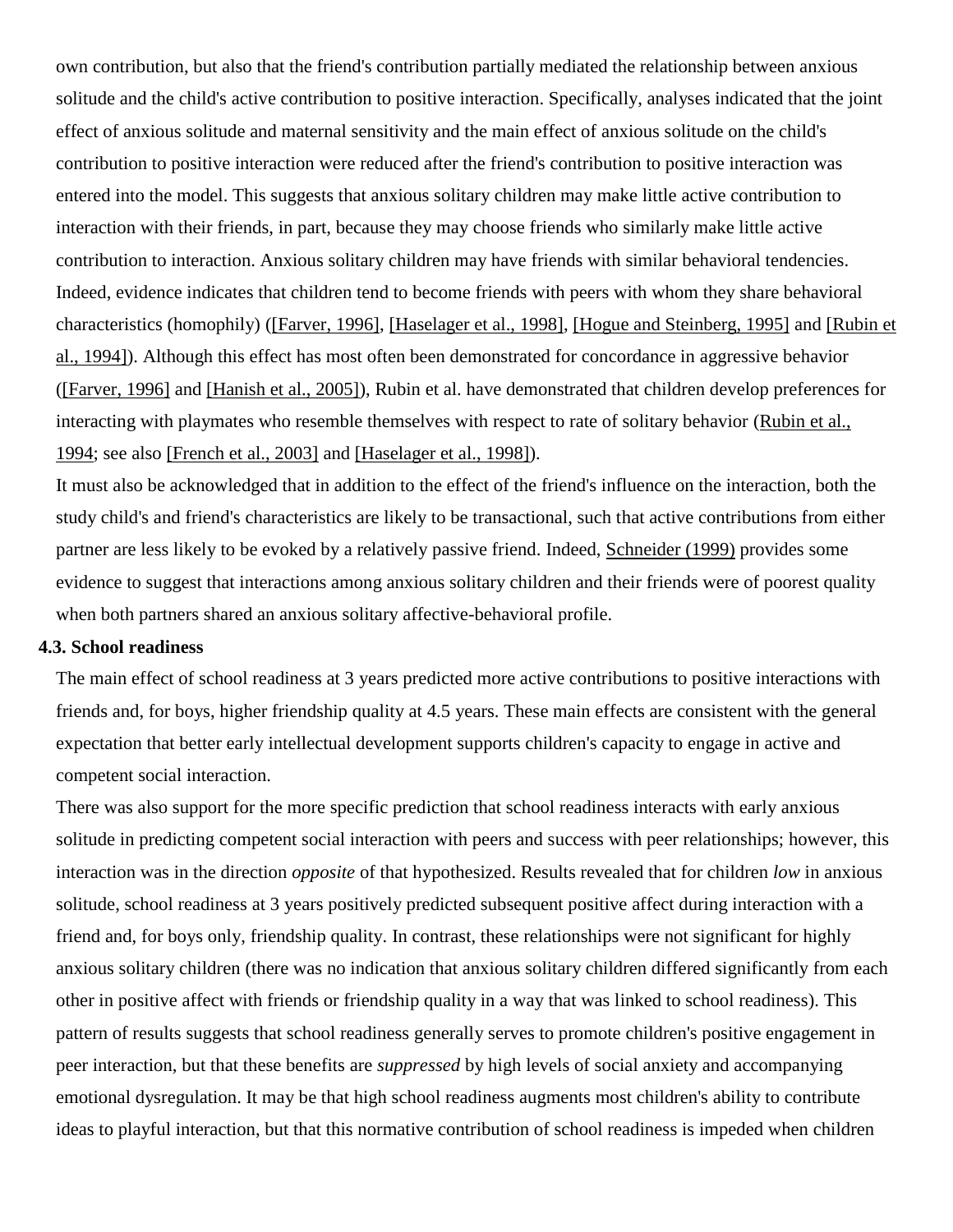with high social anxiety either fail to share their ideas with play partners or are unable to produce playful ideas due to their preoccupation with feelings or thoughts linked with social anxiety.

Given that high anxious solitude generally suppressed the interactive competencies usually accompanying high school readiness, it was not surprising that high school readiness also failed to buffer anxious solitary children from peer rejection in first grade. However, results actually indicated that anxious solitary children were more likely to be rejected in first grade if they were high versus low in school readiness. This result was unexpected. It prompts the question whether high school readiness may not only fail to support interactive competencies in anxious solitary children, but may also support undesirable interaction patterns in these children. However, there was no evidence of this in other aspects of the results. For instance, it was anxious solitary children who were low rather than high in school readiness who displayed more negative behavior (e.g., toy grabbing, whining) toward their friend in the context of low versus high maternal sensitivity. Moreover, anxious solitary children high in school readiness were active contributors to positive interaction with their friend when they had experienced high maternal sensitivity in early childhood. Thus, the possibility that anxious solitary children high in school readiness may be at increased risk for peer rejection should be viewed with caution unless replicated in other investigations.

Although the present study did not find evidence to support school readiness as a buffer for risk among anxious solitary children, other studies have provided some evidence suggesting such an effect, and there are several possible explanations for this discrepancy in findings. First, other studies have examined this pattern in older children (e.g., Radke-Yarrow & Brown, 1993). Because cognitive competencies are less stable in early than middle childhood (Kopp, 1994), the early nature of our assessment may have attenuated its predictive power. Another possibility is that the Bracken School Readiness Subscale (Bracken, 1984) used in the present investigation captures a different set of intellectual capabilities than do the measures employed in other relevant investigations (often the Wechsler) ([Masten et al., 1999], [Morison and Masten, 1991], [Radke-Yarrow and Brown, 1993] and [Weir and Gjerde, 2002]). Despite these considerations, it will be important in the future to further examine the propensity of anxious solitude to suppress interpersonal benefits normally conferred by healthy cognitive development.

It is important to note that maternal sensitivity is believed to promote children's school readiness (Belsky & Fearon, 2002). However, because both maternal sensitivity and school readiness were entered simultaneously into analyses, results demonstrate that school readiness is uniquely related to children's interaction capacities above and beyond the extent to which it may derive from maternal care.

# **4.4. Strengths and limitations**

Confidence in the findings of this investigation is supported by methodological, design, and sampling strengths. With respect to methodology, a number of high-quality observational and testing methodologies were employed (observation: Maternal sensitivity, interaction with friend; testing: School readiness). Although peer reports of rejection and friendship would have been preferable to teacher reports, there is evidence to support teachers as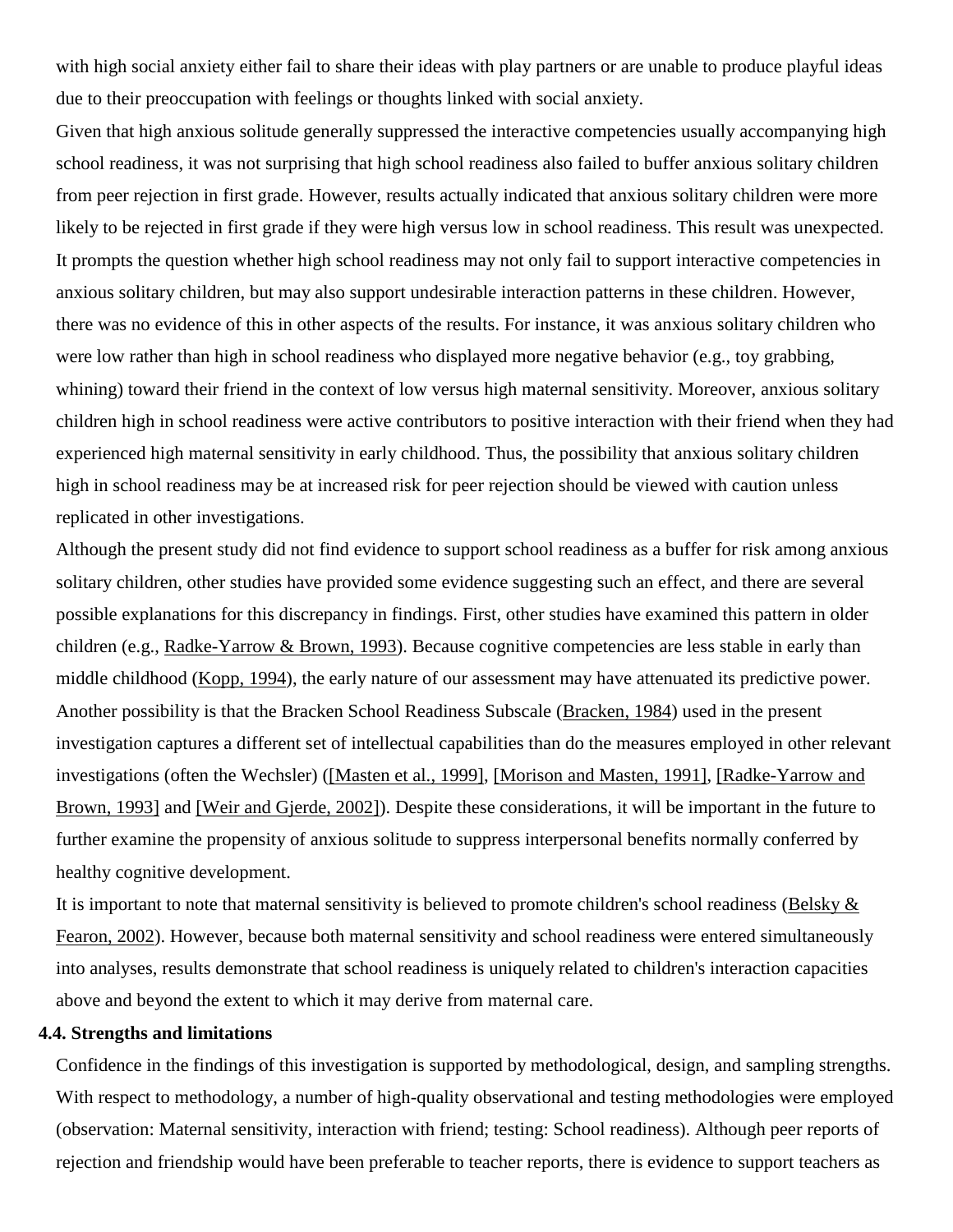the next-best source of information on peer relationships ([Achenbach et al., 1987] and [Cillessen et al., 1992]). Also, the pattern of findings supporting maternal sensitivity as a moderator of anxious solitary children's subsequent peer relationships was consistent across peer relationship outcomes regardless of whether they were observed or teacher-reported.

With respect to design, repeated frequent multimethod child assessments are strengths. In regard to sampling, the relatively diverse sample drawn from 10 research sites across the United States ought to be more representative of American children than a sample drawn from a single-site study. Although missing data and attrition were most common among poor and ethnic minority participants, participants in the current study were more diverse than in most comparable work on anxious solitude, and analyses conducted on the subsample with complete data versus the full data set with FIML estimation indicated a similar pattern of findings. These analyses revealed that in most instances the significance and explanatory power of analytical models were augmented when applied to the whole data set rather than only the subsample with complete data.

## **4.5. Predicting lawful heterogeneity**

Examining the origins and evolution of heterogeneity among vulnerable children reveals multilevel processes involved in the accumulation versus remediation of interpersonal risk. This investigation demonstrates not only substantial heterogeneity in interactive competence and peer relationships among anxious solitary children, but that the origins of this heterogeneity stem in part from variation in the sensitivity of early maternal care. Thus, the quality of early maternal contributions to the mother–child relationship is especially predictive of the quality of later peer relationships for anxious solitary children. These patterns provide a window into how early familial relationships can either facilitate or diminish vulnerable children's capacity to build healthy relationships as they encounter an expanding world of social partners. The applied implications of these findings for parents and parent–child educators is that engaging in sensitive, contingent interactions with shy children early on is especially crucial to building their interactive competency and future peer relationships.

# **References**

Achenbach, 1991a T.M. Achenbach, Manual for the teacher's report form and 1991 profile, University of Vermont, Department of Psychiatry, Burlington (1991).

Achenbach, 1991b T.M. Achenbach, Manual for the child behavior checklist/4–18 and 1991 profile, University of Vermont, Department of Psychiatry, Burlington (1991).

Achenbach et al., 1987 T.M. Achenbach, S.H. McConaughy and C.T. Howell, Child/adolescent behavioral and emotional problems: Implications of cross-informant correlations for situational specificity, *Psychological Bulletin* **101** (1987), pp. 213–232.

Aiken and West, 1991 L.S. Aiken and S.G. West, Multiple regression: Testing and interpreting interactions, Sage, Newbury Park (1991).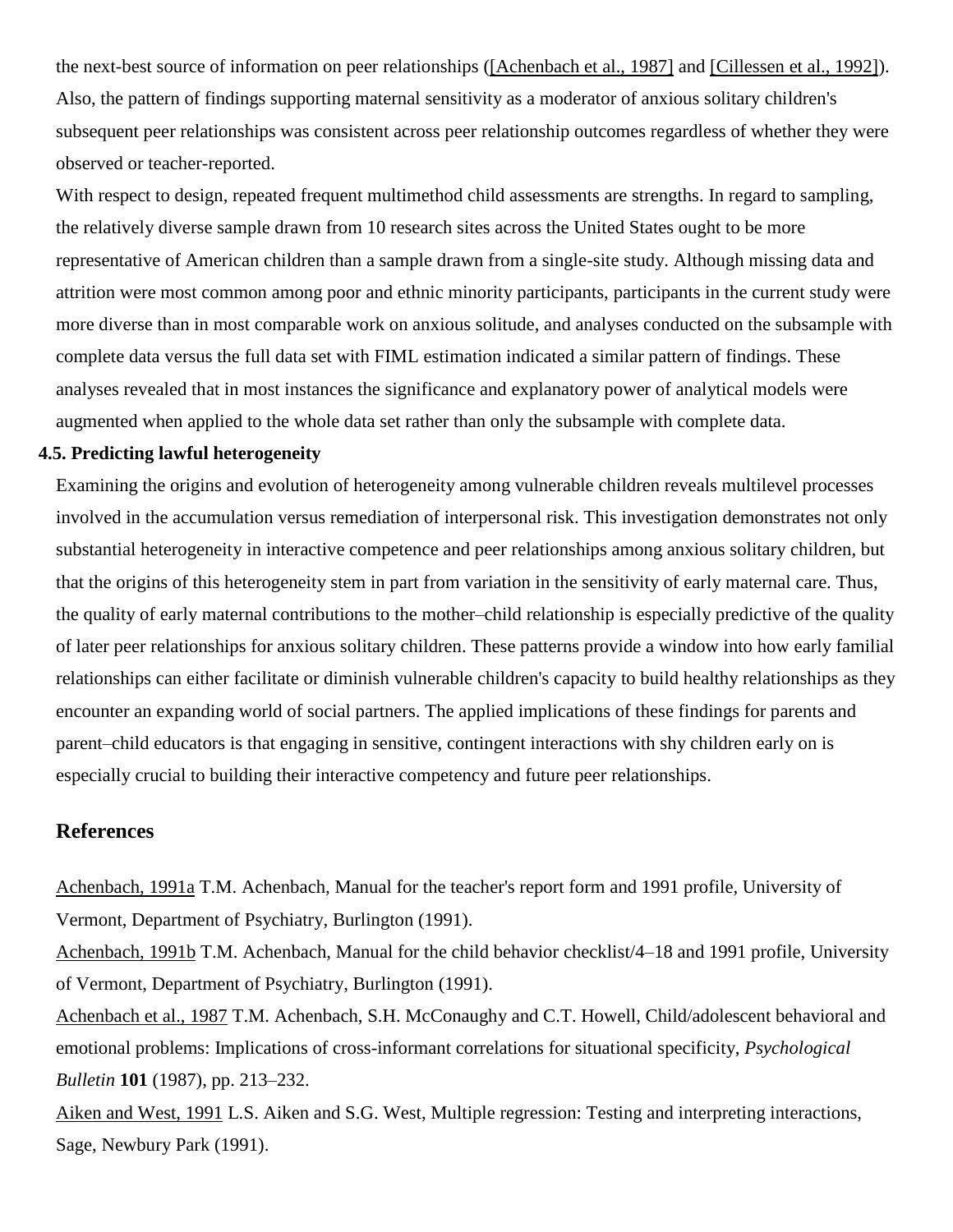Asendorpf, 1990 J.B. Asendorpf, Development of inhibition during childhood: Evidence for situational specificity and a two-factor model, *Developmental Psychology* **26** (1990), pp. 721–730.

Baron and Kenny, 1986 R.M. Baron and D.A. Kenny, The moderator–mediator variable distinction in social psychological research: Conceptual, strategic, and statistical considerations, *Journal of Personality and Social Psychology* **51** (1986), pp. 1173–1182.

Belsky and Fearon, 2002 J. Belsky and R.M.P. Fearon, Early attachment security, subsequent maternal sensitivity, and later child development: Does continuity in development depend upon continuity of caregiving?, *Attachment & Human Development* **4** (2002), pp. 361–387.

Berndt, 1985 T.J. Berndt, Prosocial behavior between friends in middle childhood and early adolescence, *Journal of Early Adolescence* **5** (1985), pp. 307–317.

Bracken, 1984 B.A. Bracken, Bracken basic concept scale, Psychological Corporation, San Antonio, TX (1984).

Bukowski and Hoza, 1989 W.M. Bukowski and B. Hoza, Popularity and friendship: Issues in theory, measurement, and outcome. In: T.J. Berndt and G.W. Ladd, Editors, *Peer relationships in child development*, Wiley, New York (1989), pp. 15–45.

Cairns et al., 1996 In: R.B. Cairns, G.H. Elder Jr. and E.J. Costello, Editors, *Developmental science*, Cambridge University Press, Cambridge, UK (1996).

Caspi et al., 1988 A. Caspi, G.H. Elder and D.J. Bem, Moving away from the world: Life-course patterns of shy children, *Developmental Psychology* **24** (1988), pp. 824–831.

Chen et al., 1992 X. Chen, K.H. Rubin and Y. Sun, Social reputation and peer relationships in Chinese and Canadian children: A cross-cultural study, *Child Development* **63** (1992), pp. 1336–1343.

Cillessen et al., 1992 Cillessen, A.H.N., Terry, R.A., Coie, J.D., Lochman, J.E. (1992, April). Accuracy of teacher-identification of children's sociometric status positions. Paper presented at the Conference on Human Development, Atlanta, GA.

Coplan, 2000 R.J. Coplan, Assessing nonsocial play in early childhood: Conceptual and methodological approaches. In: K. Gitlin-Weiner, A. Sandgrund and C. Schafer, Editors, *Play diagnosis and assessment* ((2nd ed.).), Wiley, New York (2000), pp. 563–598.

Coplan and Rubin, 1998 R.J. Coplan and K.H. Rubin, Exploring and assessing nonsocial play in the preschool: The development and validation of the preschool play behavior scale, *Social Development* **7** (1998), pp. 72–91. Coplan et al., 1994 R.J. Coplan, K.H. Rubin, N.A. Fox, S.D. Calkins and S.L. Stewart, Being alone, playing alone, and acting alone: Distinguishing among reticence and passive and active solitude in young children, *Child Development* **65** (1994), pp. 129–137.

Early et al., 2002 D.M. Early, S.E. Rimm-Kaufman, M.J. Cox, G. Saluja, R.C. Pianta and R.H. Bradley *et al.*, Maternal sensitivity and child wariness in the transition to kindergarten, *Parenting: Science & Practice* **2** (2002), pp. 355–377.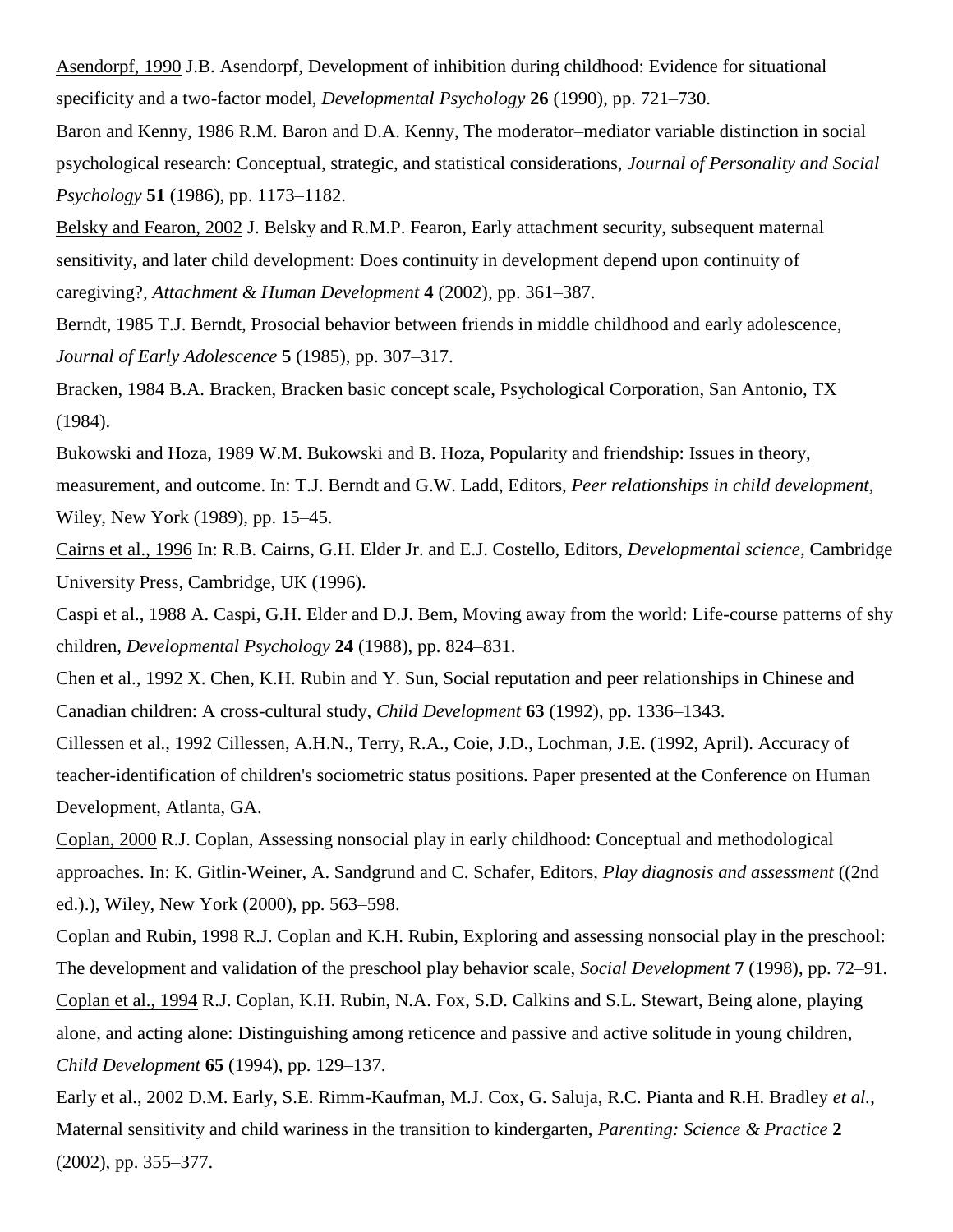Farver, 1996 J.A.M. Farver, Aggressive behavior in preschoolers' social networks: Do birds of a feather flock together?, *Early Childhood Research Quarterly* **11** (1996), pp. 333–350.

French et al., 2003 D.C. French, E.A. Jansen, M. Riansari and K. Setiono, Friendships of Indonesian children: Adjustment of children who differ in friendship presence and similarity between mutual friends, *Social Development* **12** (2003), pp. 606–621.

Gazelle, 2006 H. Gazelle, Class climate moderates peer relations and emotional adjustment in children with an early childhood history of anxious solitude: A child-by-environment model, *Developmental Psychology* **42** (2006), pp. 1179–1192.

Gazelle and Ladd, 2003 H. Gazelle and G.W. Ladd, Anxious solitude and peer exclusion: A diathesis-stress model of internalizing trajectories in childhood, *Child Development* **74** (2003), pp. 257–278.

Gazelle et al., 2005 H. Gazelle, M. Putallaz, Y. Li, C. Grimes, J.B. Kupersmidt and J.D. Coie, Anxious solitude across contexts: Girls' interactions with familiar and unfamiliar peers, *Child Development* **76** (2005), pp. 227– 246.

Gazelle and Rudolph, 2004 H. Gazelle and K.D. Rudolph, Moving toward and away from the world: Social approach and avoidance trajectories in anxious solitary youth, *Child Development* **75** (2004), pp. 829–849. | (34)

Hanish et al., 2005 L.D. Hanish, C.L. Martin, R.A. Fabes, S. Leonard and M. Herzog, Exposure to externalizing peers in early childhood: Homophily and peer contagion processes, *Journal of Abnormal Child Psychology* **33** (2005), pp. 267–281.

Haselager et al., 1998 G.J.T. Haselager, W.W. Hartup, C.F.M. van Lieshout and J.M.A. Riksen-Walraven, Similarities between friends and nonfriends in middle childhood, *Child Development* **69** (1998), pp. 1198–1208. Hodges et al., 1997 E.V.E. Hodges, M.J. Malone and D.G. Perry, Individual risk and social risk as interacting determinants of victimization in the peer group, *Developmental Psychology* **33** (1997), pp. 1032–1039. Hodges and Perry, 1999 E.V.E. Hodges and D.G. Perry, Personal and interpersonal antecedents and consequences of victimization by peers, *Journal of Personality and Social Psychology* **76** (1999), pp. 677–685. Hogue and Steinberg, 1995 A. Hogue and L. Steinberg, Homophily of internalized distress in adolescent peer groups, *Developmental Psychology* **31** (1995), pp. 897–906.

Kopp, 1994 C.B. Kopp, Infant assessment. In: C.B. Fisher and R.M. Lerner, Editors, *Applied developmental psychology*, McGraw-Hill, New York (1994), pp. 265–293.

Ludwig and Lazarus, 1983 R.P. Ludwig and P.J. Lazarus, Relationship between shyness in children and constricted cognitive control as measured by the Stroop color-word test, *Journal of Consulting and Clinical Psychology* **51** (1983), pp. 386–389.

Luthar and Zigler, 1992 S.S. Luthar and E. Zigler, Intelligence and social competence among high-risk adolescents, *Development and Psychopathology* **4** (1992), pp. 287–299.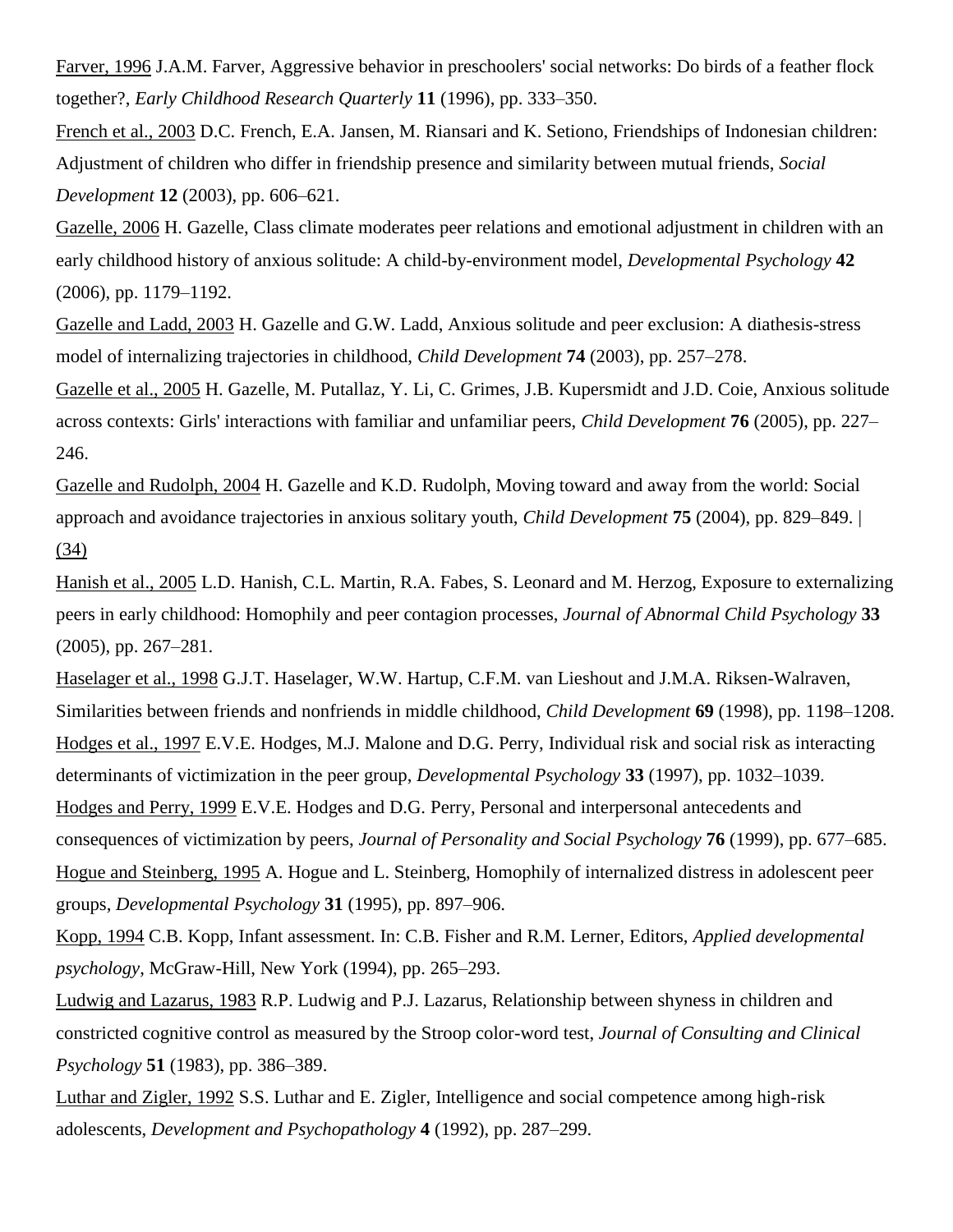Magnusson and Stattin, 2006 D. Magnusson and H. Stattin, The person in context: A holistic–interactionistic approach. In: W. Damon and R.M. Lerner, Editors, *Handbook of child psychology: Vol 3. Social, emotional, and personality development* ((6th ed.).), Wiley, New York (2006), pp. 400–464.

Masten et al., 1999 A.S. Masten, J.J. Hubbard, S.D. Gest, A. Tellegen, N. Garmezy and M. Ramirez, Competence in the context of adversity: Pathways to resilience and maladaptation from childhood to late adolescence, *Development and Psychopathology* **11** (1999), pp. 143–169.

Morison and Masten, 1991 P. Morison and A.S. Masten, Peer reputation in middle childhood as a predictor of adaptation in adolescence: A seven-year follow-up, *Child Development* **62** (1991), pp. 991–1007.

National Institute of Child Health and Human Development Early Child Care Research Network, 1996 National Institute of Child Health and Human Development Early Child Care Research Network., Characteristics of infant child care: Factors contributing to positive caregiving, *Early Childhood Research Quarterly* **11** (1996), pp. 269–306.

National Institute of Child Health and Human Development Early Child Care Research Network, 1999 National Institute of Child Health and Human Development Early Child Care Research Network., Child care and mother–child interaction in the first three years of life, *Developmental Psychology* **35** (1999), pp. 1399–1413. National Institute of Child Health and Human Development Early Child Care Research Network, 2003 National Institute of Child Health and Human Development Early Child Care Research Network., Social functioning in first grade: Associations with earlier home and child care predictors and with current classroom experiences, *Child Development* **74** (2003), pp. 1639–1662.

Panella and Henggeler, 1986 D. Panella and S.W. Henggeler, Peer interactions of conduct-disordered, anxious withdrawn, and well-adjusted black adolescents, *Journal of Abnormal Child Psychology* **14** (1986), pp. 1–11. Parker and Asher, 1993 J.G. Parker and S.R. Asher, Friendship and friendship quality in middle childhood: Links with peer group acceptance and feelings of loneliness and social dissatisfaction, *Developmental Psychology* **29** (1993), pp. 611–621.

Radke-Yarrow and Brown, 1993 M. Radke-Yarrow and E. Brown, Resilience and vulnerability in children of multiple-risk families, *Development and Psychopathology* **5** (1993), pp. 581–592.

Rubin et al., 2002 K.H. Rubin, K.B. Burgess and P.D. Hastings, Stability and social–behavioral consequences of toddlers' inhibited temperament and parenting behaviors, *Child Development* **73** (2002), pp. 483–495. | Rubin et al., 1997 K.H. Rubin, P.D. Hastings, S.L. Stewart, H.A. Henderson and X. Chen, The consistency and concomitants of inhibition: Some of the children, all of the time, *Child Development* **68** (1997), pp. 467–483. Rubin et al., 1994 K.H. Rubin, D. Lynch, R. Coplan, L. Rose-Krasnor and C. Booth, "Birds of a feather…": Behavioral concordances and preferential personal attraction in children, *Child Development* **65** (1994), pp. 1778–1785.

Sameroff, 1993 A.J. Sameroff, Models of development and developmental risk. In: C.H.J. Zeanah, Editor, *Handbook of infant mental health*, Guilford Press, New York (1993), pp. 3–13.